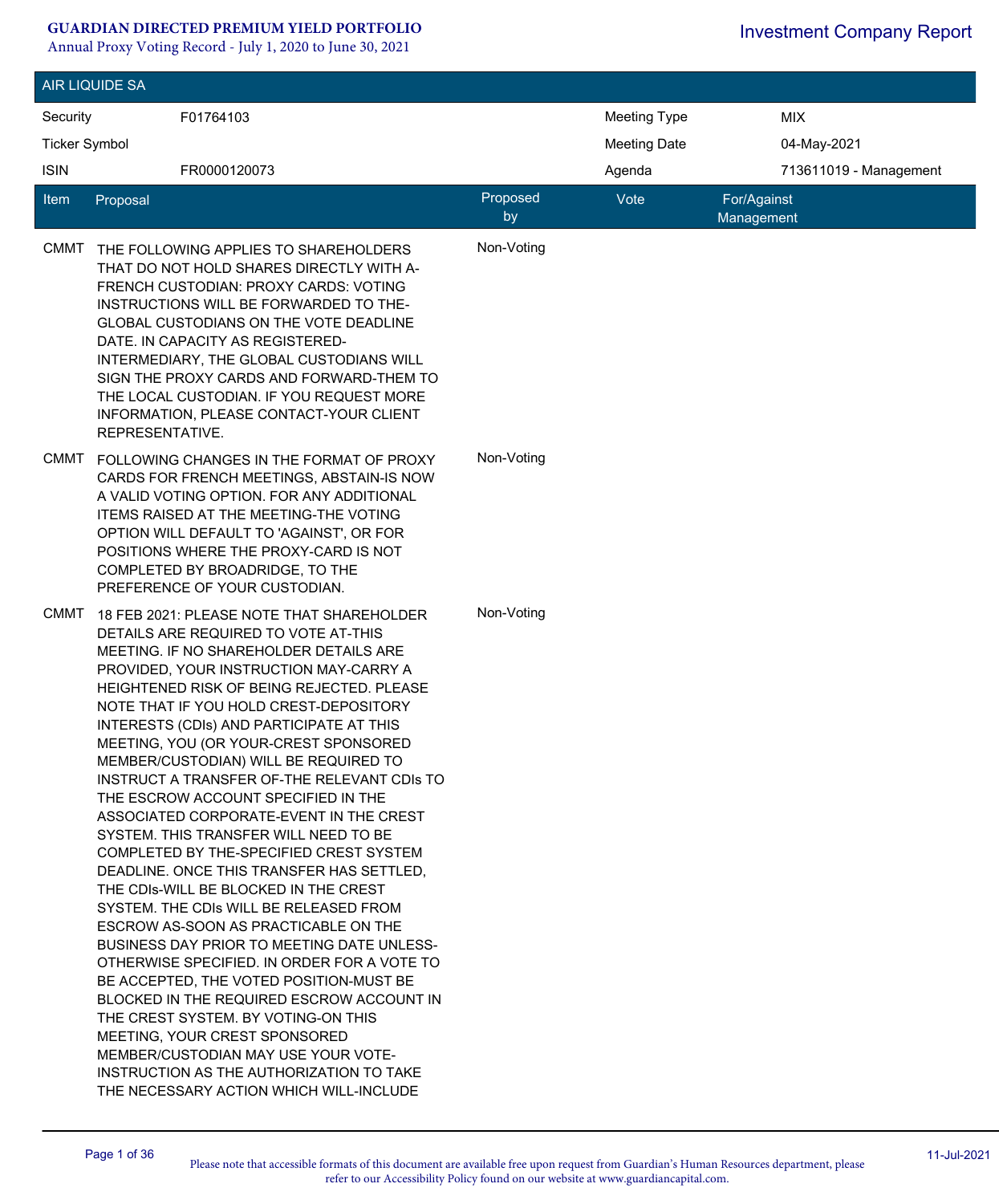|      | TRANSFERRING YOUR INSTRUCTED POSITION TO<br>ESCROW. PLEASE CONTACT YOUR-CREST<br>SPONSORED MEMBER/CUSTODIAN DIRECTLY FOR<br>FURTHER INFORMATION ON THE-CUSTODY<br>PROCESS AND WHETHER OR NOT THEY REQUIRE<br>SEPARATE INSTRUCTIONS FROM-YOU. THANK YOU                                                                                                                                                                                                                                                                                                                                                                     |            |     |     |
|------|----------------------------------------------------------------------------------------------------------------------------------------------------------------------------------------------------------------------------------------------------------------------------------------------------------------------------------------------------------------------------------------------------------------------------------------------------------------------------------------------------------------------------------------------------------------------------------------------------------------------------|------------|-----|-----|
|      | CMMT PLEASE NOTE THAT DUE TO THE CURRENT<br>COVID19 CRISIS AND IN ACCORDANCE WITH THE-<br>PROVISIONS ADOPTED BY THE FRENCH<br>GOVERNMENT UNDER LAW NO. 2020-1379 OF-<br>NOVEMBER 14, 2020, EXTENDED AND MODIFIED BY<br>LAW NO 2020-1614 OF DECEMBER 18,-2020 THE<br><b>GENERAL MEETING WILL TAKE PLACE BEHIND</b><br><b>CLOSED DOORS WITHOUT THE-PHYSICAL</b><br>PRESENCE OF THE SHAREHOLDERS. TO COMPLY<br>WITH THESE LAWS, PLEASE DO-NOT SUBMIT ANY<br>REQUESTS TO ATTEND THE MEETING IN PERSON.<br>SHOULD THIS-SITUATION CHANGE, THE COMPANY<br>ENCOURAGES ALL SHAREHOLDERS TO<br>REGULARLY-CONSULT THE COMPANY WEBSITE | Non-Voting |     |     |
| CMMT | 18 FEB 2021: PLEASE NOTE THAT IMPORTANT<br>ADDITIONAL MEETING INFORMATION IS-AVAILABLE<br>BY CLICKING ON THE MATERIAL URL LINK:-<br>https://www.journal-<br>officiel.gouv.fr/balo/document/202102172100163-21:-<br>REVISION DUE TO ADDITION OF COMMENT. IF YOU<br>HAVE ALREADY SENT IN YOUR VOTES,-PLEASE DO<br>NOT VOTE AGAIN UNLESS YOU DECIDE TO AMEND<br>YOUR ORIGINAL-INSTRUCTIONS. THANK YOU                                                                                                                                                                                                                         | Non-Voting |     |     |
| 1    | APPROVAL OF THE CORPORATE FINANCIAL<br>STATEMENTS FOR THE FINANCIAL YEAR ENDED 31<br>DECEMBER 2020                                                                                                                                                                                                                                                                                                                                                                                                                                                                                                                         | Management | For | For |
| 2    | APPROVAL OF THE CONSOLIDATED FINANCIAL<br>STATEMENTS FOR THE FINANCIAL YEAR ENDED 31<br>DECEMBER 2020                                                                                                                                                                                                                                                                                                                                                                                                                                                                                                                      | Management | For | For |
| 3    | ALLOCATION OF INCOME FOR THE FINANCIAL YEAR<br>2020; SETTING OF THE DIVIDEND                                                                                                                                                                                                                                                                                                                                                                                                                                                                                                                                               | Management | For | For |
| 4    | <b>18-MONTH AUTHORIZATION GRANTED TO THE</b><br>BOARD OF DIRECTORS TO ALLOW THE COMPANY<br>TO TRADE IN ITS OWN SHARES                                                                                                                                                                                                                                                                                                                                                                                                                                                                                                      | Management | For | For |
| 5    | RENEWAL OF THE TERM OF OFFICE OF MR. XAVIER<br>HUILLARD AS DIRECTOR                                                                                                                                                                                                                                                                                                                                                                                                                                                                                                                                                        | Management | For | For |
| 6    | APPOINTMENT OF MR. PIERRE BREBER AS<br>DIRECTOR OF THE COMPANY                                                                                                                                                                                                                                                                                                                                                                                                                                                                                                                                                             | Management | For | For |
| 7    | APPOINTMENT OF MR. AIMAN EZZAT AS DIRECTOR<br>OF THE COMPANY                                                                                                                                                                                                                                                                                                                                                                                                                                                                                                                                                               | Management | For | For |
| 8    | APPOINTMENT OF MR. BERTRAND DUMAZY AS<br>DIRECTOR OF THE COMPANY                                                                                                                                                                                                                                                                                                                                                                                                                                                                                                                                                           | Management | For | For |
| 9    | STATUTORY AUDITORS' SPECIAL REPORT ON THE<br>AGREEMENTS REFERRED TO IN ARTICLES L. 225-38<br>AND FOLLOWING OF THE FRENCH COMMERCIAL<br>CODE                                                                                                                                                                                                                                                                                                                                                                                                                                                                                | Management | For | For |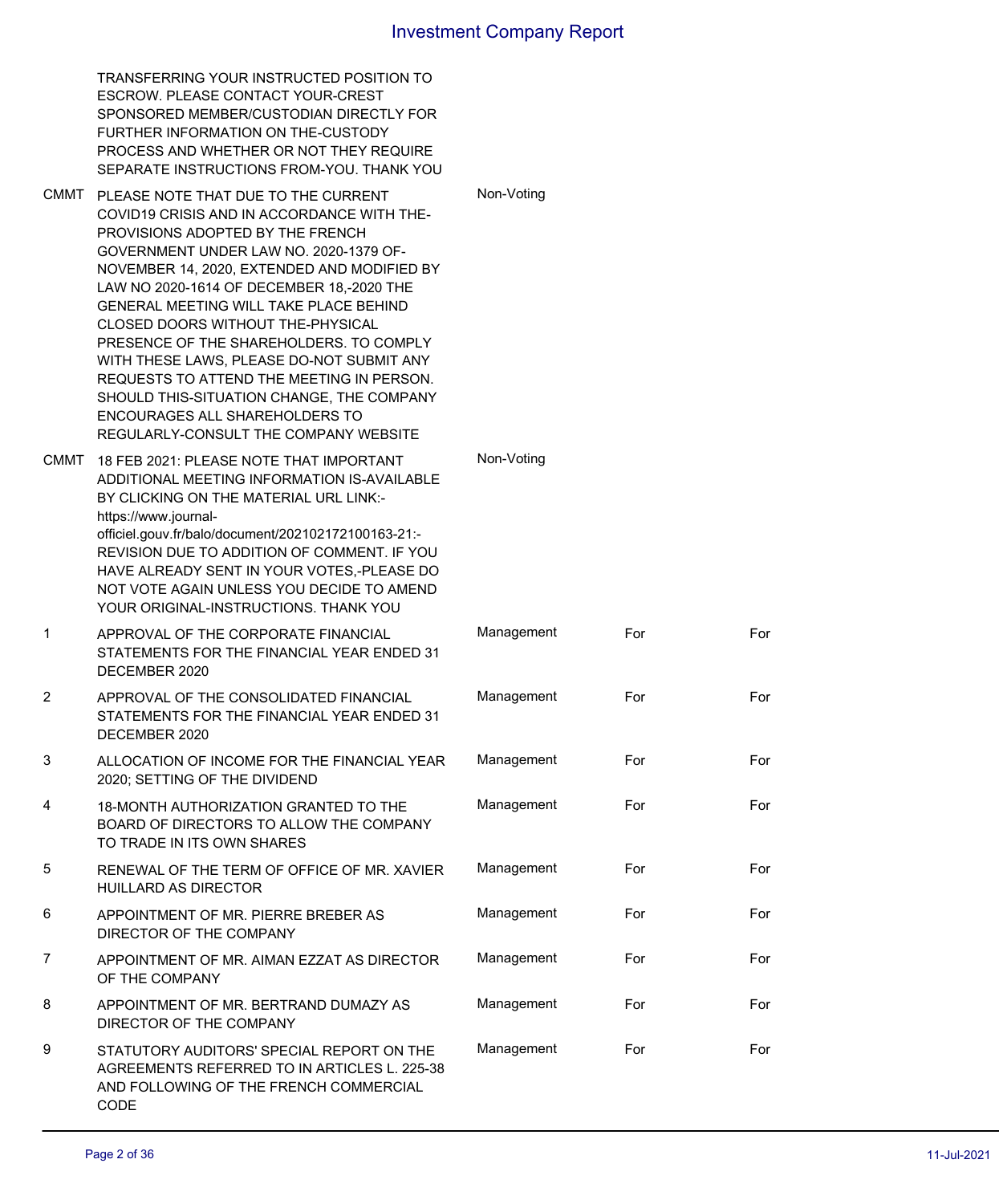| 10              | APPROVAL OF THE COMPENSATION ELEMENTS<br>PAID DURING OR AWARDED FOR THE FINANCIAL<br>YEAR ENDED 31 DECEMBER 2020 TO MR. BENOIT<br><b>POTIER</b>                                                                                                                                                                                                                                           | Management | For | For |
|-----------------|-------------------------------------------------------------------------------------------------------------------------------------------------------------------------------------------------------------------------------------------------------------------------------------------------------------------------------------------------------------------------------------------|------------|-----|-----|
| 11              | APPROVAL OF THE INFORMATION RELATING TO<br>THE COMPENSATION OF THE CORPORATE<br>OFFICERS REFERRED TO IN ARTICLE L. 22-10-9 I OF<br>THE FRENCH COMMERCIAL CODE                                                                                                                                                                                                                             | Management | For | For |
| 12 <sup>2</sup> | APPROVAL OF THE COMPENSATION POLICY<br>APPLICABLE TO EXECUTIVE CORPORATE<br><b>OFFICERS</b>                                                                                                                                                                                                                                                                                               | Management | For | For |
| 13              | APPROVAL OF THE COMPENSATION POLICY<br>APPLICABLE TO DIRECTORS                                                                                                                                                                                                                                                                                                                            | Management | For | For |
| 14              | AUTHORISATION GRANTED TO THE BOARD OF<br>DIRECTORS FOR 24 MONTHS TO REDUCE THE<br>CAPITAL BY CANCELLING TREASURY SHARES                                                                                                                                                                                                                                                                   | Management | For | For |
| 15              | DELEGATION OF AUTHORITY GRANTED TO THE<br>BOARD OF DIRECTORS FOR 26 MONTHS IN ORDER<br>TO INCREASE THE SHARE CAPITAL BY ISSUING<br>COMMON SHARES OR TRANSFERABLE SECURITIES<br>GRANTING ACCESS, IMMEDIATELY AND/OR IN THE<br>FUTURE, TO THE COMPANY'S CAPITAL, WITH<br>RETENTION OF SHAREHOLDERS' PRE-EMPTIVE<br>SUBSCRIPTION RIGHTS FOR A MAXIMUM NOMINAL<br>AMOUNT OF 470 MILLION EUROS | Management | For | For |
| 16              | AUTHORISATION GRANTED FOR 26 MONTHS TO<br>THE BOARD OF DIRECTORS IN ORDER TO<br>INCREASE, IN THE EVENT OF EXCESS DEMAND,<br>THE AMOUNT OF ISSUES OF SHARES OR<br><b>TRANSFERABLE SECURITIES)</b>                                                                                                                                                                                          | Management | For | For |
| 17              | DELEGATION OF AUTHORITY GRANTED FOR 26<br>MONTHS TO THE BOARD OF DIRECTORS IN ORDER<br>TO PROCEED WITH CAPITAL INCREASES WITH<br>CANCELLATION OF THE PRE-EMPTIVE<br>SUBSCRIPTION RIGHT RESERVED FOR MEMBERS<br>OF A COMPANY OR GROUP SAVINGS PLAN                                                                                                                                         | Management | For | For |
| 18              | DELEGATION OF AUTHORITY GRANTED FOR 18<br>MONTHS TO THE BOARD OF DIRECTORS IN ORDER<br>TO PROCEED WITH CAPITAL INCREASES WITH<br>CANCELLATION OF THE PRE-EMPTIVE<br>SUBSCRIPTION RIGHT RESERVED FOR A<br><b>CATEGORY OF BENEFICIARIES</b>                                                                                                                                                 | Management | For | For |
| 19              | POWERS TO CARRY OUT FORMALITIES                                                                                                                                                                                                                                                                                                                                                           | Management | For | For |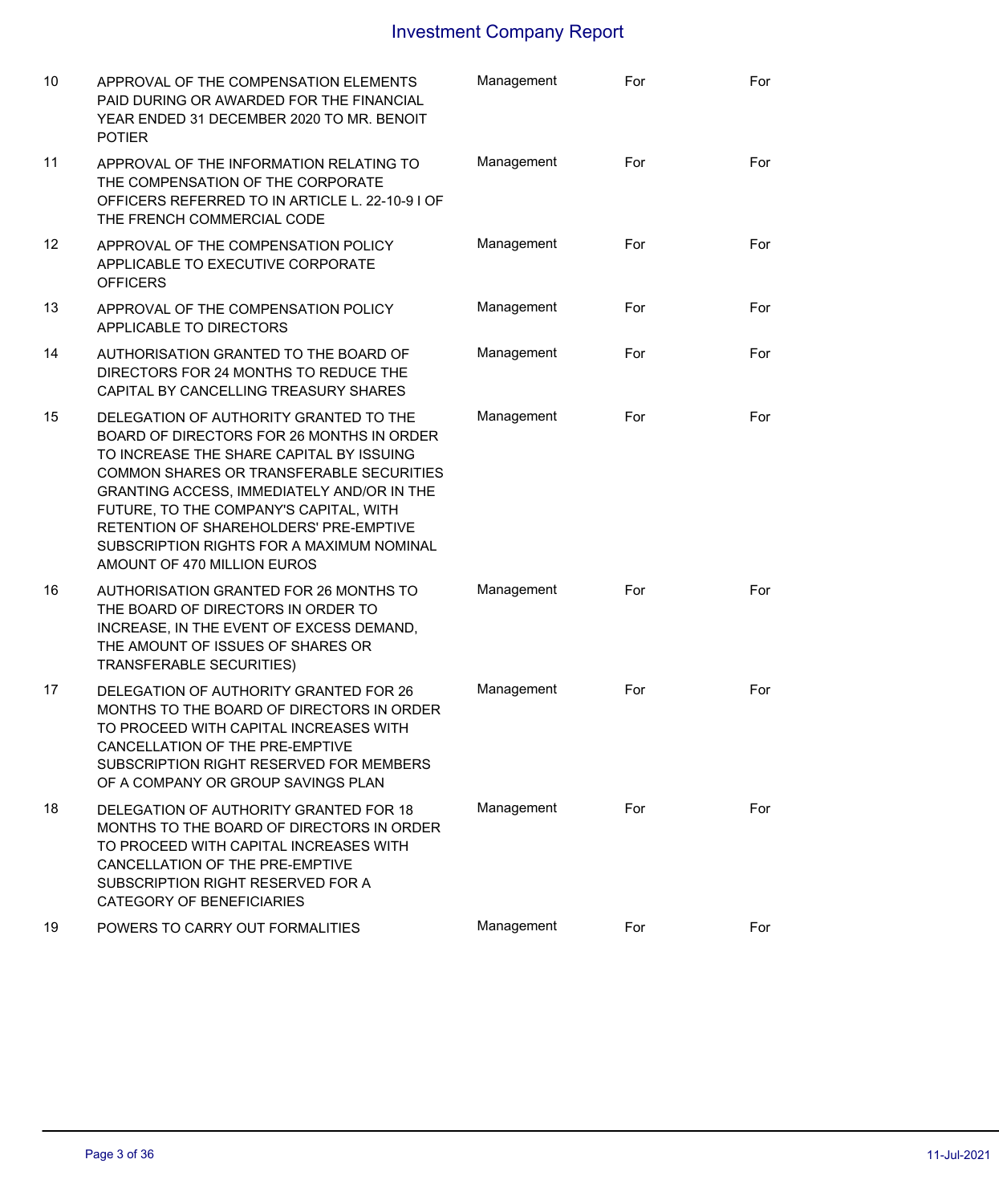Non-Voting

CMMT INTERMEDIARY CLIENTS ONLY - PLEASE NOTE THAT IF YOU ARE CLASSIFIED AS AN-INTERMEDIARY CLIENT UNDER THE SHAREHOLDER RIGHTS DIRECTIVE II, YOU SHOULD BE-PROVIDING THE UNDERLYING SHAREHOLDER INFORMATION AT THE VOTE INSTRUCTION-LEVEL. IF YOU ARE UNSURE ON HOW TO PROVIDE THIS LEVEL OF DATA TO BROADRIDGE-OUTSIDE OF PROXYEDGE, PLEASE SPEAK TO YOUR DEDICATED CLIENT SERVICE-REPRESENTATIVE FOR ASSISTANCE. THANK YOU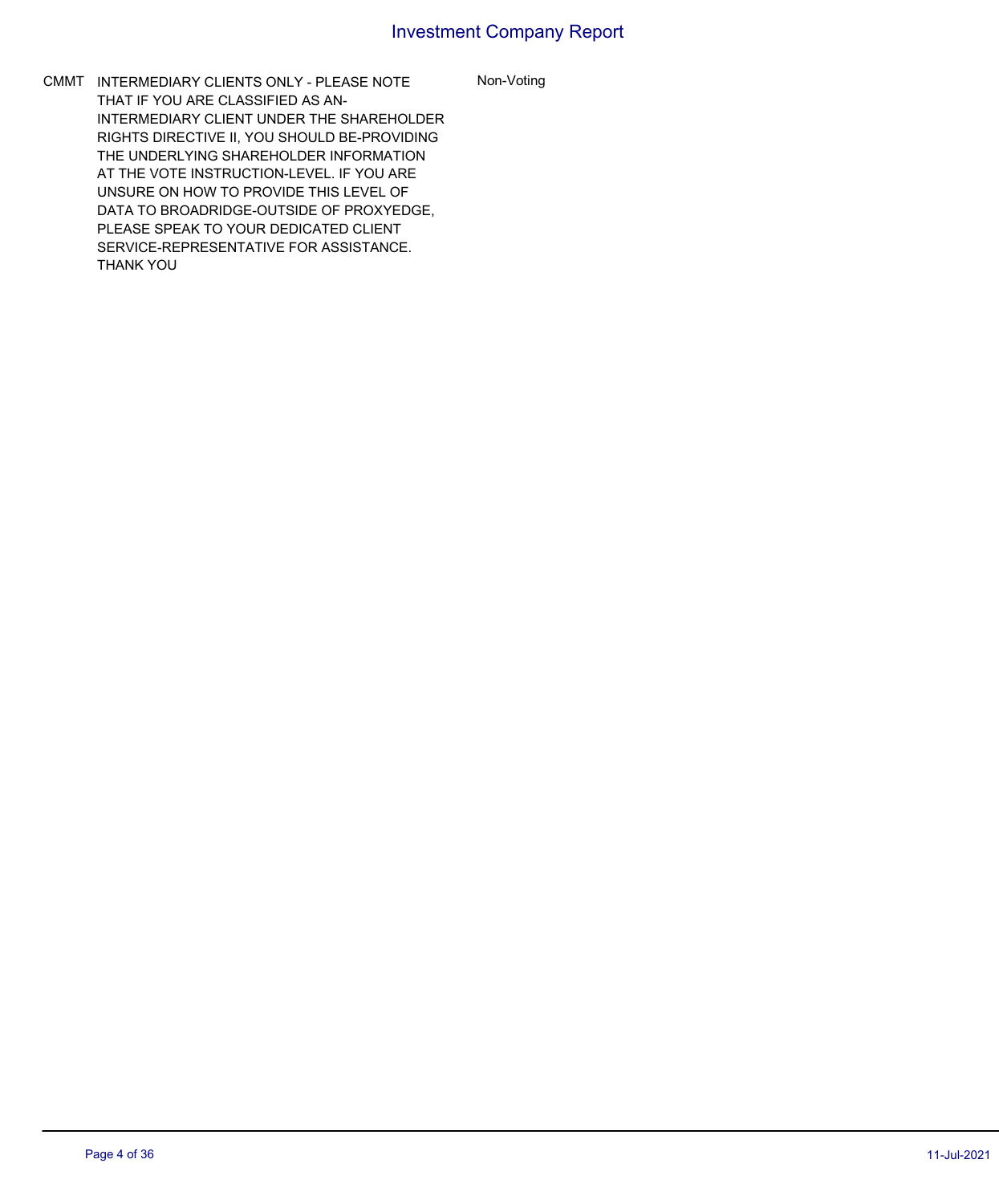|                         |                 | ALIMENTATION COUCHE-TARD INC.                                                                                                                                                                                                             |                |                     |                           |  |
|-------------------------|-----------------|-------------------------------------------------------------------------------------------------------------------------------------------------------------------------------------------------------------------------------------------|----------------|---------------------|---------------------------|--|
| Security                |                 | 01626P403                                                                                                                                                                                                                                 |                | <b>Meeting Type</b> | Annual                    |  |
| <b>Ticker Symbol</b>    |                 | <b>ANCUF</b>                                                                                                                                                                                                                              |                | <b>Meeting Date</b> | 16-Sep-2020               |  |
| <b>ISIN</b>             |                 | CA01626P4033                                                                                                                                                                                                                              |                | Agenda              | 935255415 - Management    |  |
| Item                    | Proposal        |                                                                                                                                                                                                                                           | Proposed<br>by | Vote                | For/Against<br>Management |  |
| 1                       |                 | Appoint the auditor until the next annual meeting and<br>authorize the Board of Directors to set their remuneration<br>- PricewaterhouseCoopers LLP                                                                                       | Management     | For                 | For                       |  |
| $\overline{\mathbf{c}}$ | <b>DIRECTOR</b> |                                                                                                                                                                                                                                           | Management     |                     |                           |  |
|                         | 1               | Alain Bouchard                                                                                                                                                                                                                            |                | For                 | For                       |  |
|                         | 2               | Mélanie Kau                                                                                                                                                                                                                               |                | For                 | For                       |  |
|                         | 3               | Jean Bernier                                                                                                                                                                                                                              |                | For                 | For                       |  |
|                         | 4               | Eric Boyko                                                                                                                                                                                                                                |                | For                 | For                       |  |
|                         | 5               | Jacques D'Amours                                                                                                                                                                                                                          |                | For                 | For                       |  |
|                         | 6               | Janice L. Fields                                                                                                                                                                                                                          |                | For                 | For                       |  |
|                         | 7               | <b>Richard Fortin</b>                                                                                                                                                                                                                     |                | For                 | For                       |  |
|                         | 8               | Brian Hannasch                                                                                                                                                                                                                            |                | For                 | For                       |  |
|                         | 9               | Marie Josée Lamothe                                                                                                                                                                                                                       |                | For                 | For                       |  |
|                         | 10              | Monique F. Leroux                                                                                                                                                                                                                         |                | For                 | For                       |  |
|                         | 11              | Réal Plourde                                                                                                                                                                                                                              |                | For                 | For                       |  |
|                         | 12              | Daniel Rabinowicz                                                                                                                                                                                                                         |                | For                 | For                       |  |
|                         | 13              | Louis Têtu                                                                                                                                                                                                                                |                | For                 | For                       |  |
| 3                       |                 | On an advisory basis and not to diminish the role and<br>responsibilities of the board of directors that the<br>shareholders accept the approach to executive<br>compensation as disclosed in our 2020 management<br>information circular | Management     | For                 | For                       |  |
| 4                       | compensation    | Shareholder proposal No.1 Integration of environmental,<br>social and governance criteria in establishing executive                                                                                                                       | Shareholder    | For                 | Against                   |  |
| 5                       |                 | Shareholder proposal No.2 Independence of directors                                                                                                                                                                                       | Shareholder    | Against             | For                       |  |
| 6                       | policy          | Shareholder proposal No.3 Responsible employment                                                                                                                                                                                          | Shareholder    | Against             | For                       |  |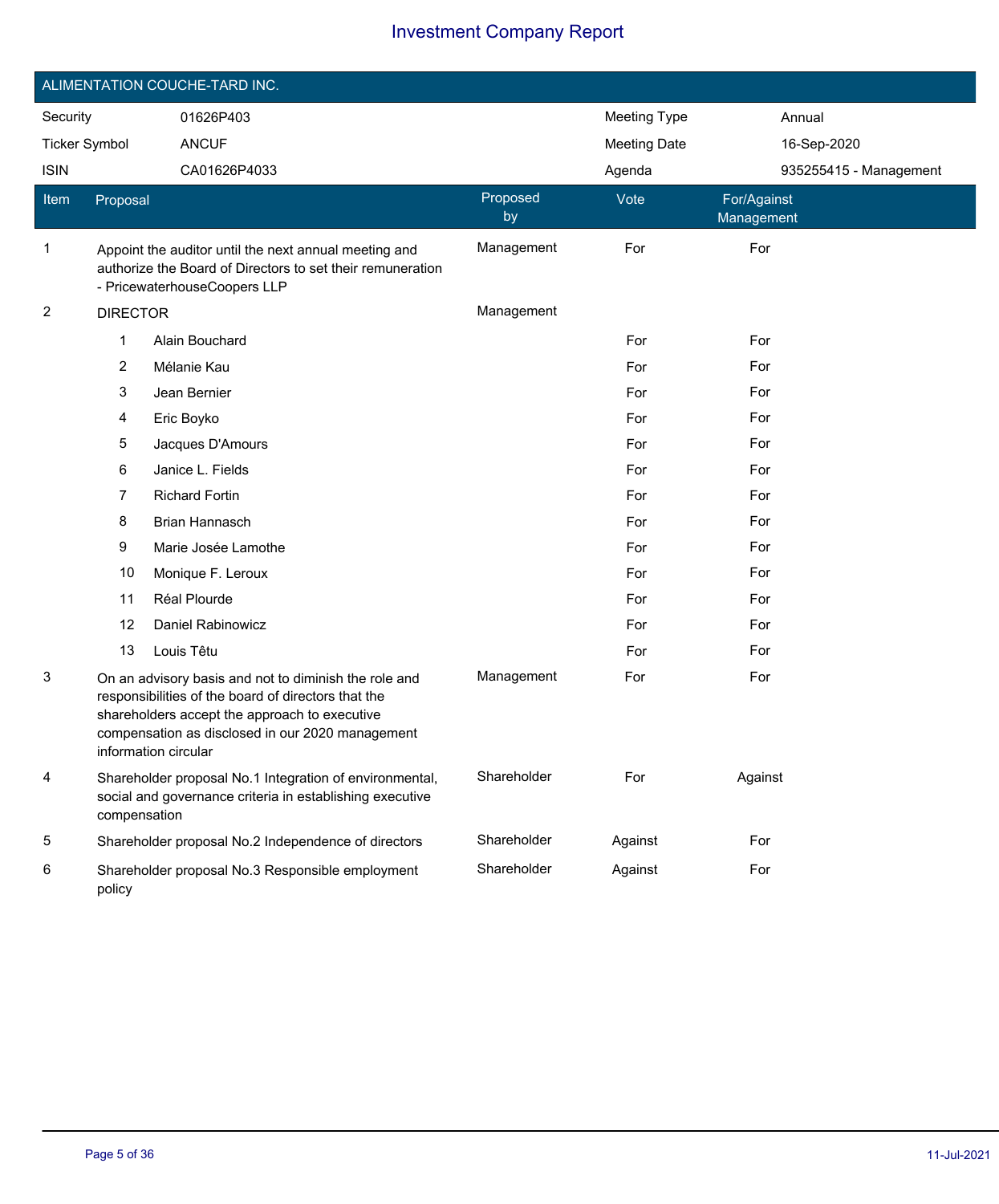|                      | ALPHABET INC.   |                                                                                                                                                                      |                |                     |                           |                        |
|----------------------|-----------------|----------------------------------------------------------------------------------------------------------------------------------------------------------------------|----------------|---------------------|---------------------------|------------------------|
| Security             |                 | 02079K305                                                                                                                                                            |                | <b>Meeting Type</b> | Annual                    |                        |
| <b>Ticker Symbol</b> |                 | <b>GOOGL</b>                                                                                                                                                         |                | <b>Meeting Date</b> | 02-Jun-2021               |                        |
| <b>ISIN</b>          |                 | US02079K3059                                                                                                                                                         |                | Agenda              |                           | 935406264 - Management |
| <b>Item</b>          | Proposal        |                                                                                                                                                                      | Proposed<br>by | Vote                | For/Against<br>Management |                        |
| 1A.                  |                 | Election of Director: Larry Page                                                                                                                                     | Management     | For                 | For                       |                        |
| 1B.                  |                 | Election of Director: Sergey Brin                                                                                                                                    | Management     | For                 | For                       |                        |
| 1C.                  |                 | Election of Director: Sundar Pichai                                                                                                                                  | Management     | For                 | For                       |                        |
| 1D.                  |                 | Election of Director: John L. Hennessy                                                                                                                               | Management     | For                 | For                       |                        |
| 1E.                  |                 | Election of Director: Frances H. Arnold                                                                                                                              | Management     | For                 | For                       |                        |
| 1F.                  |                 | Election of Director: L. John Doerr                                                                                                                                  | Management     | Against             | Against                   |                        |
| 1G.                  |                 | Election of Director: Roger W. Ferguson Jr.                                                                                                                          | Management     | For                 | For                       |                        |
| 1H.                  |                 | Election of Director: Ann Mather                                                                                                                                     | Management     | Against             | Against                   |                        |
| 1I.                  |                 | Election of Director: Alan R. Mulally                                                                                                                                | Management     | For                 | For                       |                        |
| 1J.                  |                 | Election of Director: K. Ram Shriram                                                                                                                                 | Management     | Against             | Against                   |                        |
| 1K.                  |                 | Election of Director: Robin L. Washington                                                                                                                            | Management     | Against             | Against                   |                        |
| 2.                   |                 | Ratification of the appointment of Ernst & Young LLP as<br>Alphabet's independent registered public accounting firm<br>for the fiscal year ending December 31, 2021. | Management     | For                 | For                       |                        |
| 3.                   |                 | Approval of Alphabet's 2021 Stock Plan.                                                                                                                              | Management     | Against             | Against                   |                        |
| 4.                   |                 | A stockholder proposal regarding equal shareholder<br>voting, if properly presented at the meeting.                                                                  | Shareholder    | Against             | For                       |                        |
| 5.                   |                 | A stockholder proposal regarding the nomination of<br>human rights and/or civil rights expert to the board, if<br>properly presented at the meeting.                 | Shareholder    | Against             | For                       |                        |
| 6.                   | meeting.        | A stockholder proposal regarding a report on<br>sustainability metrics, if properly presented at the                                                                 | Shareholder    | Against             | For                       |                        |
| 7.                   |                 | A stockholder proposal regarding a report on takedown<br>requests, if properly presented at the meeting.                                                             | Shareholder    | Against             | For                       |                        |
| 8.                   | at the meeting. | A stockholder proposal regarding a report on<br>whistleblower policies and practices, if properly presented                                                          | Shareholder    | Against             | For                       |                        |
| 9.                   |                 | A stockholder proposal regarding a report on charitable<br>contributions, if properly presented at the meeting.                                                      | Shareholder    | Against             | For                       |                        |
| 10.                  | meeting.        | A stockholder proposal regarding a report on risks related<br>to anticompetitive practices, if properly presented at the                                             | Shareholder    | Against             | For                       |                        |
| 11.                  |                 | A stockholder proposal regarding a transition to a public<br>benefit corporation, if properly presented at the meeting.                                              | Shareholder    | Against             | For                       |                        |

Ī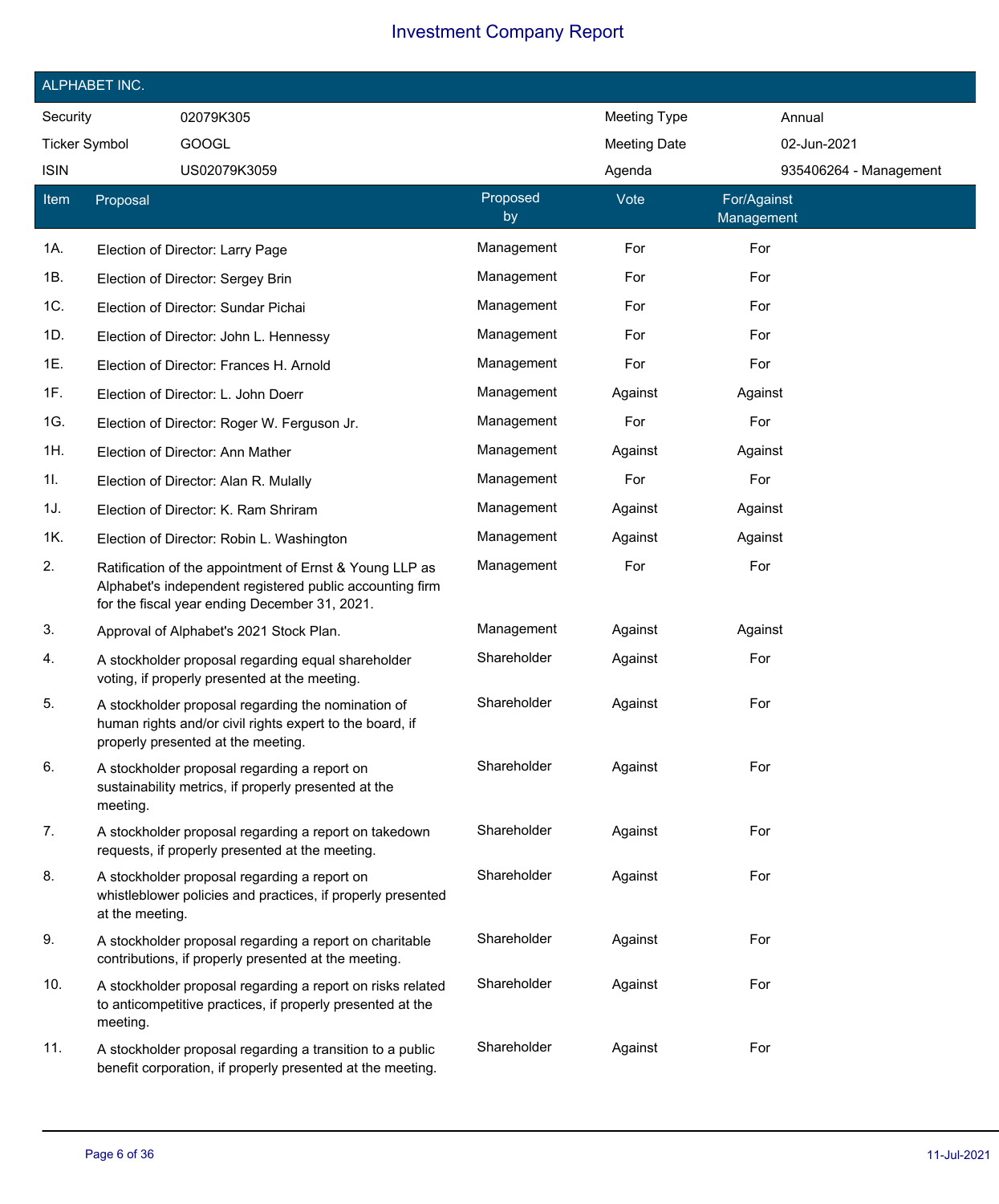| APPLE INC.           |                     |                                                                                                                      |                |                     |                           |  |
|----------------------|---------------------|----------------------------------------------------------------------------------------------------------------------|----------------|---------------------|---------------------------|--|
| Security             |                     | 037833100                                                                                                            |                | <b>Meeting Type</b> | Annual                    |  |
| <b>Ticker Symbol</b> |                     | AAPL                                                                                                                 |                | <b>Meeting Date</b> | 23-Feb-2021               |  |
| <b>ISIN</b>          |                     | US0378331005                                                                                                         |                | Agenda              | 935323167 - Management    |  |
| Item                 | Proposal            |                                                                                                                      | Proposed<br>by | Vote                | For/Against<br>Management |  |
| 1A.                  |                     | Election of Director: James Bell                                                                                     | Management     | For                 | For                       |  |
| 1B.                  |                     | Election of Director: Tim Cook                                                                                       | Management     | For                 | For                       |  |
| 1C.                  |                     | Election of Director: Al Gore                                                                                        | Management     | For                 | For                       |  |
| 1D.                  |                     | Election of Director: Andrea Jung                                                                                    | Management     | For                 | For                       |  |
| 1E.                  |                     | Election of Director: Art Levinson                                                                                   | Management     | For                 | For                       |  |
| 1F.                  |                     | Election of Director: Monica Lozano                                                                                  | Management     | For                 | For                       |  |
| 1G.                  |                     | Election of Director: Ron Sugar                                                                                      | Management     | For                 | For                       |  |
| 1H.                  |                     | Election of Director: Sue Wagner                                                                                     | Management     | For                 | For                       |  |
| 2.                   | fiscal 2021.        | Ratification of the appointment of Ernst & Young LLP as<br>Apple's independent registered public accounting firm for | Management     | For                 | For                       |  |
| 3.                   |                     | Advisory vote to approve executive compensation.                                                                     | Management     | For                 | For                       |  |
| 4.                   | Access Amendments". | A shareholder proposal entitled "Shareholder Proxy                                                                   | Shareholder    | For                 | Against                   |  |
| 5.                   |                     | A shareholder proposal entitled "Shareholder Proposal to<br>Improve Executive Compensation Program".                 | Shareholder    | Against             | For                       |  |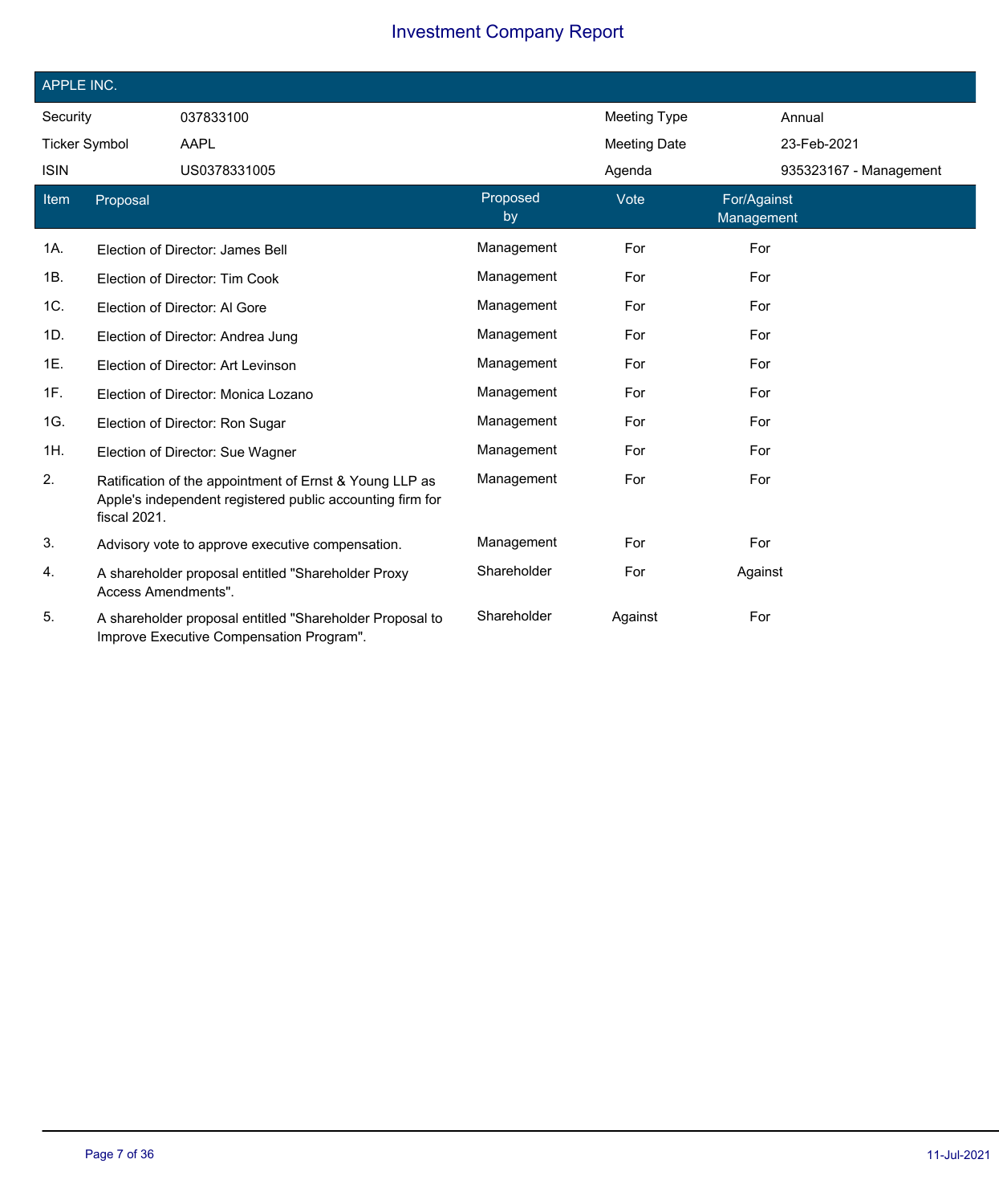|                      |          | AUTOMATIC DATA PROCESSING, INC.                                                           |                |                     |                           |
|----------------------|----------|-------------------------------------------------------------------------------------------|----------------|---------------------|---------------------------|
| Security             |          | 053015103                                                                                 |                | <b>Meeting Type</b> | Annual                    |
| <b>Ticker Symbol</b> |          | <b>ADP</b>                                                                                |                | <b>Meeting Date</b> | 11-Nov-2020               |
| <b>ISIN</b>          |          | US0530151036                                                                              |                | Agenda              | 935276130 - Management    |
| Item                 | Proposal |                                                                                           | Proposed<br>by | Vote                | For/Against<br>Management |
| 1A.                  |          | Election of Director: Peter Bisson                                                        | Management     | For                 | For                       |
| 1B.                  |          | Election of Director: Richard T. Clark                                                    | Management     | For                 | For                       |
| 1C.                  |          | Election of Director: Linnie M. Haynesworth                                               | Management     | For                 | For                       |
| 1D.                  |          | Election of Director: John P. Jones                                                       | Management     | For                 | For                       |
| 1E.                  |          | Election of Director: Francine S. Katsoudas                                               | Management     | For                 | For                       |
| 1F.                  |          | Election of Director: Nazzic S. Keene                                                     | Management     | For                 | For                       |
| 1G.                  |          | Election of Director: Thomas J. Lynch                                                     | Management     | For                 | For                       |
| 1H.                  |          | Election of Director: Scott F. Powers                                                     | Management     | For                 | For                       |
| 11.                  |          | Election of Director: William J. Ready                                                    | Management     | For                 | For                       |
| 1J.                  |          | Election of Director: Carlos A. Rodriguez                                                 | Management     | For                 | For                       |
| 1K.                  |          | Election of Director: Sandra S. Wijnberg                                                  | Management     | For                 | For                       |
| 2.                   |          | Advisory Vote on Executive Compensation.                                                  | Management     | For                 | For                       |
| 3.                   |          | Ratification of the Appointment of Auditors.                                              | Management     | For                 | For                       |
| 4.                   |          | Stockholder proposal, if properly presented at the<br>ina, ta munnann a Danamh an Emmlaun | Shareholder    | Against             | For                       |

meeting, to prepare a Report on Employee Representation on the Board of Directors.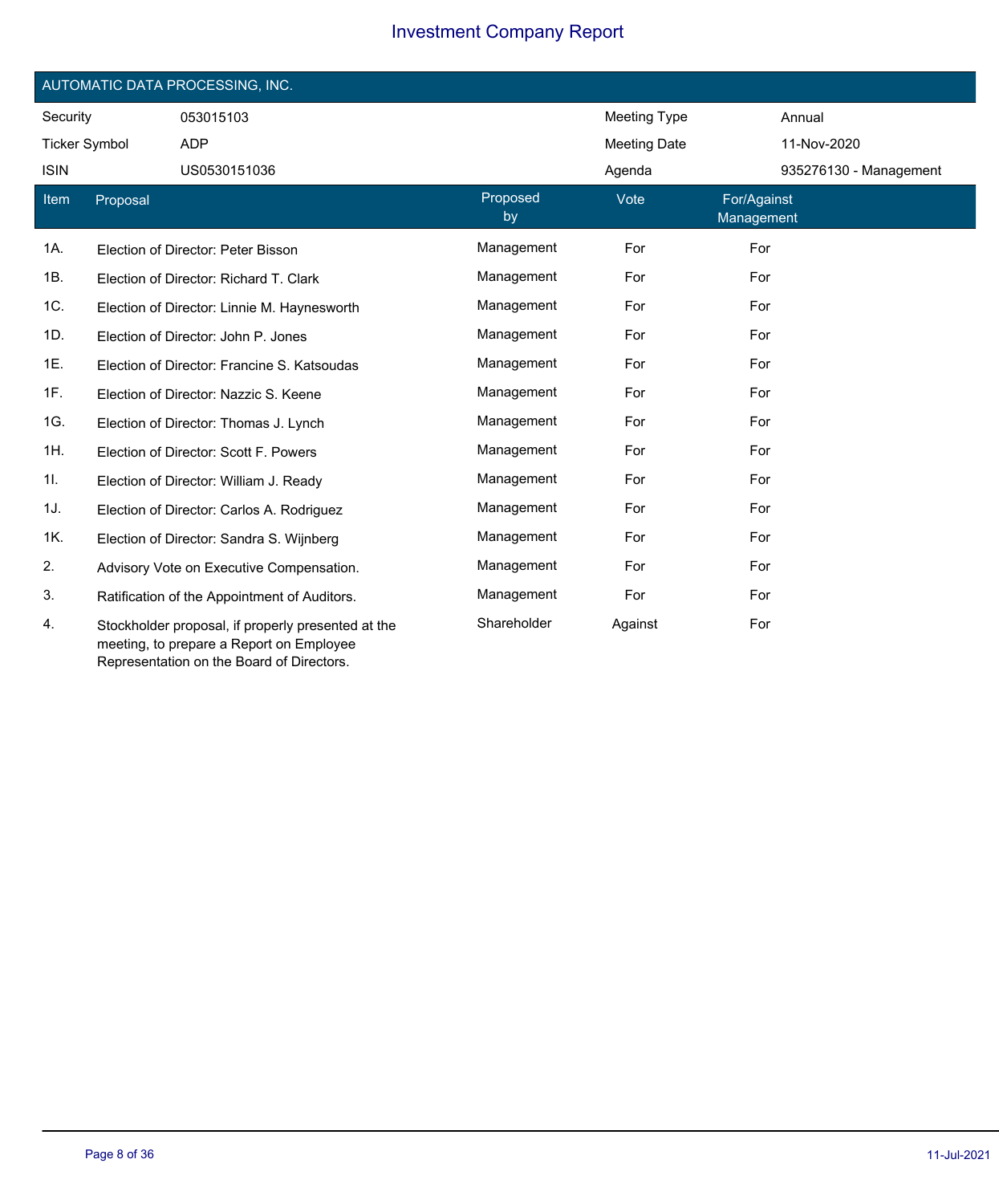|                      |                                                                                                                                          | <b>BOOKING HOLDINGS INC.</b>                                                                                                                   |                |                     |                           |
|----------------------|------------------------------------------------------------------------------------------------------------------------------------------|------------------------------------------------------------------------------------------------------------------------------------------------|----------------|---------------------|---------------------------|
| Security             |                                                                                                                                          | 09857L108                                                                                                                                      |                | <b>Meeting Type</b> | Annual                    |
| <b>Ticker Symbol</b> |                                                                                                                                          | <b>BKNG</b>                                                                                                                                    |                | <b>Meeting Date</b> | 03-Jun-2021               |
| <b>ISIN</b>          |                                                                                                                                          | US09857L1089                                                                                                                                   |                | Agenda              | 935408434 - Management    |
| Item                 | Proposal                                                                                                                                 |                                                                                                                                                | Proposed<br>by | Vote                | For/Against<br>Management |
| 1.                   | <b>DIRECTOR</b>                                                                                                                          |                                                                                                                                                | Management     |                     |                           |
|                      | 1                                                                                                                                        | Timothy M. Armstrong                                                                                                                           |                | For                 | For                       |
|                      | $\overline{2}$                                                                                                                           | Glenn D. Fogel                                                                                                                                 |                | For                 | For                       |
|                      | 3                                                                                                                                        | Mirian M. Graddick-Weir                                                                                                                        |                | For                 | For                       |
|                      | 4                                                                                                                                        | Wei Hopeman                                                                                                                                    |                | For                 | For                       |
|                      | 5                                                                                                                                        | Robert J. Mylod, Jr.                                                                                                                           |                | For                 | For                       |
|                      | 6                                                                                                                                        | Charles H. Noski                                                                                                                               |                | For                 | For                       |
|                      | 7                                                                                                                                        | Nicholas J. Read                                                                                                                               |                | For                 | For                       |
|                      | 8                                                                                                                                        | Thomas E. Rothman                                                                                                                              |                | For                 | For                       |
|                      | 9                                                                                                                                        | Bob van Dijk                                                                                                                                   |                | For                 | For                       |
|                      | 10                                                                                                                                       | Lynn M. Vojvodich                                                                                                                              |                | For                 | For                       |
|                      | 11                                                                                                                                       | Vanessa A. Wittman                                                                                                                             |                | For                 | For                       |
| 2.                   |                                                                                                                                          | Advisory vote to approve 2020 executive compensation.                                                                                          | Management     | For                 | For                       |
| 3.                   | Omnibus Plan.                                                                                                                            | Management proposal to amend the Company's 1999                                                                                                | Management     | For                 | For                       |
| 4.                   |                                                                                                                                          | Ratification of Deloitte & Touche LLP as our independent<br>registered public accounting firm for the fiscal year<br>ending December 31, 2021. | Management     | For                 | For                       |
| 5.                   | Management proposal to amend the Company's<br>Certificate of Incorporation to allow stockholders the right<br>to act by written consent. |                                                                                                                                                | Management     | Against             | Against                   |
| 6.                   |                                                                                                                                          | Stockholder proposal requesting the right of stockholders<br>to act by written consent.                                                        | Shareholder    | Against             | For                       |
| 7.                   |                                                                                                                                          | Stockholder proposal requesting the Company issue a<br>climate transition report.                                                              | Shareholder    | For                 | Against                   |
| 8.                   |                                                                                                                                          | Stockholder proposal requesting the Company hold an<br>annual advisory stockholder vote on the Company's<br>climate policies and strategies.   | Shareholder    | Against             | For                       |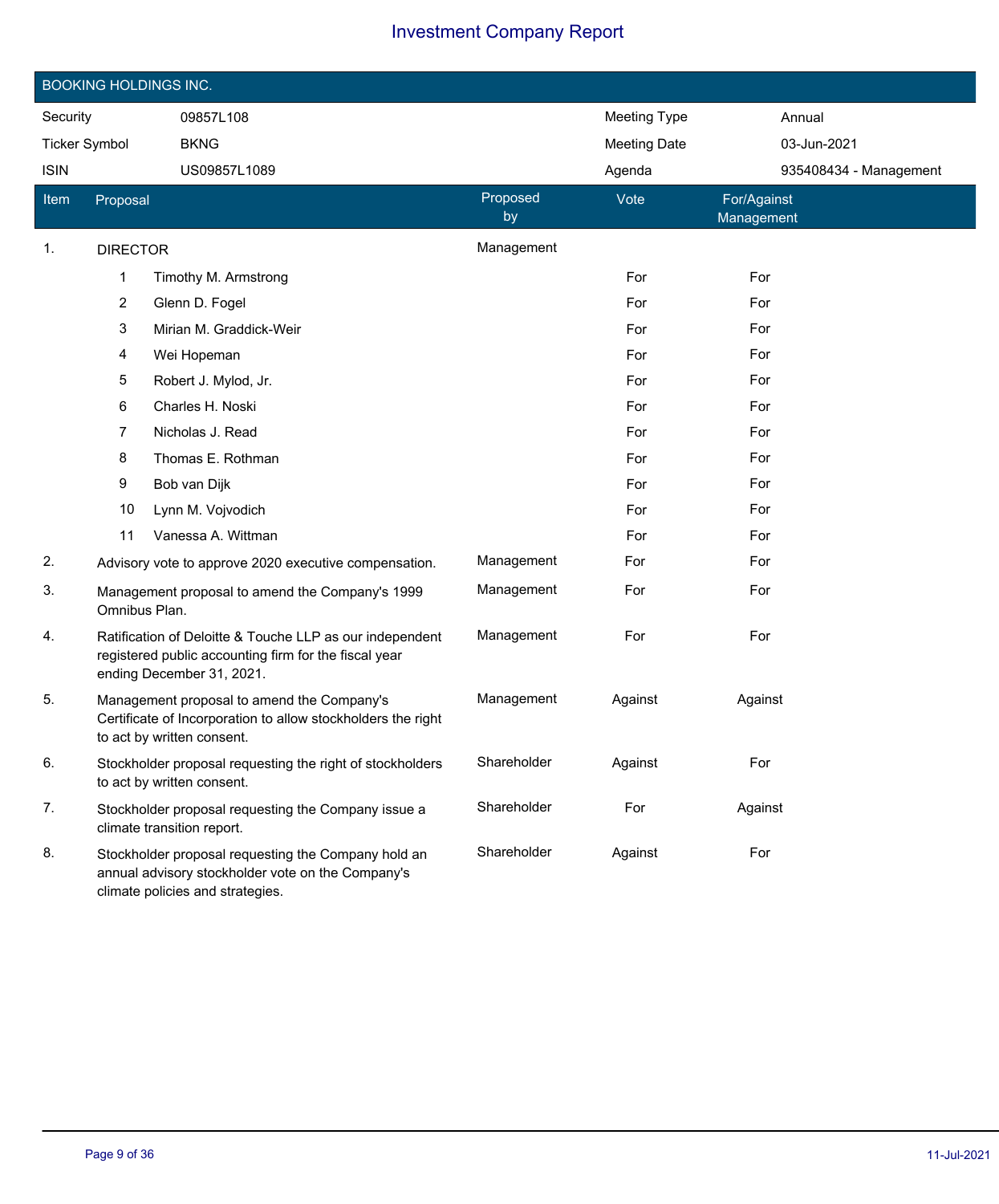|                      | CME GROUP INC.      |                                                                                                                    |                |                     |                           |                        |
|----------------------|---------------------|--------------------------------------------------------------------------------------------------------------------|----------------|---------------------|---------------------------|------------------------|
| Security             |                     | 12572Q105                                                                                                          |                | <b>Meeting Type</b> | Annual                    |                        |
| <b>Ticker Symbol</b> |                     | CME                                                                                                                |                | <b>Meeting Date</b> | 05-May-2021               |                        |
| <b>ISIN</b>          |                     | US12572Q1058                                                                                                       |                | Agenda              |                           | 935359340 - Management |
| <b>Item</b>          | Proposal            |                                                                                                                    | Proposed<br>by | Vote                | For/Against<br>Management |                        |
| 1A.                  |                     | Election of Equity Director: Terrence A. Duffy                                                                     | Management     | For                 | For                       |                        |
| 1B.                  |                     | Election of Equity Director: Timothy S. Bitsberger                                                                 | Management     | For                 | For                       |                        |
| 1C.                  |                     | Election of Equity Director: Charles P. Carey                                                                      | Management     | For                 | For                       |                        |
| 1D.                  |                     | Election of Equity Director: Dennis H. Chookaszian                                                                 | Management     | For                 | For                       |                        |
| 1E.                  |                     | Election of Equity Director: Bryan T. Durkin                                                                       | Management     | For                 | For                       |                        |
| 1F.                  |                     | Election of Equity Director: Ana Dutra                                                                             | Management     | For                 | For                       |                        |
| 1G.                  |                     | Election of Equity Director: Martin J. Gepsman                                                                     | Management     | For                 | For                       |                        |
| 1H.                  |                     | Election of Equity Director: Larry G. Gerdes                                                                       | Management     | For                 | For                       |                        |
| 1I.                  |                     | Election of Equity Director: Daniel R. Glickman                                                                    | Management     | For                 | For                       |                        |
| 1J.                  |                     | Election of Equity Director: Daniel G. Kaye                                                                        | Management     | For                 | For                       |                        |
| 1K.                  |                     | Election of Equity Director: Phyllis M. Lockett                                                                    | Management     | For                 | For                       |                        |
| 1L.                  |                     | Election of Equity Director: Deborah J. Lucas                                                                      | Management     | For                 | For                       |                        |
| 1M.                  |                     | Election of Equity Director: Terry L. Savage                                                                       | Management     | For                 | For                       |                        |
| 1N.                  |                     | Election of Equity Director: Rahael Seifu                                                                          | Management     | For                 | For                       |                        |
| 10.                  |                     | Election of Equity Director: William R. Shepard                                                                    | Management     | For                 | For                       |                        |
| 1P.                  |                     | Election of Equity Director: Howard J. Siegel                                                                      | Management     | For                 | For                       |                        |
| 1Q.                  |                     | Election of Equity Director: Dennis A. Suskind                                                                     | Management     | For                 | For                       |                        |
| 2.                   |                     | Ratification of the appointment of Ernst & Young as our<br>independent registered public accounting firm for 2021. | Management     | For                 | For                       |                        |
| 3.                   | executive officers. | Advisory vote on the compensation of our named                                                                     | Management     | For                 | For                       |                        |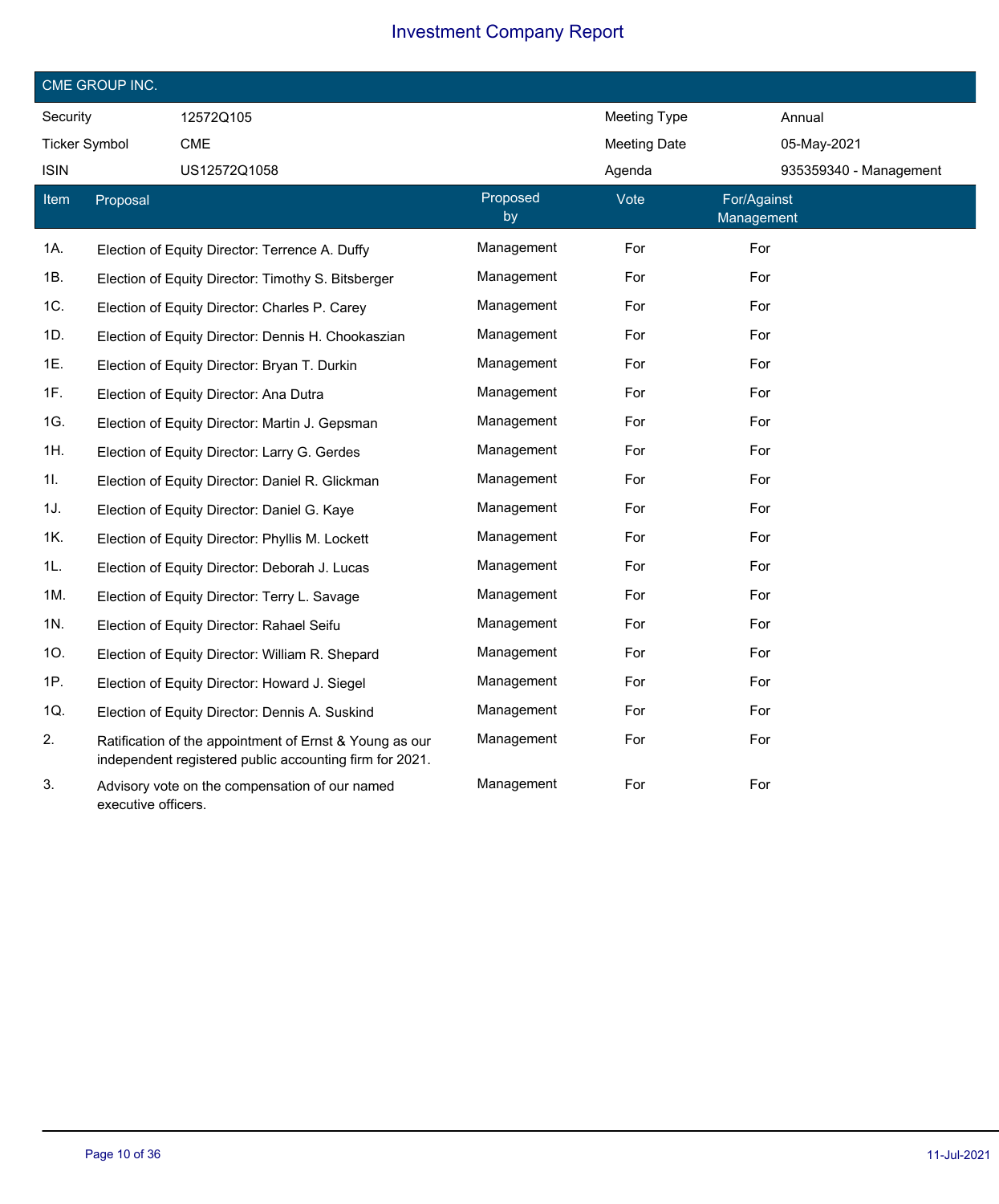|                      |          | COLGATE-PALMOLIVE COMPANY                                                                                     |                |                     |                           |
|----------------------|----------|---------------------------------------------------------------------------------------------------------------|----------------|---------------------|---------------------------|
| Security             |          | 194162103                                                                                                     |                | <b>Meeting Type</b> | Annual                    |
| <b>Ticker Symbol</b> |          | <b>CL</b>                                                                                                     |                | <b>Meeting Date</b> | 07-May-2021               |
| <b>ISIN</b>          |          | US1941621039                                                                                                  |                | Agenda              | 935355392 - Management    |
| Item                 | Proposal |                                                                                                               | Proposed<br>by | Vote                | For/Against<br>Management |
| 1a.                  |          | Election of Director: John P. Bilbrey                                                                         | Management     | For                 | For                       |
| 1b.                  |          | Election of Director: John T. Cahill                                                                          | Management     | For                 | For                       |
| 1c.                  |          | Election of Director: Lisa M. Edwards                                                                         | Management     | For                 | For                       |
| 1d.                  |          | Election of Director: C. Martin Harris                                                                        | Management     | For                 | For                       |
| 1e.                  |          | Election of Director: Martina Hund-Mejean                                                                     | Management     | For                 | For                       |
| 1f.                  |          | Election of Director: Kimberly A. Nelson                                                                      | Management     | For                 | For                       |
| 1g.                  |          | Election of Director: Lorrie M. Norrington                                                                    | Management     | For                 | For                       |
| 1h.                  |          | Election of Director: Michael B. Polk                                                                         | Management     | For                 | For                       |
| 1i.                  |          | Election of Director: Stephen I. Sadove                                                                       | Management     | For                 | For                       |
| 1j.                  |          | Election of Director: Noel R. Wallace                                                                         | Management     | For                 | For                       |
| 2.                   |          | Ratify selection of PricewaterhouseCoopers LLP as<br>Colgate's independent registered public accounting firm. | Management     | For                 | For                       |
| 3.                   |          | Advisory vote on executive compensation.                                                                      | Management     | For                 | For                       |
| 4.                   |          | Stockholder proposal on independent Board Chairman.                                                           | Shareholder    | For                 | Against                   |
| 5.                   |          | Stockholder proposal to reduce the ownership threshold<br>to call special stockholder meetings to 10%.        | Shareholder    | For                 | Against                   |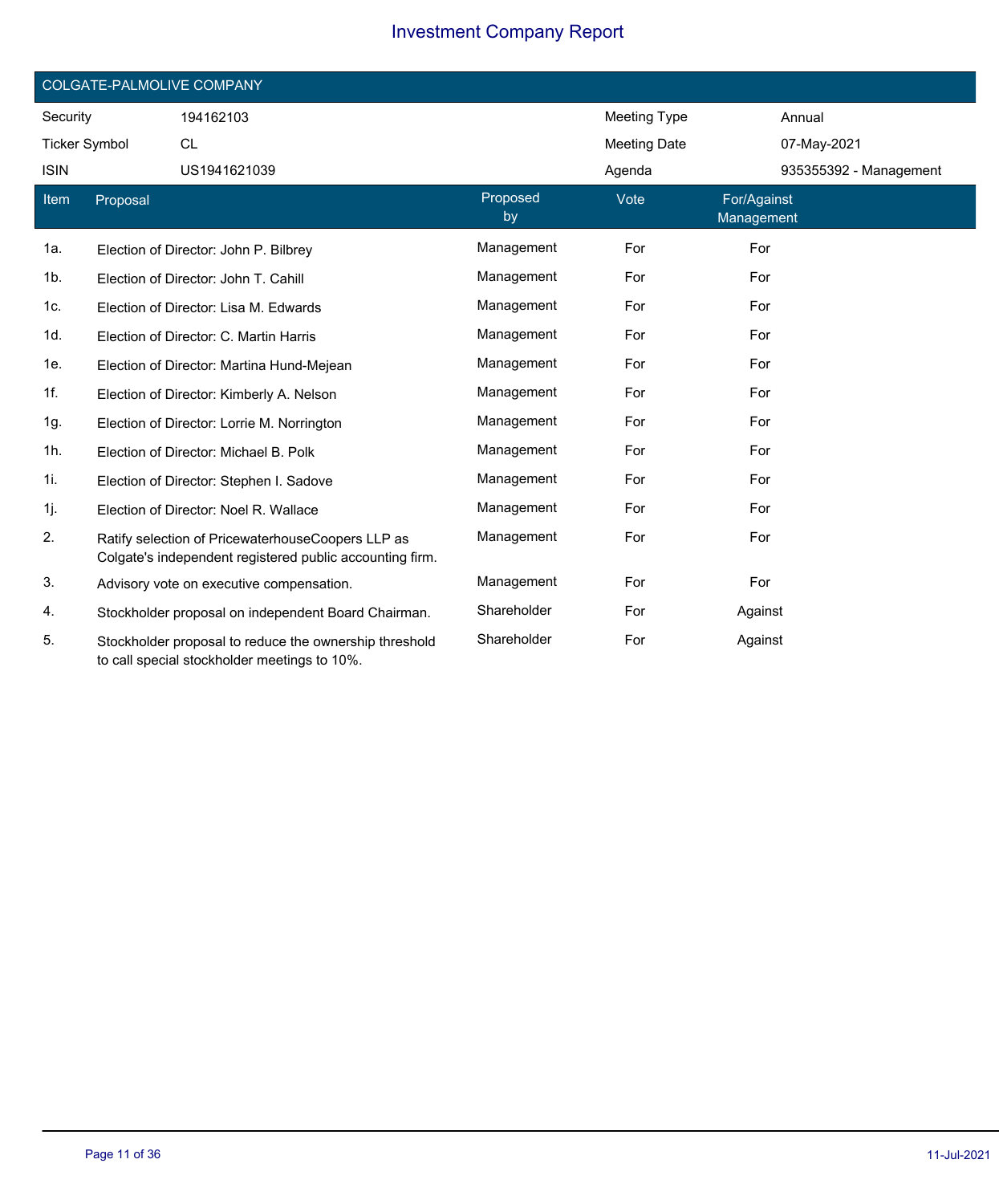|                      | DOLLAR TREE, INC. |                                                                                                               |                |                     |                           |
|----------------------|-------------------|---------------------------------------------------------------------------------------------------------------|----------------|---------------------|---------------------------|
| Security             |                   | 256746108                                                                                                     |                | <b>Meeting Type</b> | Annual                    |
| <b>Ticker Symbol</b> |                   | <b>DLTR</b>                                                                                                   |                | <b>Meeting Date</b> | 10-Jun-2021               |
| <b>ISIN</b>          |                   | US2567461080                                                                                                  |                | Agenda              | 935408509 - Management    |
| <b>Item</b>          | Proposal          |                                                                                                               | Proposed<br>by | Vote                | For/Against<br>Management |
| 1A.                  |                   | Election of Director: Arnold S. Barron                                                                        | Management     | For                 | For                       |
| 1B.                  |                   | Election of Director: Gregory M. Bridgeford                                                                   | Management     | For                 | For                       |
| 1C.                  |                   | Election of Director: Thomas W. Dickson                                                                       | Management     | For                 | For                       |
| 1D.                  |                   | Election of Director: Lemuel E. Lewis                                                                         | Management     | For                 | For                       |
| 1E.                  |                   | Election of Director: Jeffrey G. Naylor                                                                       | Management     | For                 | For                       |
| 1F.                  |                   | Election of Director: Winnie Y. Park                                                                          | Management     | For                 | For                       |
| 1G.                  |                   | Election of Director: Bob Sasser                                                                              | Management     | For                 | For                       |
| 1H.                  |                   | Election of Director: Stephanie P. Stahl                                                                      | Management     | For                 | For                       |
| 11.                  |                   | Election of Director: Carrie A. Wheeler                                                                       | Management     | For                 | For                       |
| 1J.                  |                   | Election of Director: Thomas E. Whiddon                                                                       | Management     | For                 | For                       |
| 1K.                  |                   | Election of Director: Michael A. Witynski                                                                     | Management     | For                 | For                       |
| 2.                   | officers.         | To approve, by a non-binding advisory vote, the<br>compensation of the Company's named executive              | Management     | For                 | For                       |
| 3.                   | fiscal year 2021. | To ratify the selection of KPMG LLP as the Company's<br>independent registered public accounting firm for the | Management     | For                 | For                       |
| 4.                   | Plan.             | To approve the Company's 2021 Omnibus Incentive                                                               | Management     | For                 | For                       |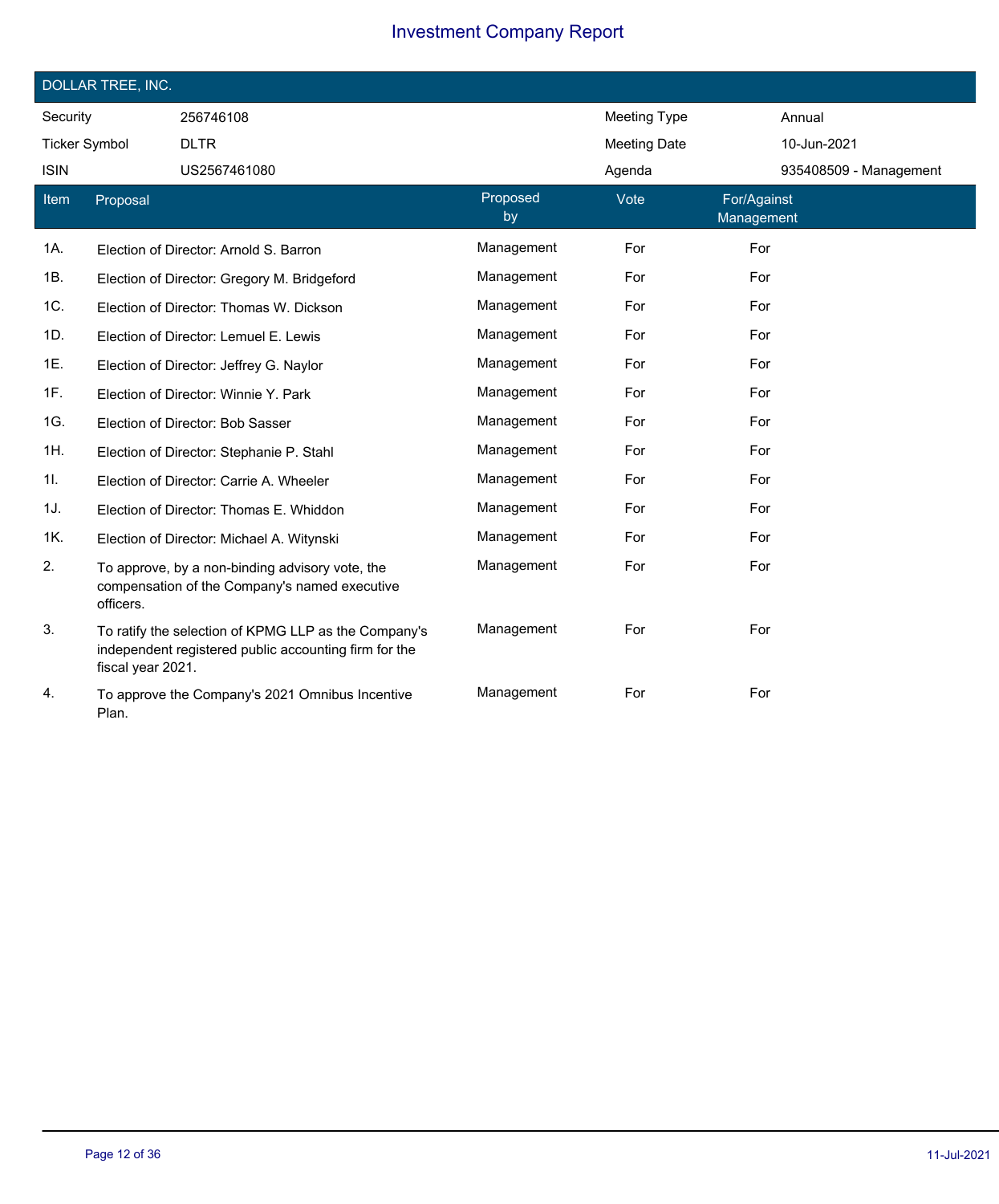|                      |                                                                                                                                             | DUKE ENERGY CORPORATION                                                                                          |                |                     |                           |  |
|----------------------|---------------------------------------------------------------------------------------------------------------------------------------------|------------------------------------------------------------------------------------------------------------------|----------------|---------------------|---------------------------|--|
| Security             |                                                                                                                                             | 26441C204                                                                                                        |                | Meeting Type        | Annual                    |  |
| <b>Ticker Symbol</b> |                                                                                                                                             | <b>DUK</b>                                                                                                       |                | <b>Meeting Date</b> | 06-May-2021               |  |
| <b>ISIN</b>          |                                                                                                                                             | US26441C2044                                                                                                     |                | Agenda              | 935359263 - Management    |  |
| ltem                 | Proposal                                                                                                                                    |                                                                                                                  | Proposed<br>by | Vote                | For/Against<br>Management |  |
| 1.                   | <b>DIRECTOR</b>                                                                                                                             |                                                                                                                  | Management     |                     |                           |  |
|                      | 1                                                                                                                                           | Michael G. Browning                                                                                              |                | For                 | For                       |  |
|                      | $\overline{c}$                                                                                                                              | Annette K. Clayton                                                                                               |                | For                 | For                       |  |
|                      | 3                                                                                                                                           | Theodore F. Craver, Jr.                                                                                          |                | For                 | For                       |  |
|                      | 4                                                                                                                                           | Robert M. Davis                                                                                                  |                | For                 | For                       |  |
|                      | 5                                                                                                                                           | Caroline Dorsa                                                                                                   |                | For                 | For                       |  |
|                      | 6                                                                                                                                           | W. Roy Dunbar                                                                                                    |                | For                 | For                       |  |
|                      | 7                                                                                                                                           | Nicholas C. Fanandakis                                                                                           |                | For                 | For                       |  |
|                      | 8                                                                                                                                           | Lynn J. Good                                                                                                     |                | For                 | For                       |  |
|                      | 9                                                                                                                                           | John T. Herron                                                                                                   |                | For                 | For                       |  |
|                      | 10                                                                                                                                          | E. Marie McKee                                                                                                   |                | For                 | For                       |  |
|                      | 11                                                                                                                                          | Michael J. Pacilio                                                                                               |                | For                 | For                       |  |
|                      | 12                                                                                                                                          | Thomas E. Skains                                                                                                 |                | For                 | For                       |  |
|                      | 13                                                                                                                                          | William E. Webster, Jr.                                                                                          |                | For                 | For                       |  |
| 2.                   |                                                                                                                                             | Ratification of Deloitte & Touche LLP as Duke Energy's<br>independent registered public accounting firm for 2021 | Management     | For                 | For                       |  |
| 3.                   |                                                                                                                                             | Advisory vote to approve Duke Energy's named<br>executive officer compensation                                   | Management     | For                 | For                       |  |
| 4.                   | Amendment to the Amended and Restated Certificate of<br>Incorporation of Duke Energy Corporation to eliminate<br>supermajority requirements |                                                                                                                  | Management     | For                 | For                       |  |
| 5.                   |                                                                                                                                             | Shareholder proposal regarding independent board chair                                                           | Shareholder    | For                 | Against                   |  |
| 6.                   | expenditures                                                                                                                                | Shareholder proposal regarding providing a semiannual<br>report on Duke Energy's political contributions and     | Shareholder    | For                 | Against                   |  |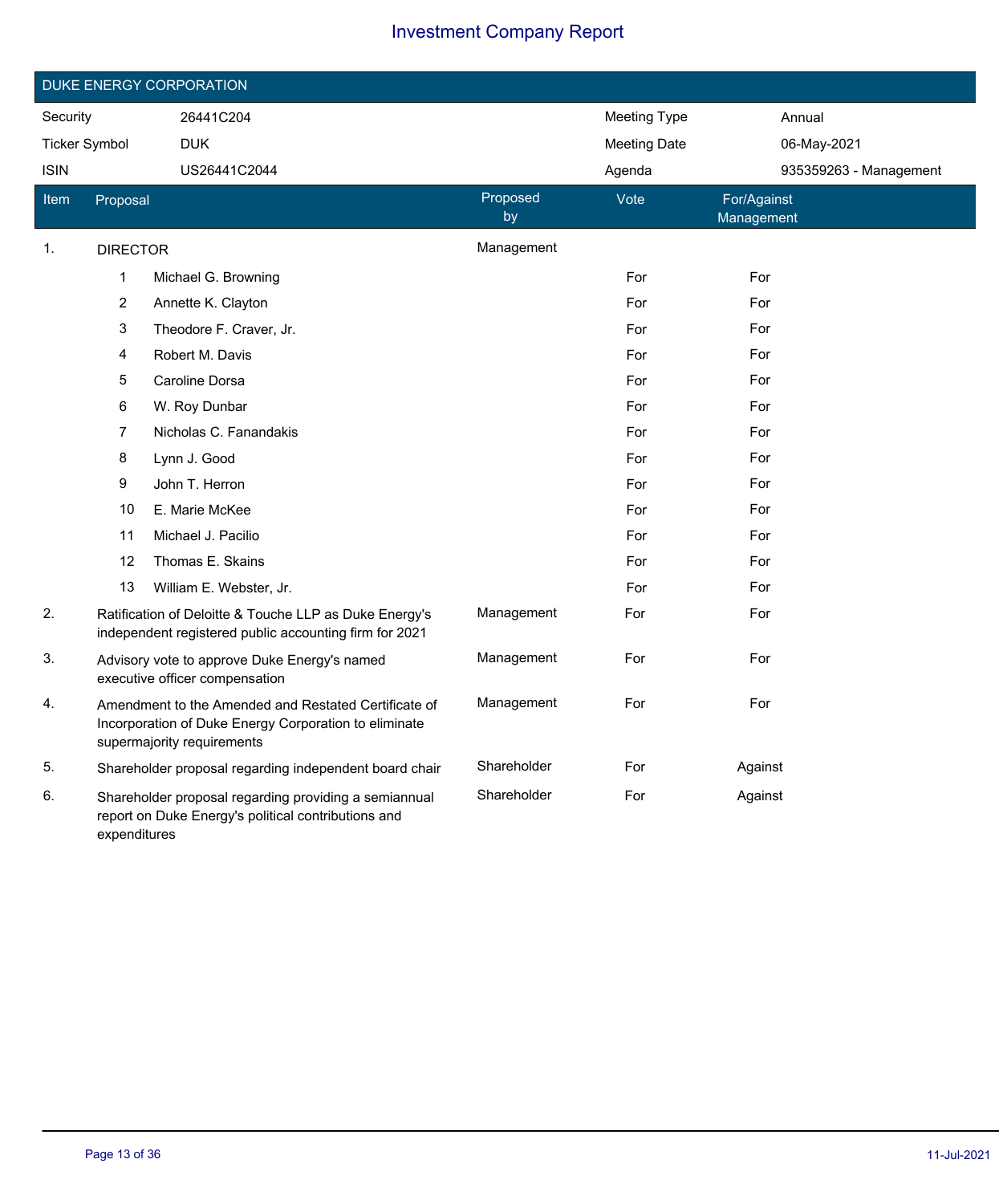|                      | <b>ESSILORLUXOTTICA SA</b> |                                                                                                                                                                                                                                                                                                                                                                                                                                                                                                                                                                                                          |                |                     |                           |                        |
|----------------------|----------------------------|----------------------------------------------------------------------------------------------------------------------------------------------------------------------------------------------------------------------------------------------------------------------------------------------------------------------------------------------------------------------------------------------------------------------------------------------------------------------------------------------------------------------------------------------------------------------------------------------------------|----------------|---------------------|---------------------------|------------------------|
| Security             |                            | F31665106                                                                                                                                                                                                                                                                                                                                                                                                                                                                                                                                                                                                |                | <b>Meeting Type</b> |                           | <b>MIX</b>             |
| <b>Ticker Symbol</b> |                            |                                                                                                                                                                                                                                                                                                                                                                                                                                                                                                                                                                                                          |                | <b>Meeting Date</b> |                           | 21-May-2021            |
| <b>ISIN</b>          |                            | FR0000121667                                                                                                                                                                                                                                                                                                                                                                                                                                                                                                                                                                                             |                | Agenda              |                           | 713823537 - Management |
| Item                 | Proposal                   |                                                                                                                                                                                                                                                                                                                                                                                                                                                                                                                                                                                                          | Proposed<br>by | Vote                | For/Against<br>Management |                        |
| CMMT                 | REPRESENTATIVE.            | THE FOLLOWING APPLIES TO SHAREHOLDERS<br>THAT DO NOT HOLD SHARES DIRECTLY WITH A-<br>FRENCH CUSTODIAN: PROXY CARDS: VOTING<br>INSTRUCTIONS WILL BE FORWARDED TO THE-<br>GLOBAL CUSTODIANS ON THE VOTE DEADLINE<br>DATE. IN CAPACITY AS REGISTERED-<br>INTERMEDIARY, THE GLOBAL CUSTODIANS WILL<br>SIGN THE PROXY CARDS AND FORWARD-THEM TO<br>THE LOCAL CUSTODIAN. IF YOU REQUEST MORE<br>INFORMATION, PLEASE CONTACT-YOUR CLIENT                                                                                                                                                                        | Non-Voting     |                     |                           |                        |
| <b>CMMT</b>          |                            | FOLLOWING CHANGES IN THE FORMAT OF PROXY<br>CARDS FOR FRENCH MEETINGS, ABSTAIN-IS NOW<br>A VALID VOTING OPTION. FOR ANY ADDITIONAL<br>ITEMS RAISED AT THE MEETING-THE VOTING<br>OPTION WILL DEFAULT TO 'AGAINST', OR FOR<br>POSITIONS WHERE THE PROXY-CARD IS NOT<br>COMPLETED BY BROADRIDGE, TO THE<br>PREFERENCE OF YOUR CUSTODIAN.                                                                                                                                                                                                                                                                    | Non-Voting     |                     |                           |                        |
| CMMT                 |                            | PLEASE NOTE THAT SHAREHOLDER DETAILS ARE<br>REQUIRED TO VOTE AT THIS MEETING. IF-NO<br>SHAREHOLDER DETAILS ARE PROVIDED, YOUR<br>INSTRUCTION MAY CARRY A HEIGHTENED-RISK OF<br>BEING REJECTED. THANK YOU                                                                                                                                                                                                                                                                                                                                                                                                 | Non-Voting     |                     |                           |                        |
| <b>CMMT</b>          |                            | PLEASE NOTE THAT DUE TO THE CURRENT<br>COVID19 CRISIS AND IN ACCORDANCE WITH THE-<br>PROVISIONS ADOPTED BY THE FRENCH.<br>GOVERNMENT UNDER LAW NO. 2020-1379 OF-<br>NOVEMBER 14, 2020, EXTENDED AND MODIFIED BY<br>LAW NO 2020-1614 OF DECEMBER 18,-2020 THE<br>GENERAL MEETING WILL TAKE PLACE BEHIND<br>CLOSED DOORS WITHOUT THE-PHYSICAL<br>PRESENCE OF THE SHAREHOLDERS. TO COMPLY<br>WITH THESE LAWS, PLEASE DO-NOT SUBMIT ANY<br>REQUESTS TO ATTEND THE MEETING IN PERSON.<br>SHOULD THIS-SITUATION CHANGE, THE COMPANY<br>ENCOURAGES ALL SHAREHOLDERS TO<br>REGULARLY-CONSULT THE COMPANY WEBSITE | Non-Voting     |                     |                           |                        |
|                      | NOTICE. THANK YOU          | CMMT PLEASE NOTE THAT THIS IS AN AMENDMENT TO<br>MEETING ID 538215 DUE TO RECEIVED-CHANGE IN<br>NUMBERING OF RESOLUTIONS AND DELETION OF<br>COMMENT. ALL VOTES-RECEIVED ON THE<br>PREVIOUS MEETING WILL BE DISREGARDED AND<br>YOU WILL NEED TO-REINSTRUCT ON THIS MEETING                                                                                                                                                                                                                                                                                                                                | Non-Voting     |                     |                           |                        |

I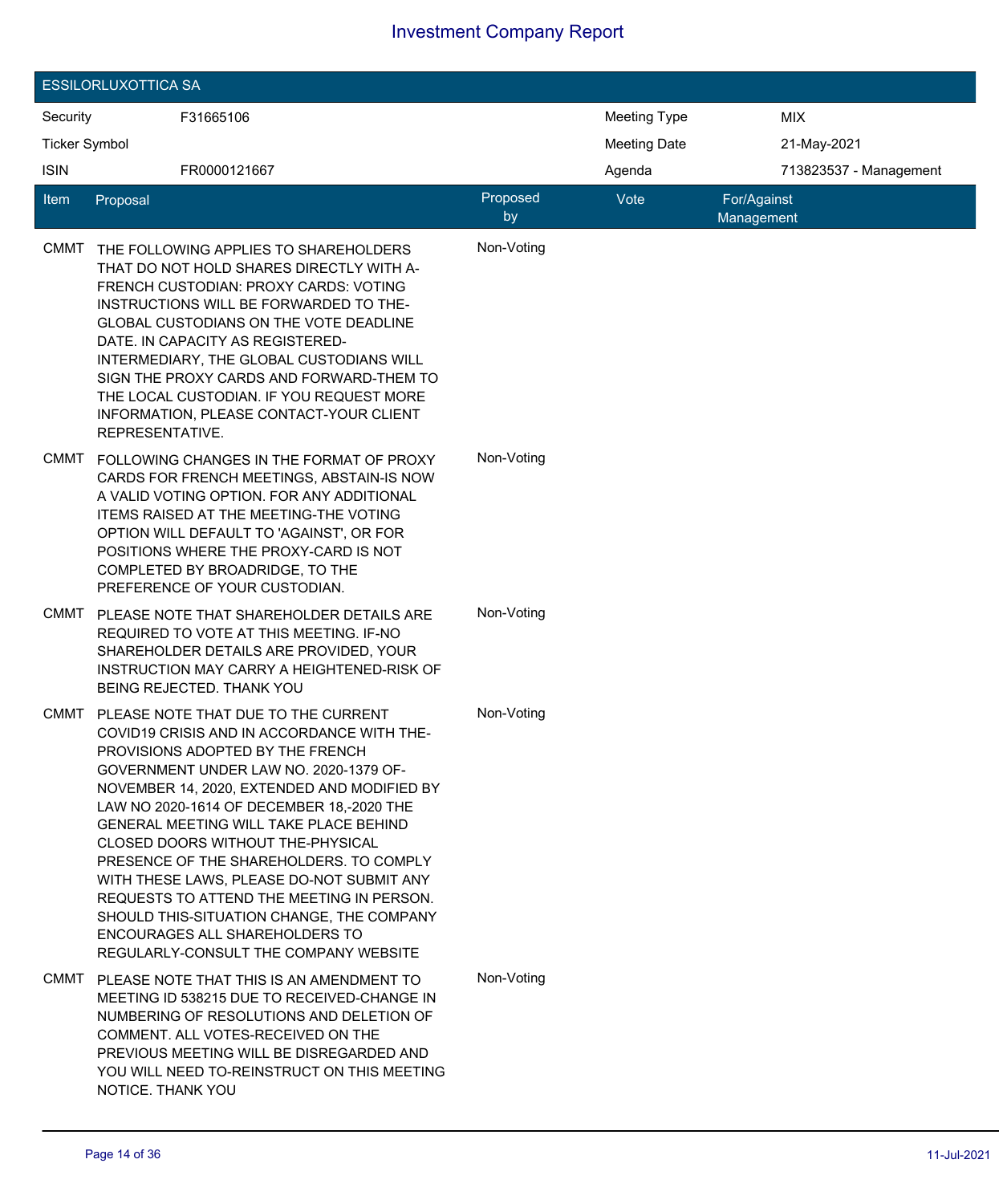|      | CMMT PLEASE NOTE THAT IMPORTANT ADDITIONAL<br>MEETING INFORMATION IS AVAILABLE BY-CLICKING<br>ON THE MATERIAL URL LINK:-https://www.journal-<br>officiel.gouv.fr/balo/document/202103262100665-37                                                                                                                                                                                                                                                                                                                                                                                                                                                                                                                                                                                                                                                                                                                                                                                                                                                                                                                                                                                                                        | Non-Voting |     |     |
|------|--------------------------------------------------------------------------------------------------------------------------------------------------------------------------------------------------------------------------------------------------------------------------------------------------------------------------------------------------------------------------------------------------------------------------------------------------------------------------------------------------------------------------------------------------------------------------------------------------------------------------------------------------------------------------------------------------------------------------------------------------------------------------------------------------------------------------------------------------------------------------------------------------------------------------------------------------------------------------------------------------------------------------------------------------------------------------------------------------------------------------------------------------------------------------------------------------------------------------|------------|-----|-----|
| CMMT | INTERMEDIARY CLIENTS ONLY - PLEASE NOTE<br>THAT IF YOU ARE CLASSIFIED AS AN-<br>INTERMEDIARY CLIENT UNDER THE SHAREHOLDER<br>RIGHTS DIRECTIVE II, YOU SHOULD BE-PROVIDING<br>THE UNDERLYING SHAREHOLDER INFORMATION<br>AT THE VOTE INSTRUCTION-LEVEL. IF YOU ARE<br>UNSURE ON HOW TO PROVIDE THIS LEVEL OF<br>DATA TO BROADRIDGE-OUTSIDE OF PROXYEDGE.<br>PLEASE SPEAK TO YOUR DEDICATED CLIENT<br>SERVICE-REPRESENTATIVE FOR ASSISTANCE                                                                                                                                                                                                                                                                                                                                                                                                                                                                                                                                                                                                                                                                                                                                                                                 | Non-Voting |     |     |
| CMMT | PLEASE NOTE THAT IF YOU HOLD CREST<br>DEPOSITORY INTERESTS (CDIS) AND-PARTICIPATE<br>AT THIS MEETING, YOU (OR YOUR CREST<br>SPONSORED MEMBER/CUSTODIAN)-WILL BE<br>REQUIRED TO INSTRUCT A TRANSFER OF THE<br>RELEVANT CDIS TO THE ESCROW-ACCOUNT<br>SPECIFIED IN THE ASSOCIATED CORPORATE<br>EVENT IN THE CREST SYSTEM. THIS-TRANSFER<br>WILL NEED TO BE COMPLETED BY THE SPECIFIED<br>CREST SYSTEM DEADLINE.-ONCE THIS TRANSFER<br>HAS SETTLED, THE CDIS WILL BE BLOCKED IN THE<br>CREST SYSTEM.-THE CDIS WILL BE RELEASED<br>FROM ESCROW AS SOON AS PRACTICABLE ON THE<br>BUSINESS-DAY PRIOR TO MEETING DATE UNLESS<br>OTHERWISE SPECIFIED. IN ORDER FOR A VOTE TO-<br>BE ACCEPTED, THE VOTED POSITION MUST BE<br>BLOCKED IN THE REQUIRED ESCROW-ACCOUNT IN<br>THE CREST SYSTEM. BY VOTING ON THIS MEETING,<br>YOUR CREST SPONSORED-MEMBER/CUSTODIAN<br>MAY USE YOUR VOTE INSTRUCTION AS THE<br>AUTHORIZATION TO TAKE-THE NECESSARY<br>ACTION WHICH WILL INCLUDE TRANSFERRING<br>YOUR INSTRUCTED POSITION-TO ESCROW.<br>PLEASE CONTACT YOUR CREST SPONSORED<br>MEMBER/CUSTODIAN DIRECTLY FOR-FURTHER<br>INFORMATION ON THE CUSTODY PROCESS AND<br>WHETHER OR NOT THEY REQUIRE-SEPARATE<br><b>INSTRUCTIONS FROM YOU</b> | Non-Voting |     |     |
| 1    | THE SHAREHOLDERS' MEETING, AFTER HAVING<br>REVIEWED THE REPORTS OF THE BOARD OF<br>DIRECTORS AND THE AUDITORS, APPROVES THE<br>COMPANY'S FINANCIAL STATEMENTS FOR THE<br>FISCAL YEAR THAT ENDED IN 2020, AS PRESENTED<br>TO THE MEETING, SHOWING NET EARNINGS<br>AMOUNTING TO EUR 612,847,956.76. THE<br>SHAREHOLDERS' MEETING ACKNOWLEDGES THAT<br>NO EXPENSES AND CHARGES THAT ARE NOT TAX-<br>DEDUCTIBLE WERE RECORDED FOR SAID<br><b>FINANCIAL YEAR</b>                                                                                                                                                                                                                                                                                                                                                                                                                                                                                                                                                                                                                                                                                                                                                              | Management | For | For |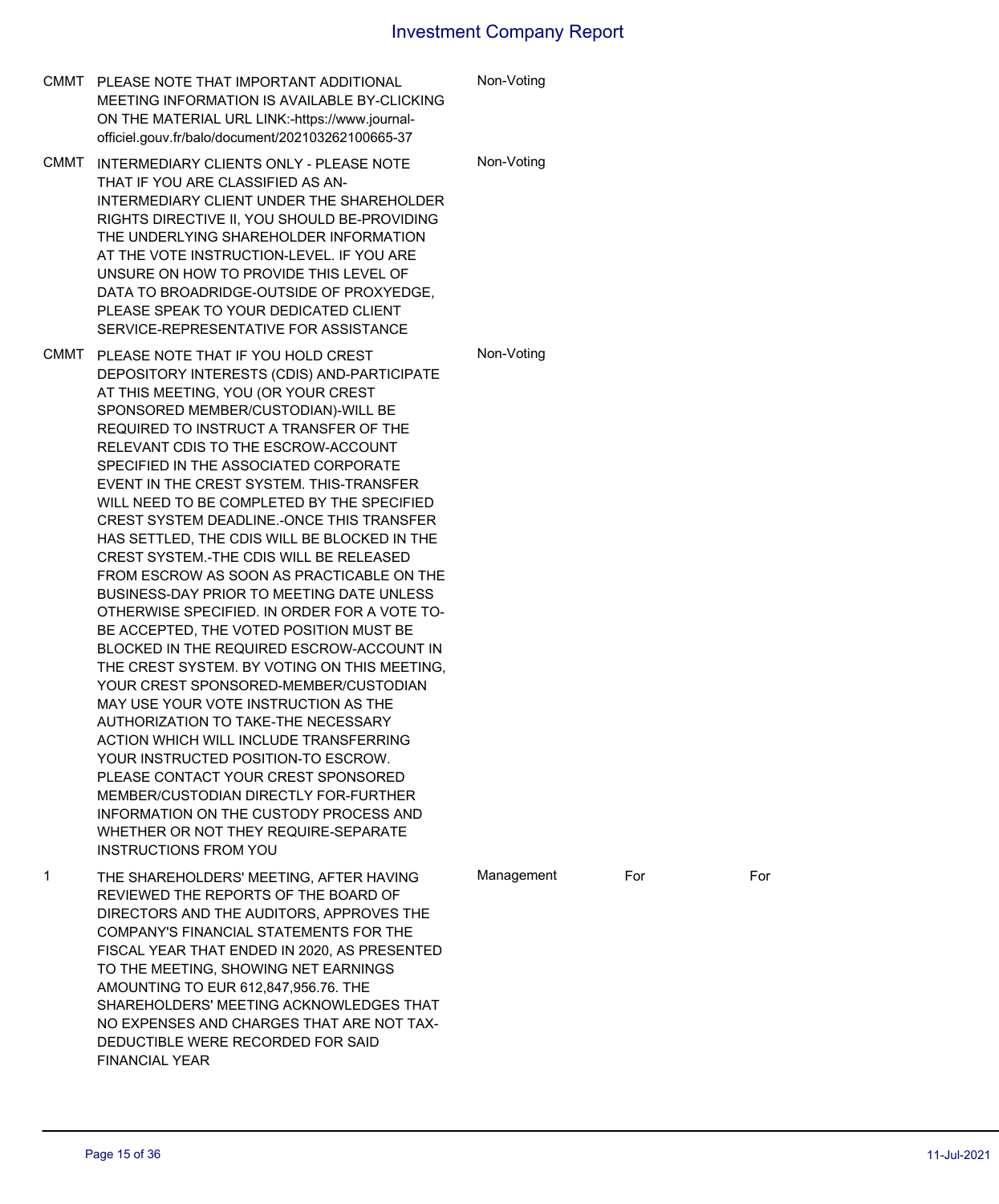| 2 | THE SHAREHOLDERS' MEETING, AFTER HAVING<br>REVIEWED THE REPORTS OF THE BOARD OF<br>DIRECTORS AND THE AUDITORS, APPROVES THE<br>CONSOLIDATED FINANCIAL STATEMENTS FOR SAID<br>FISCAL YEAR, AS PRESENTED TO THE MEETING,<br>SHOWING A NET INCOME AMOUNTING TO EUR<br>148,612,000.00, OF WHICH GROUP SHARE<br>AMOUNTING TO EUR 84,537,000.00                                                                                                                                                                                                                                                                                                                                                                                                                                                                                                                                                                                                                                                          | Management | For | For |
|---|----------------------------------------------------------------------------------------------------------------------------------------------------------------------------------------------------------------------------------------------------------------------------------------------------------------------------------------------------------------------------------------------------------------------------------------------------------------------------------------------------------------------------------------------------------------------------------------------------------------------------------------------------------------------------------------------------------------------------------------------------------------------------------------------------------------------------------------------------------------------------------------------------------------------------------------------------------------------------------------------------|------------|-----|-----|
| 3 | THE MEETING RESOLVES TO ALLOCATE THE<br><b>EARNINGS FOR THE YEAR ORIGIN EARNINGS: EUR</b><br>612,847,956.76 RETAINED EARNINGS: EUR<br>(57,813,905.20) LEGAL RESERVE: EUR (220,021.74)<br>DISTRIBUTABLE INCOME: EUR 554,814,029.82<br>SHARE PREMIUMS: EUR 22,061,479,287.27 OTHER<br>RESERVES: EUR 2,057,542,518.52 DISTRIBUTABLE<br>AMOUNTS: EUR 24,673,835,835.61 ALLOCATION<br>STATUTORY DIVIDEND OF 6 PERCENT: EUR<br>4,741,395.35 ADDITIONAL DIVIDEND: EUR<br>971,954,165.69 TOTAL DIVIDENDS: EUR<br>976,695,561.04 (EUR 502,556,026.00 (EUR 1.15) OF<br>INTERIM DIVIDEND PAID ON DECEMBER 28TH AND<br>EUR 474,139.535.04 (EUR 1.08) AS BALANCE) SHARE<br>PREMIUMS: EUR 22,061,479,287.27 OTHER<br>RESERVES: EUR 1,635,660,987.27 SHAREHOLDERS<br>ARE GRANTED A DIVIDEND OF EUR 2.23 PER<br>ORDINARY SHARE PAID IN CASH OR IN NEW<br>SHARES ON JUNE 21ST 2021, OPTION EFFECTIVE<br>FROM JUNE 1ST TO 14TH 2021 THEN PAID IN CASH.<br>DIVIDENDS PAID: EUR 2.04 FOR 2018 AND EUR 1.53<br>FOR 2017 | Management | For | For |
| 4 | THE SHAREHOLDERS' MEETING, AFTER REVIEWING<br>THE SPECIAL REPORT OF THE AUDITORS ON<br>AGREEMENTS GOVERNED BY ARTICLE L. 225-38 ET<br>SEQ. OF THE FRENCH COMMERCIAL CODE,<br>APPROVES THE CONCLUSIONS OF SAID REPORT<br>AND THE AGREEMENTS REFERRED TO THEREIN                                                                                                                                                                                                                                                                                                                                                                                                                                                                                                                                                                                                                                                                                                                                     | Management | For | For |
| 5 | THE SHAREHOLDERS' MEETING APPROVES THE<br>INFORMATION RELATED TO THE COMPENSATION<br>AND THE BENEFITS OR PERKS OF ANY KIND PAID<br>OR AWARDED TO THE CORPORATE OFFICERS FOR<br>SAID FISCAL YEAR, IN ACCORDANCE WITH THE<br>ARTICLE L.22-10-9 OF THE FRENCH COMMERCIAL<br>CODE                                                                                                                                                                                                                                                                                                                                                                                                                                                                                                                                                                                                                                                                                                                      | Management | For | For |
| 6 | THE SHAREHOLDERS' MEETING APPROVES THE<br>FIXED, VARIABLE AND ONE-OFF COMPONENTS OF<br>THE TOTAL COMPENSATION AS WELL AS THE<br>BENEFITS OR PERKS OF ANY KIND PAID OR<br>AWARDED TO MR. LEONARDO DEL VECCHIO, CHIEF<br>EXECUTIVE OFFICER UNTIL DECEMBER 17TH 2020<br>AND CHAIRMAN OF THE BOARD OF DIRECTORS<br>SINCE THAT DATE, FOR SAID FISCAL YEAR                                                                                                                                                                                                                                                                                                                                                                                                                                                                                                                                                                                                                                               | Management | For | For |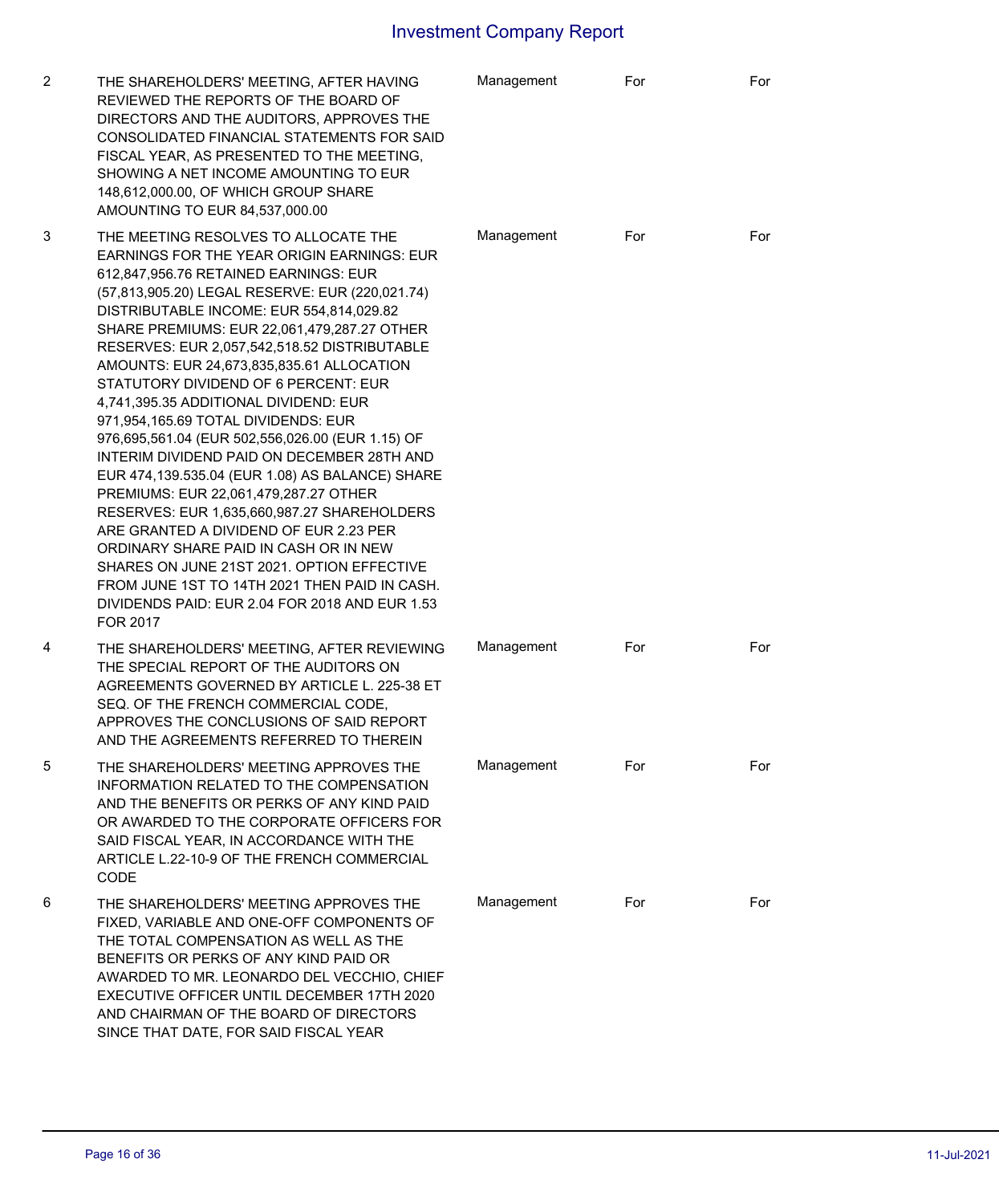| 7  | THE SHAREHOLDERS' MEETING APPROVES THE<br>FIXED, VARIABLE AND ONE-OFF COMPONENTS OF<br>THE TOTAL COMPENSATION AS WELL AS THE<br>BENEFITS OR PERKS OF ANY KIND PAID OR<br>AWARDED TO MR. HUBERT SAGNIERES, VICE-<br>CHAIRMAN DEPUTY MANAGING DIRECTOR UNTIL<br>DECEMBER 17TH 2020 AND VICE-CHAIRMAN OF THE<br>BOARD OF DIRECTORS SINCE THAT DATE, FOR<br><b>SAID FISCAL YEAR</b>                                                                                                                                                                                                                                                                                                                                                                                                                                            | Management | For | For |
|----|----------------------------------------------------------------------------------------------------------------------------------------------------------------------------------------------------------------------------------------------------------------------------------------------------------------------------------------------------------------------------------------------------------------------------------------------------------------------------------------------------------------------------------------------------------------------------------------------------------------------------------------------------------------------------------------------------------------------------------------------------------------------------------------------------------------------------|------------|-----|-----|
| 8  | THE SHAREHOLDERS' MEETING APPROVES THE<br>COMPENSATION POLICY APPLICABLE TO THE<br>CORPORATE OFFICERS FOR THE PERIOD FROM<br>JANUARY 1ST TO THE SHAREHOLDERS' MEETING                                                                                                                                                                                                                                                                                                                                                                                                                                                                                                                                                                                                                                                      | Management | For | For |
| 9  | THE SHAREHOLDERS' MEETING APPROVES THE<br>COMPENSATION POLICY APPLICABLE TO THE<br>CORPORATE OFFICERS FOR THE PERIOD AFTER<br>THE SHAREHOLDERS' MEETING                                                                                                                                                                                                                                                                                                                                                                                                                                                                                                                                                                                                                                                                    | Management | For | For |
| 10 | THE SHAREHOLDERS' MEETING AUTHORISES THE<br>BOARD OF DIRECTORS TO BUY BACK THE<br>COMPANY'S ORDINARY SHARES ON THE OPEN<br>MARKET, SUBJECT TO THE CONDITIONS<br>DESCRIBED BELOW: MAXIMUM PURCHASE PRICE:<br>EUR 200.00, MAXIMUM NUMBER OF ORDINARY<br>SHARES TO BE ACQUIRED: 10 PERCENT OF THE<br>SHARES COMPOSING THE SHARE CAPITAL, GIVEN<br>THAT THE COMPANY MAY NOT HOLD IN ANY CASE<br>MORE THAN 10 PERCENT OF ITS OWN SHARE<br>CAPITAL. THIS AUTHORISATION IS GIVEN FOR AN<br>18-MONTH PERIOD AND SUPERSEDES THE<br>FRACTION UNUSED OF THE AUTHORISATION GIVEN<br>BY THE EXTRAORDINARY SHAREHOLDERS'<br>MEETING OF JUNE 25TH 2020 IN RESOLUTION NR,<br>11. THE SHAREHOLDERS' MEETING DELEGATES<br>ALL POWERS TO THE BOARD OF DIRECTORS TO<br>TAKE ALL NECESSARY MEASURES AND<br>ACCOMPLISH ALL NECESSARY FORMALITIES | Management | For | For |
| 11 | THE SHAREHOLDERS' MEETING RESOLVES TO<br>BRING THE ARTICLES OF THE BYLAWS INTO<br>CONFORMITY WITH THE LEGAL AND REGULATORY<br>PROVISIONS OF THE PACTE LAW AND TO AMEND,<br>CONSEQUENTLY, THE ARTICLES AS FOLLOWS: -<br>ARTICLE NUMBER 4: 'HEAD OFFICE' OF THE<br>BYLAWS, - ARTICLE NUMBER 9: 'FORM OF THE<br>SHARES' OF THE BYLAWS, - ARTICLE NUMBER 11:<br>'BOARD OF DIRECTORS' OF THE BYLAWS, -<br>ARTICLE NUMBER 14: 'COMPENSATION OF THE<br>DIRECTORS' OF THE BYLAWS, - ARTICLE NUMBER<br>16: 'MEETINGS AND DECISIONS OF THE BOARD OF<br>DIRECTORS' OF THE BYLAWS, - ARTICLE NUMBER<br>23: 'GENERAL RULES' OF THE BYLAWS                                                                                                                                                                                               | Management | For | For |
| 12 | THE SHAREHOLDERS' MEETING DECIDES TO<br>AMEND ARTICLE NUMBER 13: 'DIRECTORS' TERM<br>OF OFFICE' OF THE BYLAWS                                                                                                                                                                                                                                                                                                                                                                                                                                                                                                                                                                                                                                                                                                              | Management | For | For |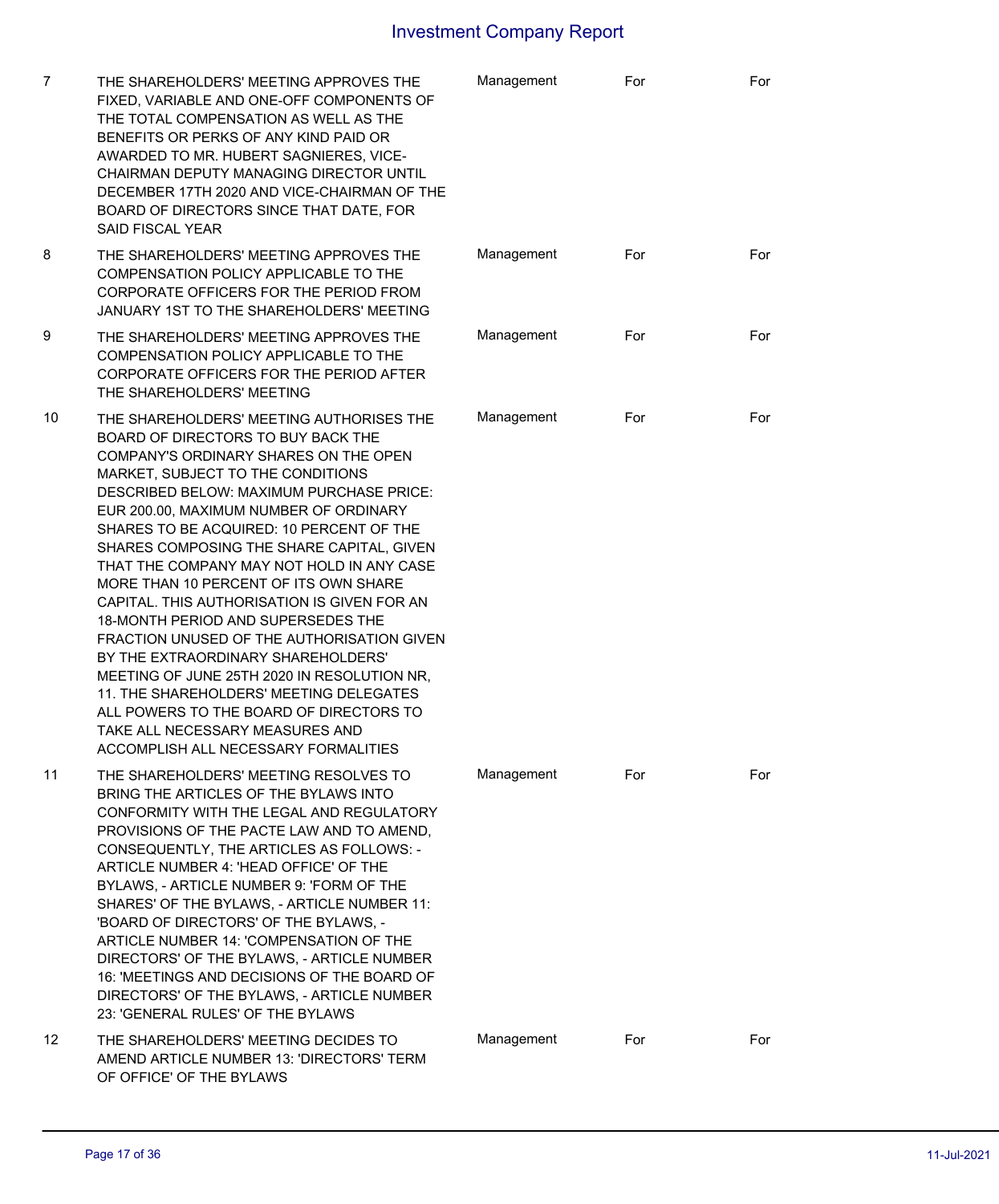| 13 | THE SHAREHOLDERS' MEETING DECIDES TO<br>AMEND: - ARTICLE NUMBER 15: 'CHAIRMAN AND<br>VICE-CHAIRMAN OF THE BOARD OF DIRECTORS' OF<br>THE BYLAWS, - ARTICLE NUMBER 16: 'MEETINGS<br>AND DECISIONS OF THE BOARD OF DIRECTORS' OF<br>THE BYLAWS, - ARTICLE NUMBER 23: 'GENERAL<br><b>RULES' OF THE BYLAWS</b>                                                                                                                                                                                                                                                                                                                                                                                                                                                                                                                                                                                                                                                                                                                                                   | Management | For | For |
|----|-------------------------------------------------------------------------------------------------------------------------------------------------------------------------------------------------------------------------------------------------------------------------------------------------------------------------------------------------------------------------------------------------------------------------------------------------------------------------------------------------------------------------------------------------------------------------------------------------------------------------------------------------------------------------------------------------------------------------------------------------------------------------------------------------------------------------------------------------------------------------------------------------------------------------------------------------------------------------------------------------------------------------------------------------------------|------------|-----|-----|
| 14 | THE SHAREHOLDERS' MEETING GRANTS ALL<br>POWERS TO THE BOARD OF DIRECTORS TO<br>REDUCE THE SHARE CAPITAL, ON ONE OR MORE<br>OCCASIONS, BY CANCELLING ALL OR PART OF THE<br>SHARES HELD BY THE COMPANY IN CONNECTION<br>WITH THE STOCK REPURCHASE PLAN AUTHORISED<br>BY THE BOARD OF DIRECTORS, UP TO A MAXIMUM<br>OF 10 PERCENT OF THE SHARE CAPITAL OVER A<br>24-MONTH PERIOD. THIS AUTHORISATION IS GIVEN<br>FOR A 26-MONTH PERIOD AND SUPERSEDES ANY<br>AND ALL EARLIER DELEGATIONS TO THE SAME<br>EFFECT. THE SHAREHOLDERS' MEETING<br>DELEGATES ALL POWERS TO THE BOARD OF<br>DIRECTORS TO TAKE ALL NECESSARY MEASURES<br>AND ACCOMPLISH ALL NECESSARY FORMALITIES                                                                                                                                                                                                                                                                                                                                                                                      | Management | For | For |
| 15 | THE SHAREHOLDERS' MEETING AUTHORISES THE<br>BOARD OF DIRECTORS TO GRANT, FOR FREE, ON<br>ONE OR MORE OCCASIONS, EXISTING SHARES OF<br>THE COMPANY, IN FAVOUR OF THE EMPLOYEES OR<br>THE MANAGING CORPORATE OFFICERS OF THE<br>COMPANY AND COMPANIES IN WHICH IT DIRECTLY<br>OR INDIRECTLY HOLDS AT LEAST 10 PERCENT OF<br>THE SHARE CAPITAL OR VOTING RIGHTS. THEY<br>MAY NOT REPRESENT MORE THAN 2.5 PERCENT<br>OF THE SHARE CAPITAL, GIVEN THAT THE NUMBER<br>OF PERFORMANCE SHARES ALLOCATED TO EACH<br>MANAGING CORPORATE OFFICER SHALL NOT<br>EXCEED 3.5 PERCENT OF THE OVERALL FREE<br>ALLOCATIONS OF SHARES AND STOCK OPTIONS<br>CARRIED OUT EACH YEAR. THE PRESENT<br>DELEGATION IS GIVEN FOR A 38-MONTH PERIOD<br>AND SUPERSEDES THE FRACTION UNUSED OF THE<br>AUTHORISATION GIVEN BY THE EXTRAORDINARY<br>SHAREHOLDERS' MEETING OF NOVEMBER 29TH<br>2018 IN RESOLUTION NR, 7. THE SHAREHOLDERS'<br>MEETING DELEGATES ALL POWERS TO THE BOARD<br>OF DIRECTORS TO TAKE ALL NECESSARY<br>MEASURES AND ACCOMPLISH ALL NECESSARY<br><b>FORMALITIES</b> | Management | For | For |
| 16 | THE SHAREHOLDERS' MEETING DELEGATES TO<br>THE BOARD OF DIRECTORS THE NECESSARY<br>POWERS TO INCREASE THE CAPITAL, ON ONE OR<br>MORE OCCASIONS, IN FRANCE OR ABROAD, BY A<br>MAXIMUM NOMINAL AMOUNT OF 5 PERCENT OF<br>THE SHARE CAPITAL, BY ISSUANCE OF COMPANY'S<br>ORDINARY SHARES AND-OR SECURITIES GIVING<br>ACCESS TO SHARES OF THE COMPANY OR<br>ANOTHER COMPANY OR GIVING RIGHT TO THE<br>ALLOCATION OF DEBT SECURITIES, WITH                                                                                                                                                                                                                                                                                                                                                                                                                                                                                                                                                                                                                        | Management | For | For |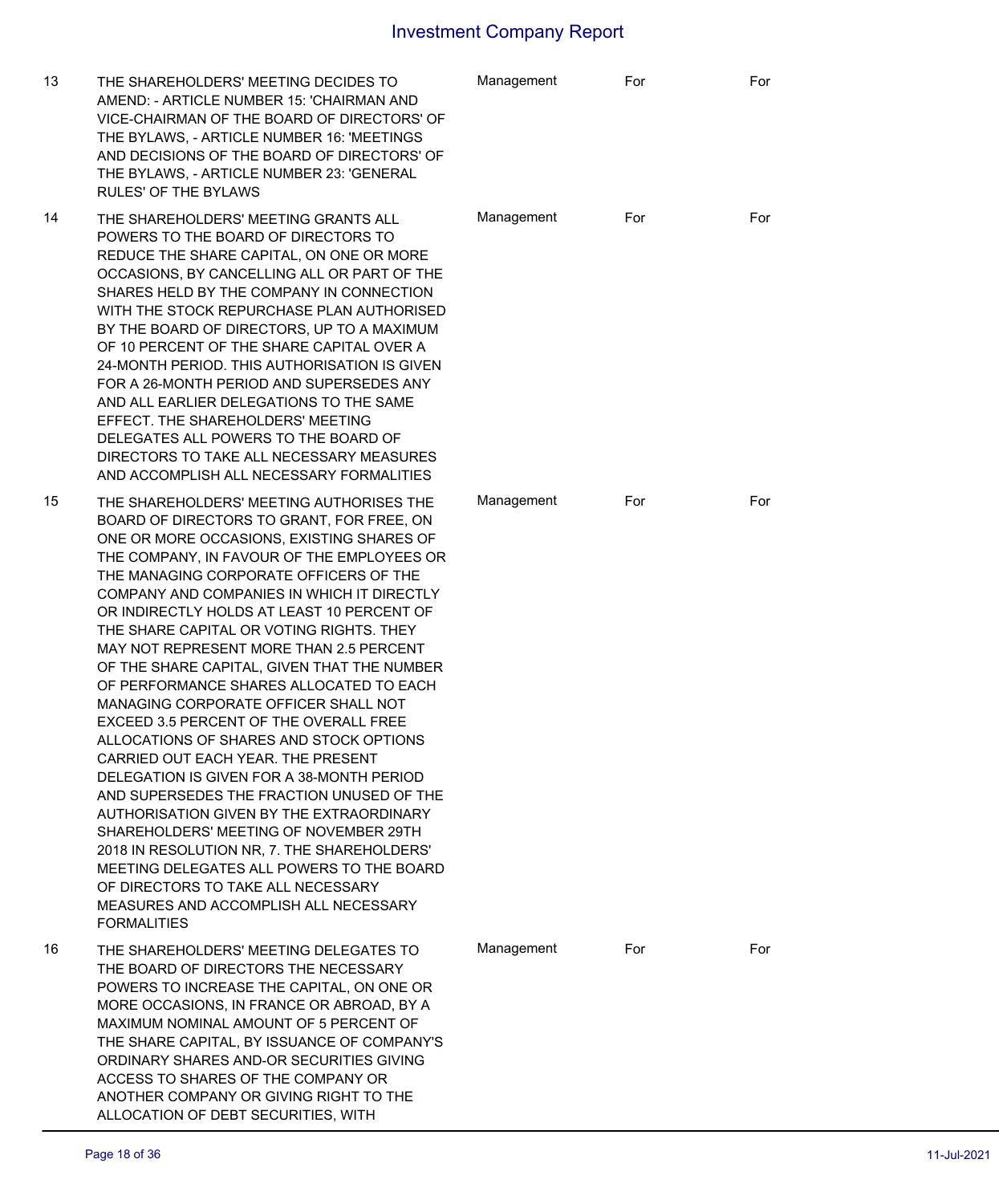|    | PREFERENTIAL SUBSCRIPTION RIGHTS<br>MAINTAINED. THE MAXIMUM NOMINAL AMOUNT OF<br>DEBT SECURITIES WHICH MAY BE ISSUED SHALL<br>NOT EXCEED EUR 1,500,000,000.00. THIS<br>AUTHORISATION IS GRANTED FOR A 26-MONTH<br>PERIOD AND SUPERSEDES THE FRACTION UNUSED<br>OF THE AUTHORISATION GIVEN BY THE<br>EXTRAORDINARY SHAREHOLDERS' MEETING OF<br>MAY 16TH 2019 IN RESOLUTION NR, 16. THE<br>SHAREHOLDERS' MEETING DELEGATES ALL<br>POWERS TO THE BOARD OF DIRECTORS TO TAKE<br>ALL NECESSARY MEASURES AND ACCOMPLISH ALL<br>NECESSARY FORMALITIES                                                                                                                                                                                                                                                                                                                                                                                                                                                          |            |     |     |
|----|---------------------------------------------------------------------------------------------------------------------------------------------------------------------------------------------------------------------------------------------------------------------------------------------------------------------------------------------------------------------------------------------------------------------------------------------------------------------------------------------------------------------------------------------------------------------------------------------------------------------------------------------------------------------------------------------------------------------------------------------------------------------------------------------------------------------------------------------------------------------------------------------------------------------------------------------------------------------------------------------------------|------------|-----|-----|
| 17 | THE SHAREHOLDERS' MEETING DELEGATES TO<br>THE BOARD OF DIRECTORS ALL POWERS IN<br>ORDER TO INCREASE THE SHARE CAPITAL, IN ONE<br>OR MORE OCCASIONS AND AT ITS SOLE<br>DISCRETION, UP TO A MAXIMUM NOMINAL AMOUNT<br>OF EUR 500,000,000.00, BY WAY OF CAPITALIZING<br>RESERVES, PROFITS, PREMIUMS OR OTHER<br>MEANS, PROVIDED THAT SUCH CAPITALIZATION IS<br>ALLOWED BY LAW AND UNDER THE BYLAWS. THIS<br>AUTHORISATION IS GRANTED FOR A 26-MONTH<br>PERIOD AND SUPERSEDES THE FRACTION UNUSED<br>OF THE AUTHORISATION GIVEN BY THE<br>EXTRAORDINARY SHAREHOLDERS' MEETING OF<br>MAY 16TH 2019 IN RESOLUTION NR, 17. THE<br>SHAREHOLDERS' MEETING DELEGATES ALL<br>POWERS TO THE BOARD OF DIRECTORS TO TAKE<br>ALL NECESSARY MEASURES AND ACCOMPLISH ALL<br>NECESSARY FORMALITIES                                                                                                                                                                                                                        | Management | For | For |
| 18 | THE SHAREHOLDERS' MEETING AUTHORISES THE<br>BOARD OF DIRECTORS TO INCREASE THE SHARE<br>CAPITAL, ON ONE OR MORE OCCASIONS, AT ITS<br>SOLE DISCRETION, IN FAVOUR OF ELIGIBLE<br>EMPLOYEES, CORPORATE OFFICERS AND FORMER<br>EMPLOYEES WHO ARE MEMBERS OF A COMPANY<br>SAVINGS PLAN, WITH CANCELLATION OF<br>PREFERENTIAL SUBSCRIPTION RIGHTS, BY<br>ISSUANCE OF NEW SHARES TO BE SUBSCRIBED IN<br>CASH AND, IF SO, SECURITIES GIVING ACCESS TO<br>THE SHARE CAPITAL. THE MAXIMUM NUMBER OF<br>COMPANY'S SHARES TO BE ISSUED UNDER THIS<br>DELEGATION OF AUTHORITY SHALL NOT EXCEED<br>0.5 PERCENT OF THE SHARE CAPITAL. THIS<br>AUTHORISATION IS GRANTED FOR A 26-MONTH<br>PERIOD AND SUPERSEDES THE FRACTION UNUSED<br>OF THE AUTHORISATION GIVEN BY THE<br>EXTRAORDINARY SHAREHOLDERS' MEETING OF<br>JUNE 25TH 2020 IN RESOLUTION NR, 12. THE<br>SHAREHOLDERS' MEETING DELEGATES ALL<br>POWERS TO THE BOARD OF DIRECTORS TO TAKE<br>ALL NECESSARY MEASURES AND ACCOMPLISH ALL<br>NECESSARY FORMALITIES | Management | For | For |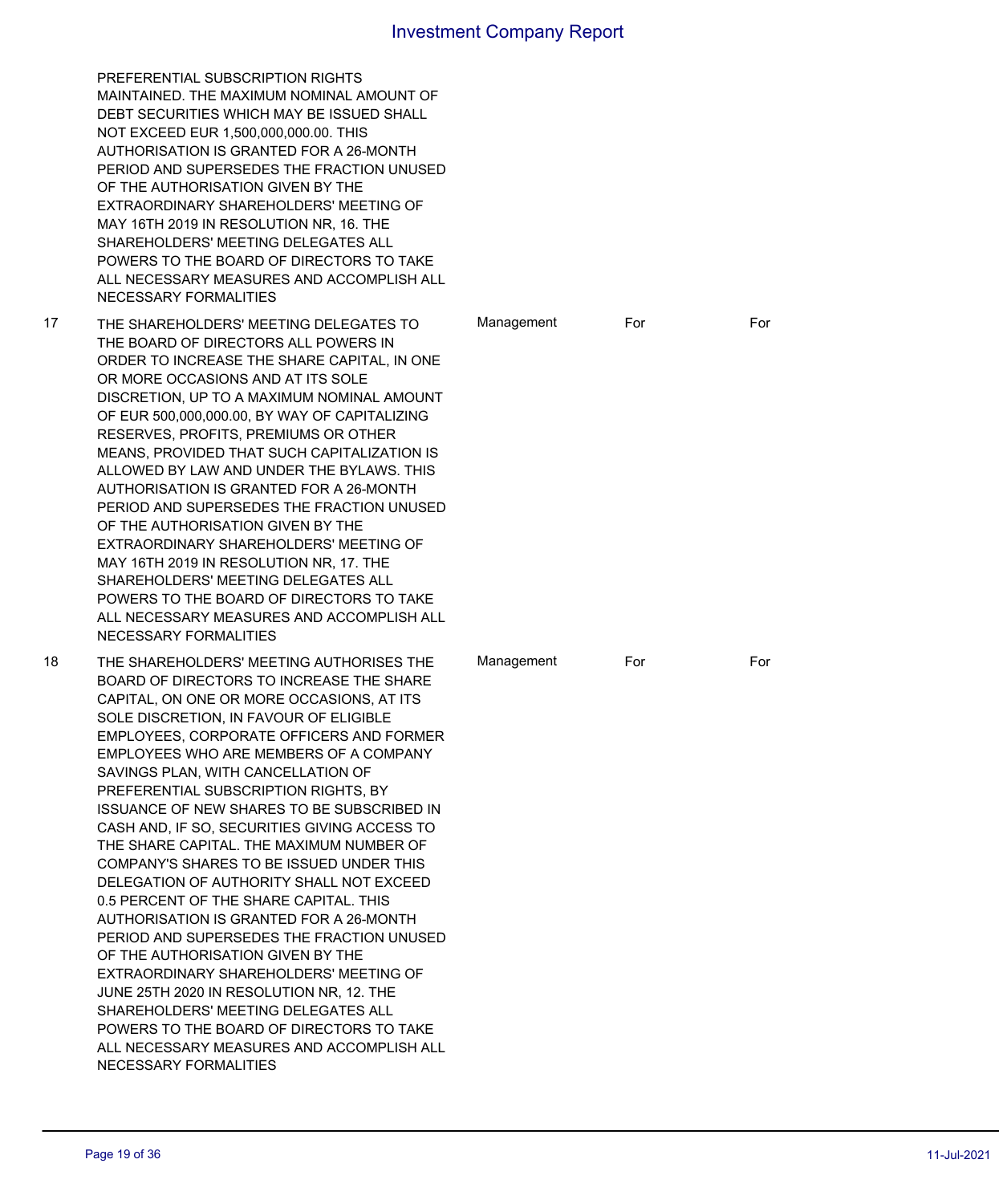| 19 | THE SHAREHOLDERS' MEETING RENEWS THE<br>APPOINTMENT OF MR. LEONARDO DEL VECCHIO<br>AS DIRECTOR FOR A 3-YEAR PERIOD, I.E. UNTIL<br>THE SHAREHOLDERS' MEETING CALLED TO RULE<br>ON THE FINANCIAL STATEMENTS FOR THE 2023<br>FISCAL YEAR, GIVEN THAT IN THE ABSENCE OF<br>THE APPROVAL OF RESOLUTION NUMBER 12, THIS<br>TERM OF OFFICE IS RENEWED FOR A PERIOD AS<br>DETERMINED IN RESOLUTION NUMBER 31 | Management | For | For |
|----|------------------------------------------------------------------------------------------------------------------------------------------------------------------------------------------------------------------------------------------------------------------------------------------------------------------------------------------------------------------------------------------------------|------------|-----|-----|
| 20 | THE SHAREHOLDERS' MEETING RENEWS THE<br>APPOINTMENT OF MR. ROMOLO BARDIN AS<br>DIRECTOR FOR A 3-YEAR PERIOD, I.E. UNTIL THE<br>SHAREHOLDERS' MEETING CALLED TO RULE ON<br>THE FINANCIAL STATEMENTS FOR THE 2023 FISCAL<br>YEAR, GIVEN THAT IN THE ABSENCE OF THE<br>APPROVAL OF RESOLUTION NUMBER 12, THIS<br>TERM OF OFFICE IS RENEWED FOR A PERIOD AS<br>DETERMINED IN RESOLUTION NUMBER 31        | Management | For | For |
| 21 | THE SHAREHOLDERS' MEETING RENEWS THE<br>APPOINTMENT OF MRS. JULIETTE FAVRE AS<br>DIRECTOR FOR A 3-YEAR PERIOD, I.E. UNTIL THE<br>SHAREHOLDERS' MEETING CALLED TO RULE ON<br>THE FINANCIAL STATEMENTS FOR THE 2023 FISCAL<br>YEAR, GIVEN THAT IN THE ABSENCE OF THE<br>APPROVAL OF RESOLUTION NUMBER 12, THIS<br>TERM OF OFFICE IS RENEWED FOR A PERIOD AS<br>DETERMINED IN RESOLUTION NUMBER 31      | Management | For | For |
| 22 | THE SHAREHOLDERS' MEETING RENEWS THE<br>APPOINTMENT OF MR. FRANCESCO MILLERI AS<br>DIRECTOR FOR A 3-YEAR PERIOD, I.E. UNTIL THE<br>SHAREHOLDERS' MEETING CALLED TO RULE ON<br>THE FINANCIAL STATEMENTS FOR THE 2023 FISCAL<br>YEAR, GIVEN THAT IN THE ABSENCE OF THE<br>APPROVAL OF RESOLUTION NUMBER 12, THIS<br>TERM OF OFFICE IS RENEWED FOR A PERIOD AS<br>DETERMINED IN RESOLUTION NUMBER 31    | Management | For | For |
| 23 | THE SHAREHOLDERS' MEETING RENEWS THE<br>APPOINTMENT OF MR. PAUL DU SAILLANT AS<br>DIRECTOR FOR A 3-YEAR PERIOD, I.E. UNTIL THE<br>SHAREHOLDERS' MEETING CALLED TO RULE ON<br>THE FINANCIAL STATEMENTS FOR THE 2023 FISCAL<br>YEAR, GIVEN THAT IN THE ABSENCE OF THE<br>APPROVAL OF RESOLUTION NUMBER 12, THIS<br>TERM OF OFFICE IS RENEWED FOR A PERIOD AS<br>DETERMINED IN RESOLUTION NUMBER 31     | Management | For | For |
| 24 | THE SHAREHOLDERS' MEETING RENEWS THE<br>APPOINTMENT OF MRS. CHRISTINA SCOCCHIA AS<br>DIRECTOR FOR A 3-YEAR PERIOD, I.E. UNTIL THE<br>SHAREHOLDERS' MEETING CALLED TO RULE ON<br>THE FINANCIAL STATEMENTS FOR THE 2023 FISCAL<br>YEAR, GIVEN THAT IN THE ABSENCE OF THE<br>APPROVAL OF RESOLUTION NUMBER 12, THIS<br>TERM OF OFFICE IS RENEWED FOR A PERIOD AS<br>DETERMINED IN RESOLUTION NUMBER 31  | Management | For | For |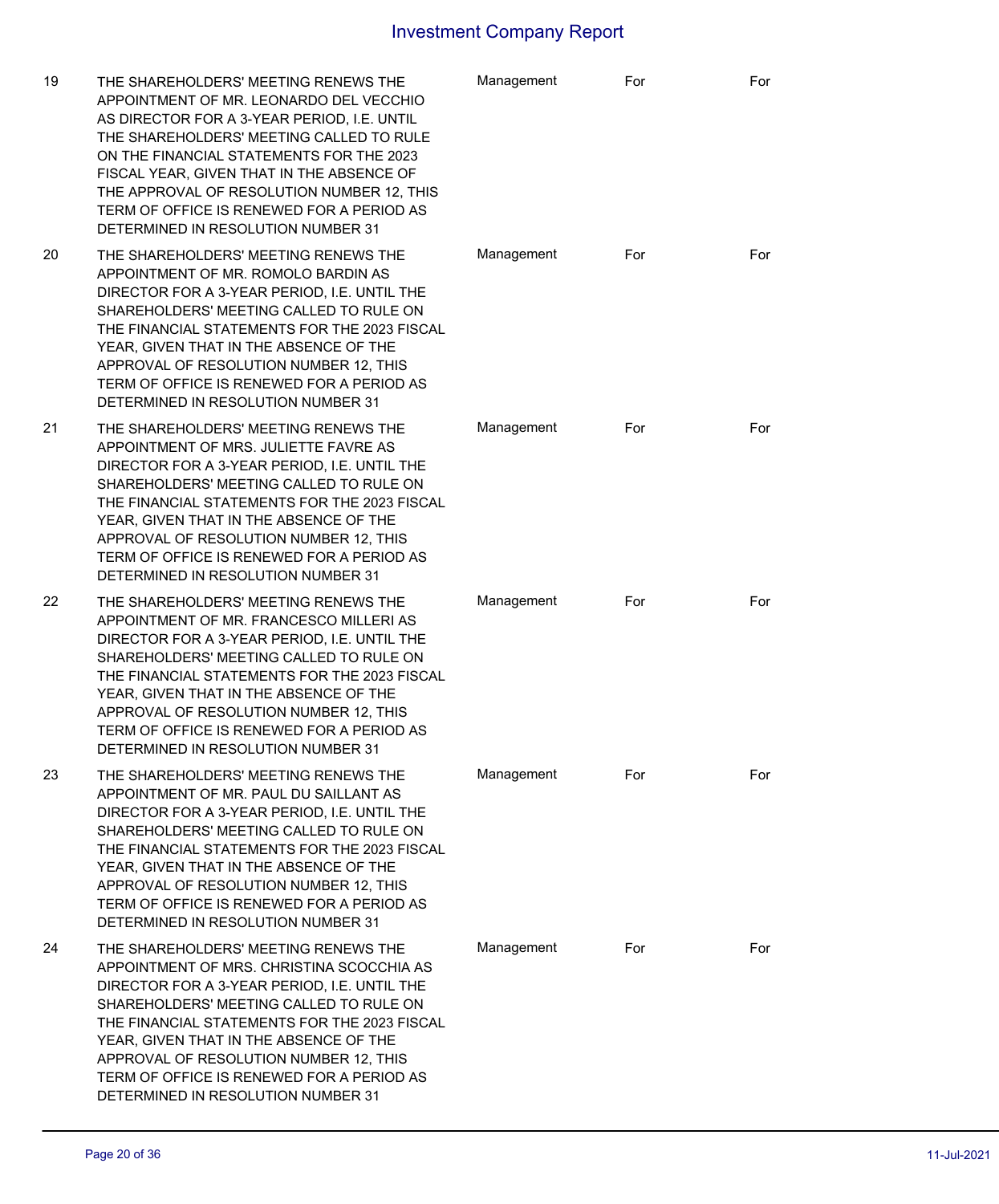| 25 | THE SHAREHOLDERS' MEETING APPOINTS MR.<br>JEAN-LUC BIAMONTI AS DIRECTOR FOR A 3-YEAR<br>PERIOD, I.E. UNTIL THE SHAREHOLDERS' MEETING<br>CALLED TO RULE ON THE FINANCIAL STATEMENTS<br>FOR THE 2023 FISCAL YEAR, GIVEN THAT IN THE<br>ABSENCE OF THE APPROVAL OF RESOLUTION<br>NUMBER 12, THIS TERM OF OFFICE IS RENEWED<br>FOR A PERIOD AS DETERMINED IN RESOLUTION<br>NUMBER 31               | Management | For | For |
|----|------------------------------------------------------------------------------------------------------------------------------------------------------------------------------------------------------------------------------------------------------------------------------------------------------------------------------------------------------------------------------------------------|------------|-----|-----|
| 26 | THE SHAREHOLDERS' MEETING APPOINTS MRS.<br>MARIE-CHRISTINE COISNE AS DIRECTOR FOR A 3-<br>YEAR PERIOD, I.E. UNTIL THE SHAREHOLDERS'<br>MEETING CALLED TO RULE ON THE FINANCIAL<br>STATEMENTS FOR THE 2023 FISCAL YEAR, GIVEN<br>THAT IN THE ABSENCE OF THE APPROVAL OF<br>RESOLUTION NUMBER 12, THIS TERM OF OFFICE IS<br>RENEWED FOR A PERIOD AS DETERMINED IN<br><b>RESOLUTION NUMBER 31</b> | Management | For | For |
| 27 | THE SHAREHOLDERS' MEETING APPOINTS MR.<br>JOSE GONZALO AS DIRECTOR FOR A 3-YEAR<br>PERIOD, I.E. UNTIL THE SHAREHOLDERS' MEETING<br>CALLED TO RULE ON THE FINANCIAL STATEMENTS<br>FOR THE 2023 FISCAL YEAR, GIVEN THAT IN THE<br>ABSENCE OF THE APPROVAL OF RESOLUTION<br>NUMBER 12, THIS TERM OF OFFICE IS RENEWED<br>FOR A PERIOD AS DETERMINED IN RESOLUTION<br>NUMBER 31                    | Management | For | For |
| 28 | THE SHAREHOLDERS' MEETING APPOINTS MRS.<br>SWATI PIRAMAL AS DIRECTOR FOR A 3-YEAR<br>PERIOD, I.E. UNTIL THE SHAREHOLDERS' MEETING<br>CALLED TO RULE ON THE FINANCIAL STATEMENTS<br>FOR THE 2023 FISCAL YEAR, GIVEN THAT IN THE<br>ABSENCE OF THE APPROVAL OF RESOLUTION<br>NUMBER 12, THIS TERM OF OFFICE IS RENEWED<br>FOR A PERIOD AS DETERMINED IN RESOLUTION<br>NUMBER 31                  | Management | For | For |
| 29 | THE SHAREHOLDERS' MEETING APPOINTS MRS.<br>NATHALIE VON SIEMENS AS DIRECTOR FOR A 3-<br>YEAR PERIOD, I.E. UNTIL THE SHAREHOLDERS'<br>MEETING CALLED TO RULE ON THE FINANCIAL<br>STATEMENTS FOR THE 2023 FISCAL YEAR, GIVEN<br>THAT IN THE ABSENCE OF THE APPROVAL OF<br>RESOLUTION NUMBER 12, THIS TERM OF OFFICE IS<br>RENEWED FOR A PERIOD AS DETERMINED IN<br><b>RESOLUTION NUMBER 31</b>   | Management | For | For |
| 30 | THE SHAREHOLDERS' MEETING APPOINTS MR.<br>ANDREA ZAPPIA AS DIRECTOR FOR A 3-YEAR<br>PERIOD, I.E. UNTIL THE SHAREHOLDERS' MEETING<br>CALLED TO RULE ON THE FINANCIAL STATEMENTS<br>FOR THE 2023 FISCAL YEAR, GIVEN THAT IN THE<br>ABSENCE OF THE APPROVAL OF RESOLUTION<br>NUMBER 12, THIS TERM OF OFFICE IS RENEWED<br>FOR A PERIOD AS DETERMINED IN RESOLUTION<br>NUMBER 31                   | Management | For | For |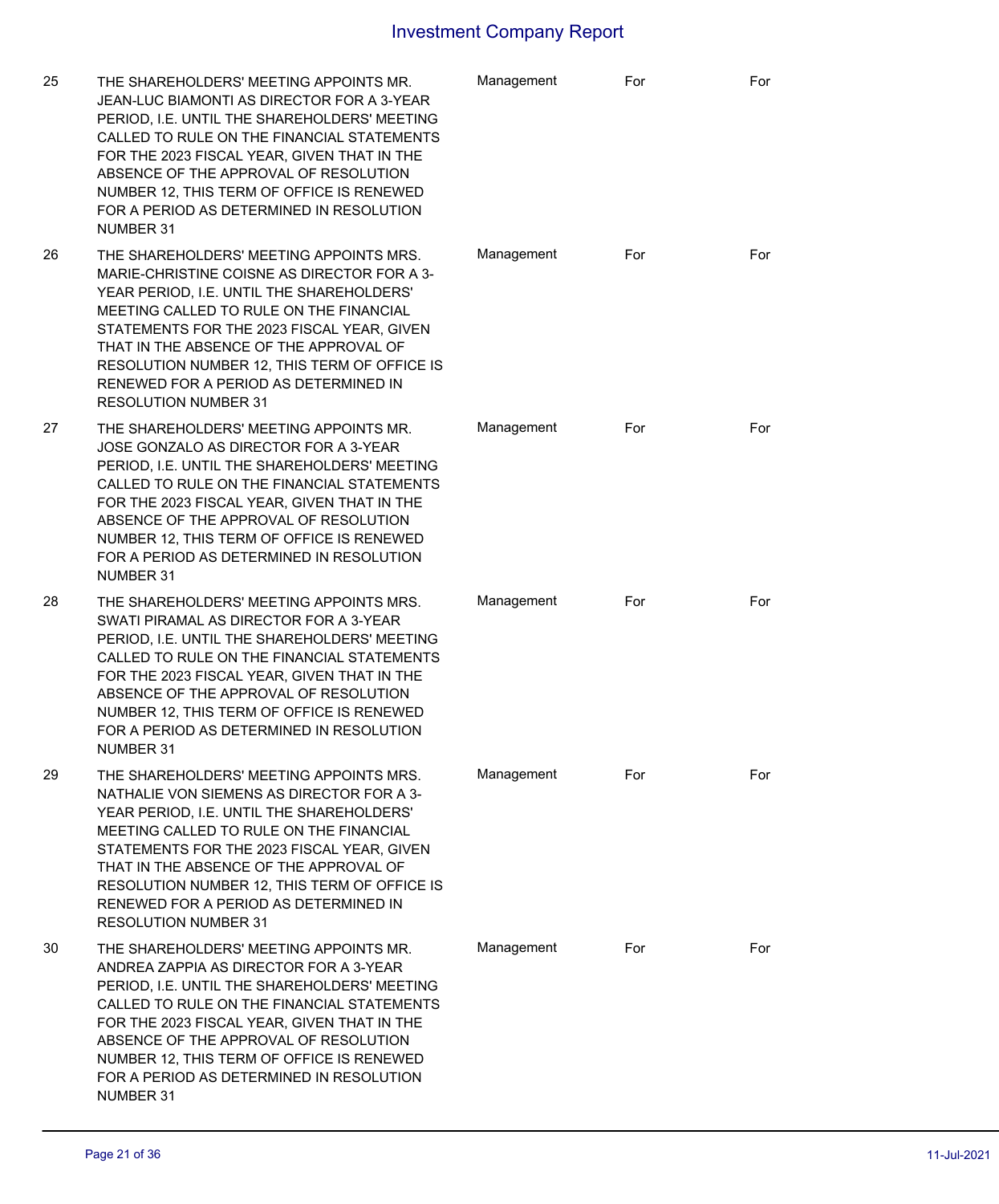| 31 | THE SHAREHOLDERS' MEETING RESOLVES THAT IF<br>THE RESOLUTION NUMBER 12 OF THIS MEETING IS<br>NOT ADOPTED, 4 DIRECTORS RENEWED OR<br>APPOINTED WITH THE USE OF THE RESOLUTIONS<br>NUMBER 19 TO 30 (INCLUSIVE) WILL BE RENEWED<br>OR APPOINTED. AS APPROPRIATE, FOR A 2-YEAR<br>PERIOD. WHEREAS ALL THE OTHERS WILL BE<br>RENEWED OR APPOINTED, AS APPROPRIATE, FOR<br>A 3-YEAR PERIOD. THE 4 DIRECTORS RENEWED OR<br>APPOINTED. AS APPROPRIATE. FOR 2 YEARS WILL | Management | For | For |
|----|-----------------------------------------------------------------------------------------------------------------------------------------------------------------------------------------------------------------------------------------------------------------------------------------------------------------------------------------------------------------------------------------------------------------------------------------------------------------|------------|-----|-----|
|    | BE DRAWN BY LOTS                                                                                                                                                                                                                                                                                                                                                                                                                                                |            |     |     |
| 32 | THE SHAREHOLDERS' MEETING GRANTS FULL<br>POWERS TO THE BEARER OF AN ORIGINAL. A COPY<br>OR EXTRACT OF THE MINUTES OF THIS MEETING<br>TO CARRY OUT ALL FILINGS, PUBLICATIONS AND                                                                                                                                                                                                                                                                                 | Management | For | For |

OTHER FORMALITIES PRESCRIBED BY LAW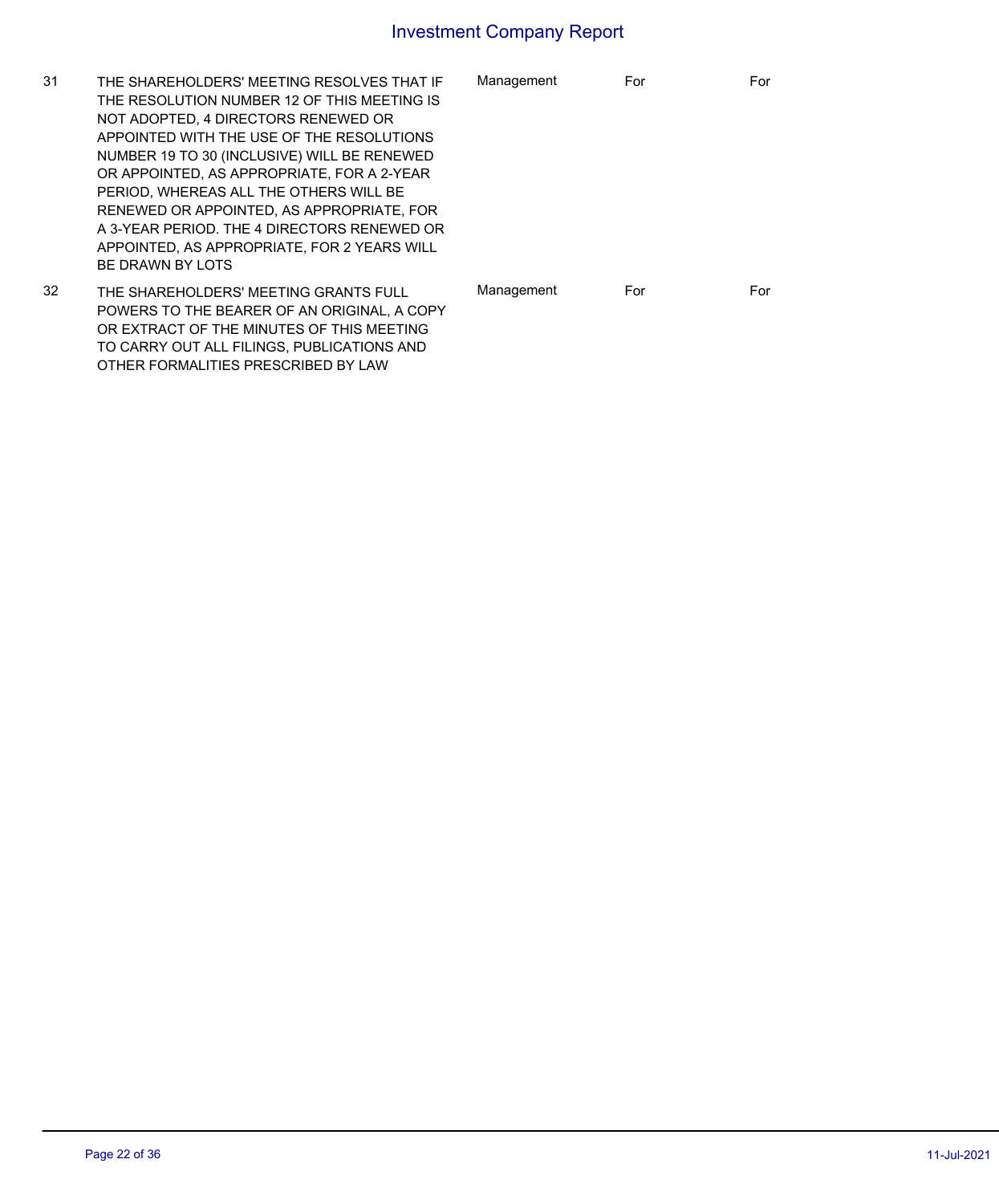| FACEBOOK, INC.       |                                                                                                                                                                         |                                                        |                |                     |                           |  |
|----------------------|-------------------------------------------------------------------------------------------------------------------------------------------------------------------------|--------------------------------------------------------|----------------|---------------------|---------------------------|--|
| Security             |                                                                                                                                                                         | 30303M102                                              |                | Meeting Type        | Annual                    |  |
| <b>Ticker Symbol</b> |                                                                                                                                                                         | <b>FB</b>                                              |                | <b>Meeting Date</b> | 26-May-2021               |  |
| <b>ISIN</b>          |                                                                                                                                                                         | US30303M1027                                           |                | Agenda              | 935395891 - Management    |  |
| Item                 | Proposal                                                                                                                                                                |                                                        | Proposed<br>by | Vote                | For/Against<br>Management |  |
| 1.                   | <b>DIRECTOR</b>                                                                                                                                                         |                                                        | Management     |                     |                           |  |
|                      | 1                                                                                                                                                                       | Peggy Alford                                           |                | For                 | For                       |  |
|                      | $\overline{c}$                                                                                                                                                          | Marc L. Andreessen                                     |                | For                 | For                       |  |
|                      | 3                                                                                                                                                                       | Andrew W. Houston                                      |                | For                 | For                       |  |
|                      | 4                                                                                                                                                                       | Nancy Killefer                                         |                | For                 | For                       |  |
|                      | 5                                                                                                                                                                       | Robert M. Kimmitt                                      |                | For                 | For                       |  |
|                      | 6                                                                                                                                                                       | Sheryl K. Sandberg                                     |                | For                 | For                       |  |
|                      | 7                                                                                                                                                                       | Peter A. Thiel                                         |                | For                 | For                       |  |
|                      | 8                                                                                                                                                                       | Tracey T. Travis                                       |                | For                 | For                       |  |
|                      | 9                                                                                                                                                                       | Mark Zuckerberg                                        |                | For                 | For                       |  |
| 2.                   | To ratify the appointment of Ernst & Young LLP as<br>Facebook, Inc.'s independent registered public<br>accounting firm for the fiscal year ending December 31,<br>2021. |                                                        | Management     | For                 | For                       |  |
| 3.                   | policy.                                                                                                                                                                 | To approve an amendment to the director compensation   | Management     | Against             | Against                   |  |
| 4.                   | structure.                                                                                                                                                              | A shareholder proposal regarding dual class capital    | Shareholder    | For                 | Against                   |  |
| 5.                   |                                                                                                                                                                         | A shareholder proposal regarding an independent chair. | Shareholder    | For                 | Against                   |  |
| 6.                   |                                                                                                                                                                         | A shareholder proposal regarding child exploitation.   | Shareholder    | For                 | Against                   |  |
| 7.                   | expert on board.                                                                                                                                                        | A shareholder proposal regarding human/civil rights    | Shareholder    | Against             | For                       |  |
| 8.                   |                                                                                                                                                                         | A shareholder proposal regarding platform misuse.      | Shareholder    | For                 | Against                   |  |
| 9.                   | corporation.                                                                                                                                                            | A shareholder proposal regarding public benefit        | Shareholder    | Against             | For                       |  |

 $\overline{\phantom{a}}$ 

Ī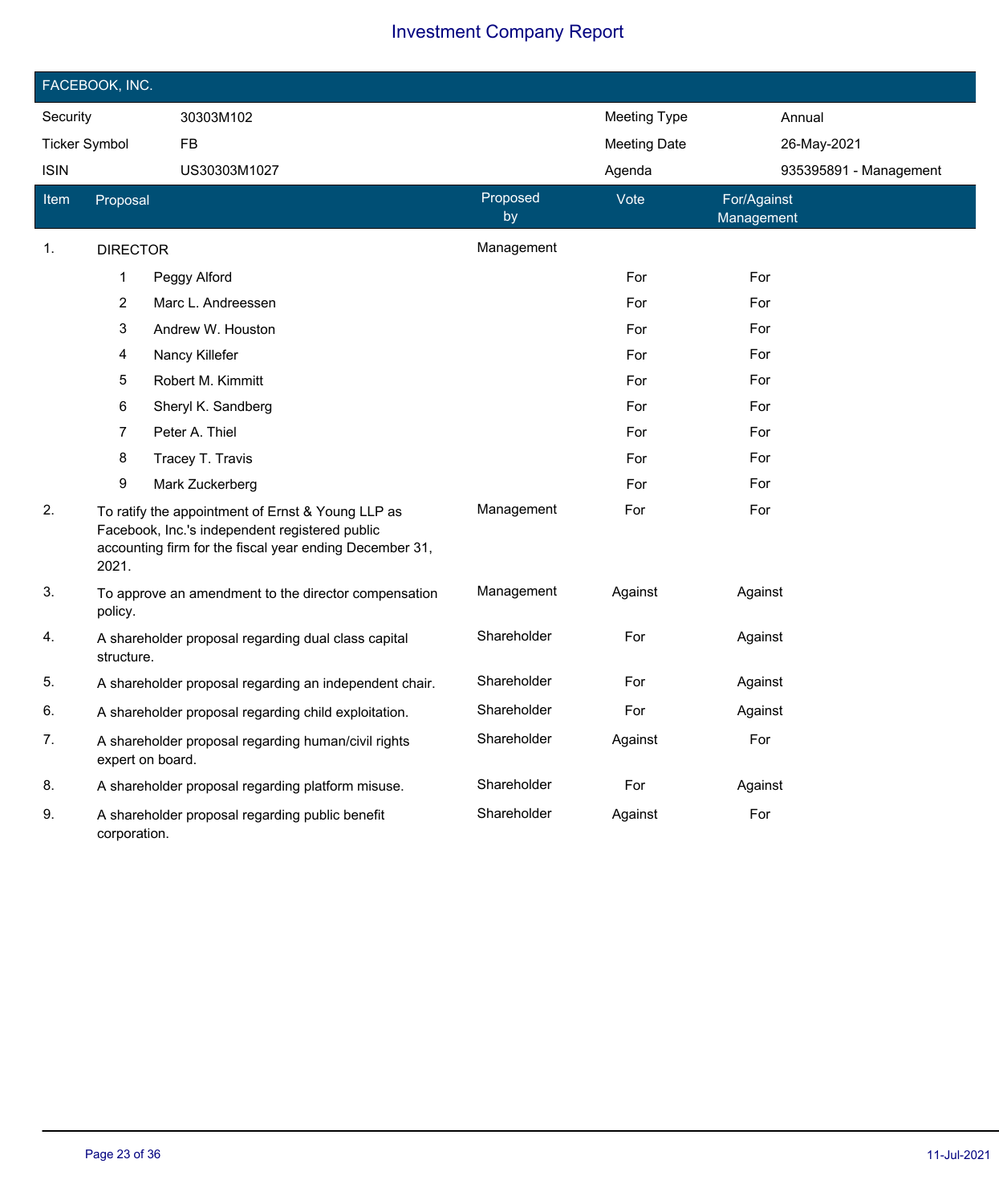|                      | ILLUMINA, INC. |                                                                                                                                                       |                |                     |                           |                        |
|----------------------|----------------|-------------------------------------------------------------------------------------------------------------------------------------------------------|----------------|---------------------|---------------------------|------------------------|
| Security             |                | 452327109                                                                                                                                             |                | Meeting Type        |                           | Annual                 |
| <b>Ticker Symbol</b> |                | <b>ILMN</b>                                                                                                                                           |                | <b>Meeting Date</b> |                           | 26-May-2021            |
| <b>ISIN</b>          |                | US4523271090                                                                                                                                          |                | Agenda              |                           | 935395485 - Management |
| Item                 | Proposal       |                                                                                                                                                       | Proposed<br>by | Vote                | For/Against<br>Management |                        |
| 1A.                  |                | Election of Director: Caroline D. Dorsa                                                                                                               | Management     | For                 | For                       |                        |
| 1B.                  |                | Election of Director: Robert S. Epstein, M.D.                                                                                                         | Management     | For                 | For                       |                        |
| 1C.                  |                | Election of Director: Scott Gottlieb, M.D.                                                                                                            | Management     | For                 | For                       |                        |
| 1D.                  |                | Election of Director: Gary S. Guthart                                                                                                                 | Management     | For                 | For                       |                        |
| 1E.                  |                | Election of Director: Philip W. Schiller                                                                                                              | Management     | For                 | For                       |                        |
| 1F.                  |                | Election of Director: John W. Thompson                                                                                                                | Management     | For                 | For                       |                        |
| 2.                   |                | To ratify the appointment of Ernst & Young LLP as our<br>independent registered public accounting firm for the<br>fiscal year ending January 2, 2022. | Management     | For                 | For                       |                        |
| 3.                   | Statement.     | To approve, on an advisory basis, the compensation of<br>the named executive officers as disclosed in the Proxy                                       | Management     | For                 | For                       |                        |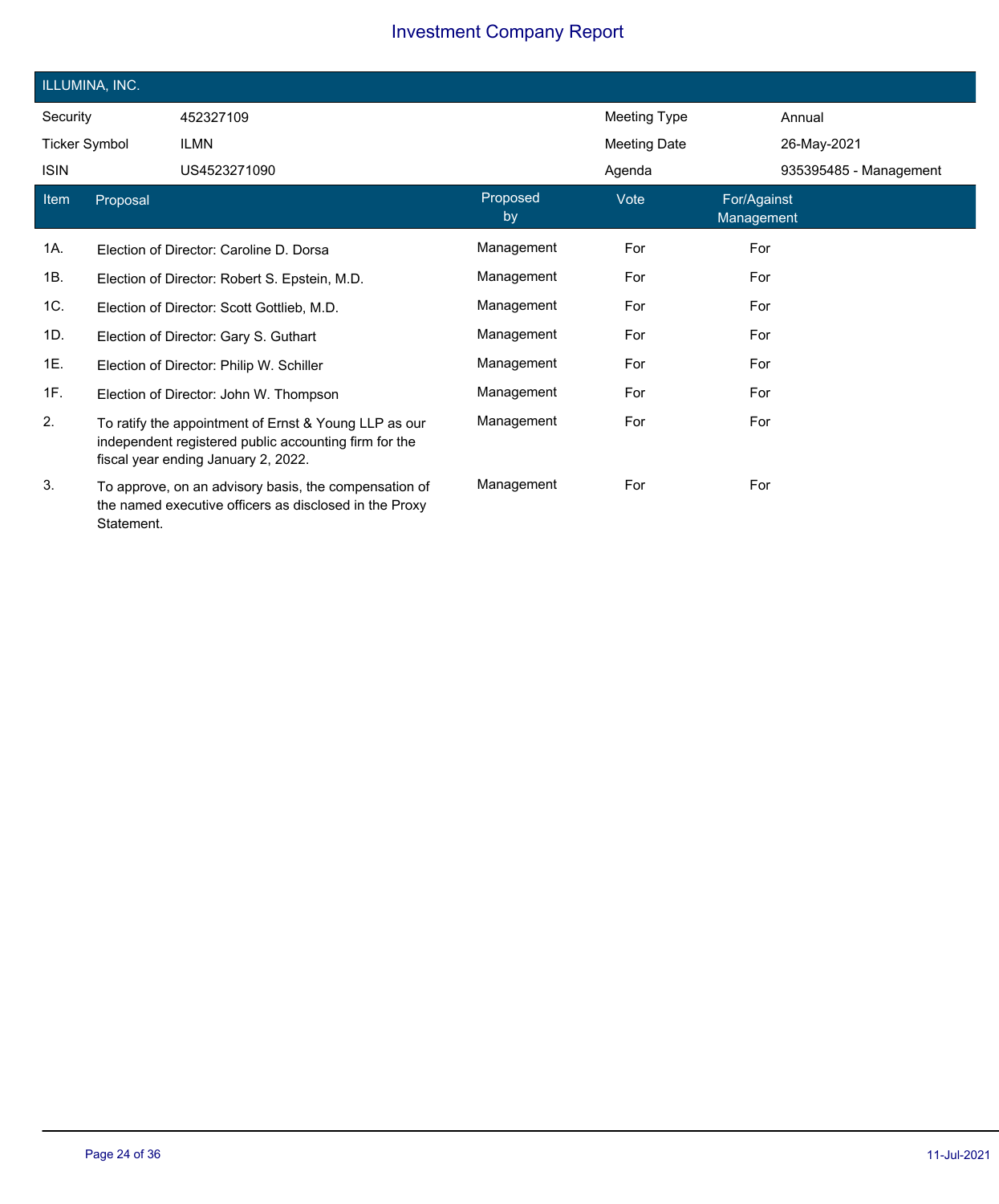|                      | MASTERCARD INCORPORATED |                                                                                                                                                   |                |                     |                           |                        |  |
|----------------------|-------------------------|---------------------------------------------------------------------------------------------------------------------------------------------------|----------------|---------------------|---------------------------|------------------------|--|
| Security             |                         | 57636Q104                                                                                                                                         |                | <b>Meeting Type</b> | Annual                    |                        |  |
| <b>Ticker Symbol</b> |                         | MA                                                                                                                                                |                | <b>Meeting Date</b> | 22-Jun-2021               |                        |  |
| <b>ISIN</b>          |                         | US57636Q1040                                                                                                                                      |                | Agenda              |                           | 935420644 - Management |  |
| Item                 | Proposal                |                                                                                                                                                   | Proposed<br>by | Vote                | For/Against<br>Management |                        |  |
| 1A.                  |                         | Election of Director: Ajay Banga                                                                                                                  | Management     | For                 | For                       |                        |  |
| 1B.                  |                         | Election of Director: Merit E. Janow                                                                                                              | Management     | For                 | For                       |                        |  |
| 1C.                  |                         | Election of Director: Richard K. Davis                                                                                                            | Management     | For                 | For                       |                        |  |
| 1D.                  |                         | Election of Director: Steven J. Freiberg                                                                                                          | Management     | For                 | For                       |                        |  |
| 1E.                  |                         | Election of Director: Julius Genachowski                                                                                                          | Management     | For                 | For                       |                        |  |
| 1F.                  |                         | Election of Director: Choon Phong Goh                                                                                                             | Management     | For                 | For                       |                        |  |
| 1G.                  |                         | Election of Director: Oki Matsumoto                                                                                                               | Management     | For                 | For                       |                        |  |
| 1H.                  |                         | Election of Director: Michael Miebach                                                                                                             | Management     | For                 | For                       |                        |  |
| 1I.                  |                         | Election of Director: Youngme Moon                                                                                                                | Management     | For                 | For                       |                        |  |
| 1J.                  |                         | Election of Director: Rima Qureshi                                                                                                                | Management     | For                 | For                       |                        |  |
| 1K.                  |                         | Election of Director: José Octavio Reyes Lagunes                                                                                                  | Management     | For                 | For                       |                        |  |
| 1L.                  |                         | Election of Director: Gabrielle Sulzberger                                                                                                        | Management     | For                 | For                       |                        |  |
| 1M.                  |                         | Election of Director: Jackson Tai                                                                                                                 | Management     | For                 | For                       |                        |  |
| 1N.                  |                         | Election of Director: Lance Uggla                                                                                                                 | Management     | For                 | For                       |                        |  |
| 2.                   | compensation.           | Advisory approval of Mastercard's executive                                                                                                       | Management     | For                 | For                       |                        |  |
| 3.                   |                         | Ratification of the appointment of<br>PricewaterhouseCoopers LLP as the independent<br>registered public accounting firm for Mastercard for 2021. | Management     | For                 | For                       |                        |  |
| 4.                   |                         | Approval of the amendment and restatement of the<br>Mastercard Incorporated 2006 Long Term Incentive Plan.                                        | Management     | For                 | For                       |                        |  |
| 5.                   |                         | Approval of the amendment and restatement of the<br>Mastercard Incorporated 2006 Non-Employee Director<br>Equity Compensation Plan.               | Management     | For                 | For                       |                        |  |
| 6.                   | requirements.           | Approval of amendments to Mastercard's Certificate of<br>Incorporation to remove supermajority voting                                             | Management     | For                 | For                       |                        |  |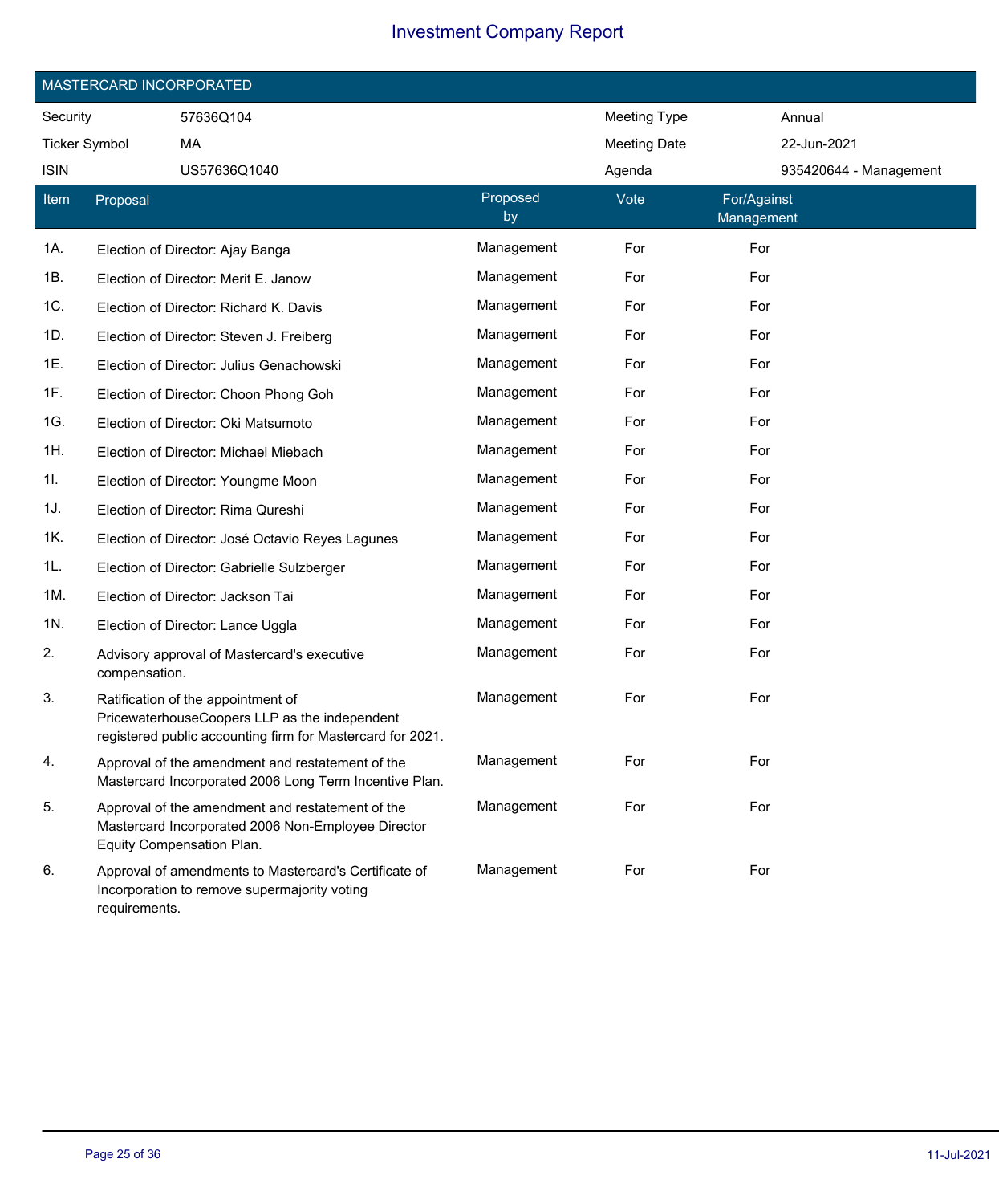|                       | MCDONALD'S CORPORATION     |                                                                                                                    |                |                     |                           |
|-----------------------|----------------------------|--------------------------------------------------------------------------------------------------------------------|----------------|---------------------|---------------------------|
| Security<br>580135101 |                            |                                                                                                                    |                | <b>Meeting Type</b> | Annual                    |
| <b>Ticker Symbol</b>  |                            | <b>MCD</b>                                                                                                         |                | <b>Meeting Date</b> | 20-May-2021               |
| <b>ISIN</b>           |                            | US5801351017                                                                                                       |                | Agenda              | 935380395 - Management    |
| Item                  | Proposal                   |                                                                                                                    | Proposed<br>by | Vote                | For/Against<br>Management |
| 1A.                   | Lloyd Dean                 | Election of Director for a one-year term expiring in 2022:                                                         | Management     | For                 | For                       |
| 1B.                   | <b>Robert Eckert</b>       | Election of Director for a one-year term expiring in 2022:                                                         | Management     | For                 | For                       |
| 1C.                   | <b>Catherine Engelbert</b> | Election of Director for a one-year term expiring in 2022:                                                         | Management     | For                 | For                       |
| 1D.                   | Margaret Georgiadis        | Election of Director for a one-year term expiring in 2022:                                                         | Management     | For                 | For                       |
| 1E.                   | Enrique Hernandez, Jr.     | Election of Director for a one-year term expiring in 2022:                                                         | Management     | For                 | For                       |
| 1F.                   | Christopher Kempczinski    | Election of Director for a one-year term expiring in 2022:                                                         | Management     | For                 | For                       |
| 1G.                   | <b>Richard Lenny</b>       | Election of Director for a one-year term expiring in 2022:                                                         | Management     | For                 | For                       |
| 1H.                   | John Mulligan              | Election of Director for a one-year term expiring in 2022:                                                         | Management     | For                 | For                       |
| 11.                   | Sheila Penrose             | Election of Director for a one-year term expiring in 2022:                                                         | Management     | For                 | For                       |
| 1J.                   | John Rogers, Jr.           | Election of Director for a one-year term expiring in 2022:                                                         | Management     | For                 | For                       |
| 1K.                   | Paul Walsh                 | Election of Director for a one-year term expiring in 2022:                                                         | Management     | For                 | For                       |
| 1L.                   | Miles White                | Election of Director for a one-year term expiring in 2022:                                                         | Management     | For                 | For                       |
| 2.                    |                            | Advisory vote to approve executive compensation.                                                                   | Management     | For                 | For                       |
| 3.                    |                            | Advisory vote to ratify the appointment of Ernst & Young<br>LLP as independent auditor for 2021.                   | Management     | For                 | For                       |
| 4.                    |                            | Advisory vote on a shareholder proposal requesting a<br>report on sugar and public health, if properly presented.  | Shareholder    | Against             | For                       |
| 5.                    | presented.                 | Advisory vote on a shareholder proposal requesting a<br>report on antibiotics and public health costs, if properly | Shareholder    | Against             | For                       |
| 6.                    | properly presented.        | Advisory vote on a shareholder proposal requesting the<br>ability for shareholders to act by written consent, if   | Shareholder    | For                 | Against                   |

 $\overline{\phantom{a}}$ 

I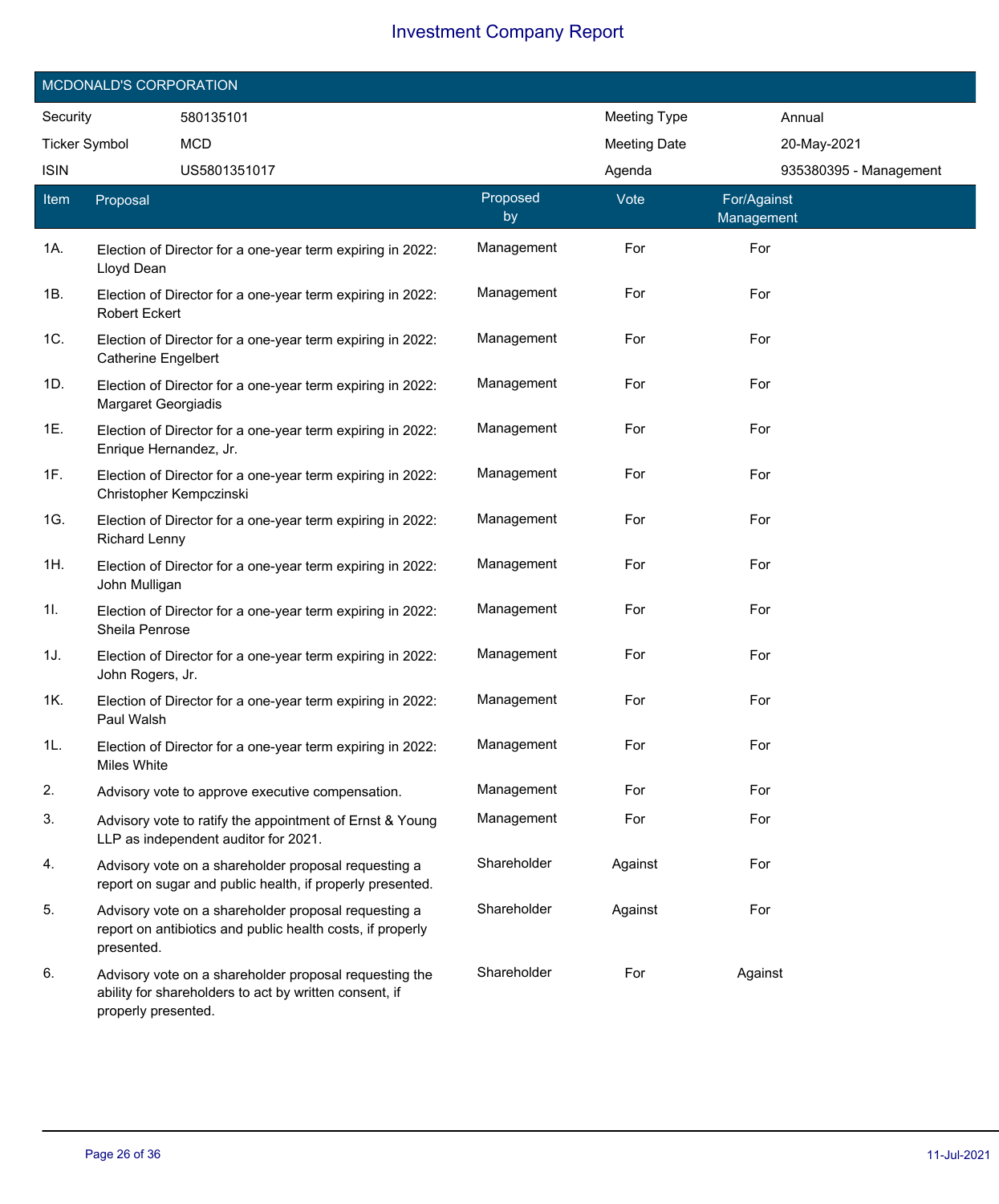| MICROSOFT CORPORATION |               |                                                                                           |                |                     |                           |  |  |
|-----------------------|---------------|-------------------------------------------------------------------------------------------|----------------|---------------------|---------------------------|--|--|
| Security              |               | 594918104                                                                                 |                | <b>Meeting Type</b> | Annual                    |  |  |
| <b>Ticker Symbol</b>  |               | <b>MSFT</b>                                                                               |                | <b>Meeting Date</b> | 02-Dec-2020               |  |  |
| <b>ISIN</b>           |               | US5949181045                                                                              |                | Agenda              | 935284478 - Management    |  |  |
| Item                  | Proposal      |                                                                                           | Proposed<br>by | Vote                | For/Against<br>Management |  |  |
| 1A.                   |               | Election of Director: Reid G. Hoffman                                                     | Management     | For                 | For                       |  |  |
| 1B.                   |               | Election of Director: Hugh F. Johnston                                                    | Management     | For                 | For                       |  |  |
| 1C.                   |               | Election of Director: Teri L. List-Stoll                                                  | Management     | For                 | For                       |  |  |
| 1D.                   |               | Election of Director: Satya Nadella                                                       | Management     | For                 | For                       |  |  |
| 1E.                   |               | Election of Director: Sandra E. Peterson                                                  | Management     | For                 | For                       |  |  |
| 1F.                   |               | Election of Director: Penny S. Pritzker                                                   | Management     | For                 | For                       |  |  |
| 1G.                   |               | Election of Director: Charles W. Scharf                                                   | Management     | For                 | For                       |  |  |
| 1H.                   |               | Election of Director: Arne M. Sorenson                                                    | Management     | For                 | For                       |  |  |
| 1I.                   |               | Election of Director: John W. Stanton                                                     | Management     | For                 | For                       |  |  |
| 1J.                   |               | Election of Director: John W. Thompson                                                    | Management     | For                 | For                       |  |  |
| 1K.                   |               | Election of Director: Emma N. Walmsley                                                    | Management     | For                 | For                       |  |  |
| 1L.                   |               | Election of Director: Padmasree Warrior                                                   | Management     | For                 | For                       |  |  |
| 2.                    | compensation. | Advisory vote to approve named executive officer                                          | Management     | For                 | For                       |  |  |
| 3.                    |               | Ratification of Deloitte & Touche LLP as our independent<br>auditor for fiscal year 2021. | Management     | For                 | For                       |  |  |
| 4.                    |               | Shareholder Proposal - Report on Employee<br>Representation on Board of Directors.        | Shareholder    | Against             | For                       |  |  |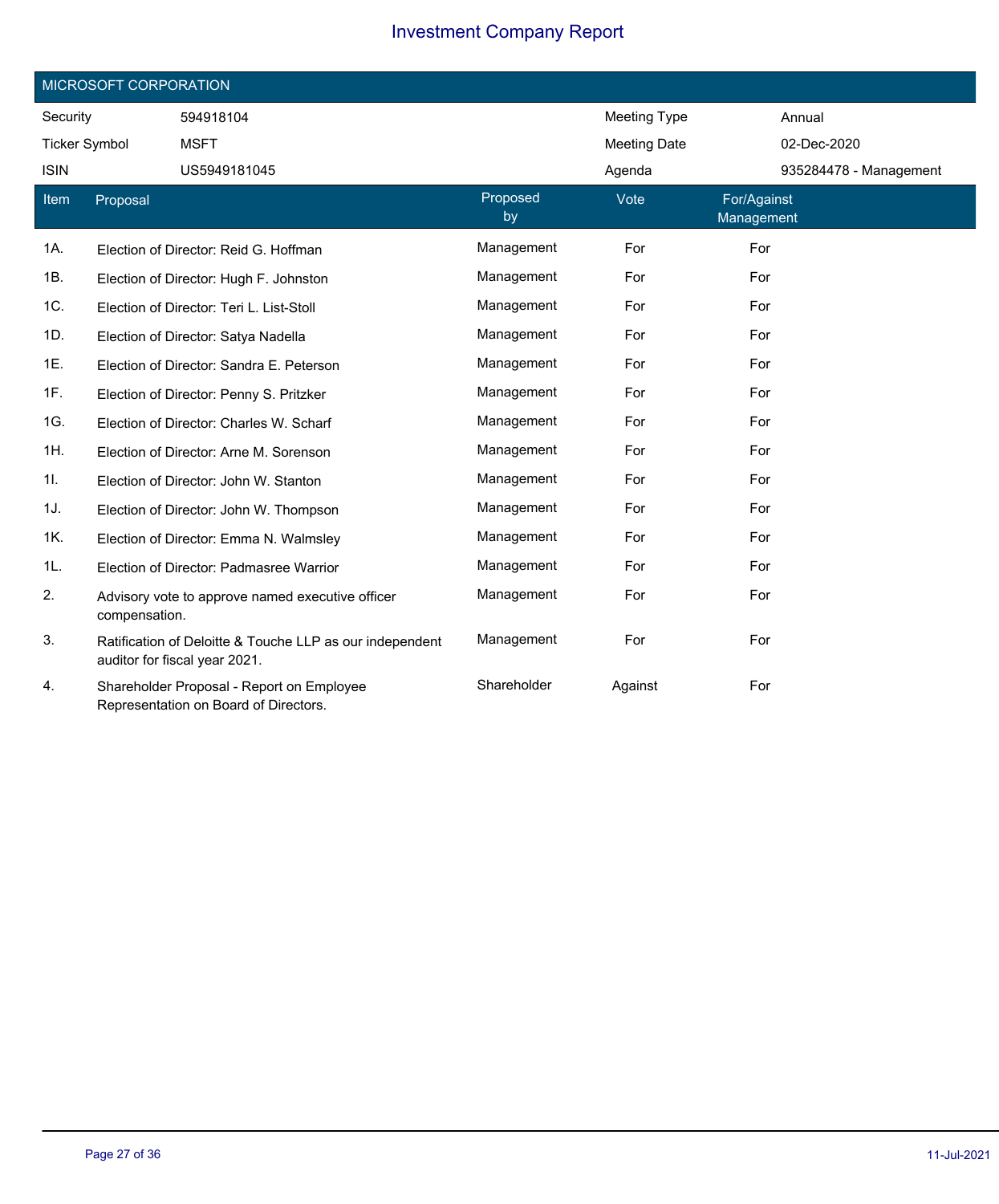| NIKE, INC.           |                           |                                                                                                              |                |                     |                                  |                        |
|----------------------|---------------------------|--------------------------------------------------------------------------------------------------------------|----------------|---------------------|----------------------------------|------------------------|
| Security             |                           | 654106103                                                                                                    |                | Meeting Type        |                                  | Annual                 |
| <b>Ticker Symbol</b> |                           | <b>NKE</b>                                                                                                   |                | <b>Meeting Date</b> |                                  | 17-Sep-2020            |
| <b>ISIN</b>          |                           | US6541061031                                                                                                 |                | Agenda              |                                  | 935256378 - Management |
| Item                 | Proposal                  |                                                                                                              | Proposed<br>by | Vote                | For/Against<br><b>Management</b> |                        |
| 1a.                  |                           | Election of Class B Director: Alan B. Graf. Jr.                                                              | Management     | For                 | For                              |                        |
| 1b.                  |                           | Election of Class B Director: Peter B. Henry                                                                 | Management     | For                 | For                              |                        |
| 1c.                  |                           | Election of Class B Director: Michelle A. Peluso                                                             | Management     | For                 | For                              |                        |
| 2.                   |                           | To approve executive compensation by an advisory vote.                                                       | Management     | Against             | Against                          |                        |
| 3.                   |                           | To ratify the appointment of PricewaterhouseCoopers<br>LLP as independent registered public accounting firm. | Management     | For                 | For                              |                        |
| 4.                   | amended and restated.     | To approve the Nike, Inc. Stock Incentive Plan, as                                                           | Management     | For                 | For                              |                        |
| 5.                   | contributions disclosure. | To consider a shareholder proposal regarding political                                                       | Shareholder    | Against             | For                              |                        |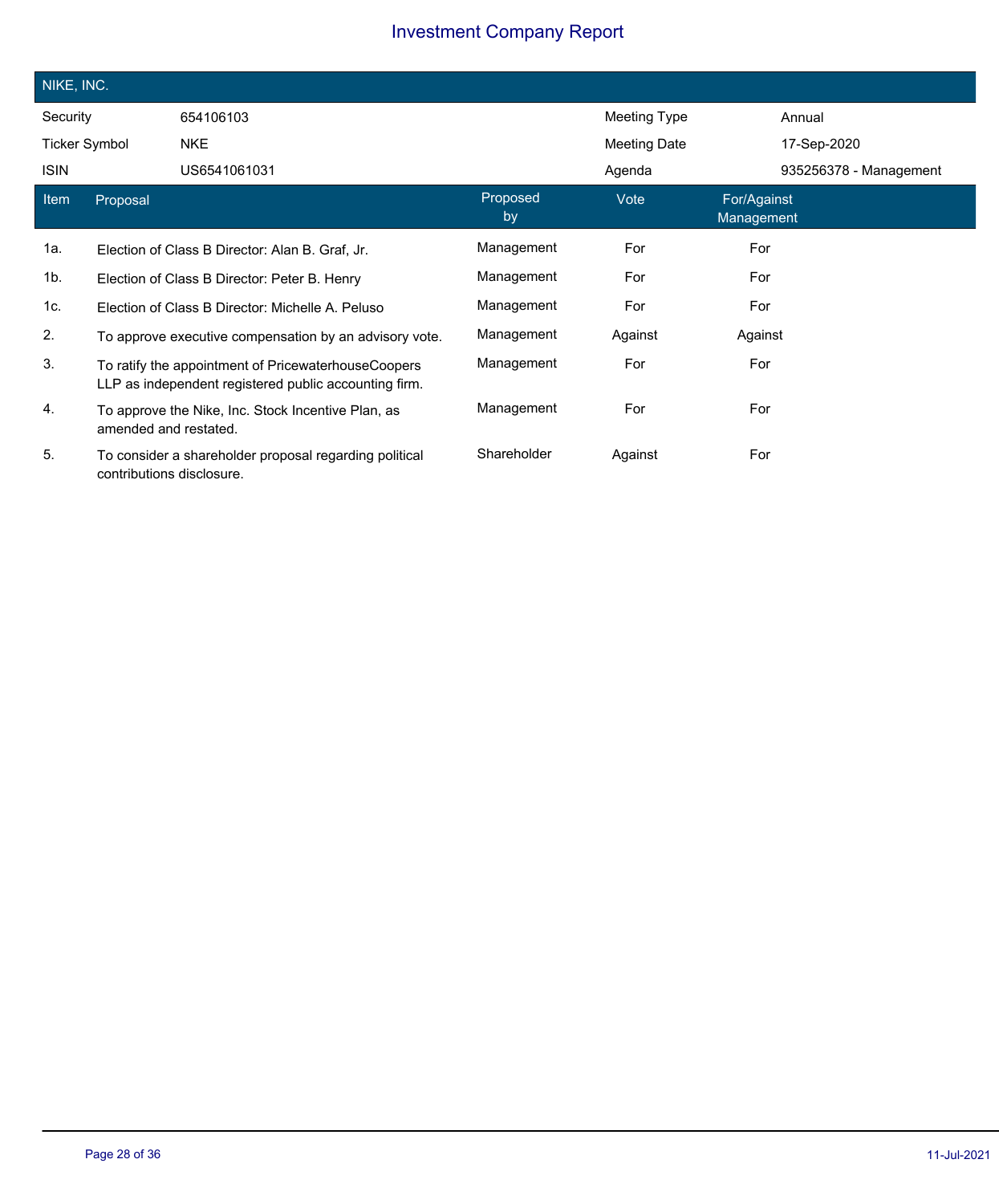| PEPSICO, INC.        |                       |                                                                                                               |                |                     |                           |  |  |  |
|----------------------|-----------------------|---------------------------------------------------------------------------------------------------------------|----------------|---------------------|---------------------------|--|--|--|
| Security             |                       | 713448108                                                                                                     |                | <b>Meeting Type</b> | Annual                    |  |  |  |
| <b>Ticker Symbol</b> |                       | <b>PEP</b>                                                                                                    |                | <b>Meeting Date</b> | 05-May-2021               |  |  |  |
| ISIN                 |                       | US7134481081                                                                                                  |                | Agenda              | 935355342 - Management    |  |  |  |
| Item                 | Proposal              |                                                                                                               | Proposed<br>by | Vote                | For/Against<br>Management |  |  |  |
| 1A.                  |                       | Election of Director: Segun Agbaje                                                                            | Management     | For                 | For                       |  |  |  |
| 1B.                  |                       | Election of Director: Shona L. Brown                                                                          | Management     | For                 | For                       |  |  |  |
| 1C.                  |                       | Election of Director: Cesar Conde                                                                             | Management     | For                 | For                       |  |  |  |
| 1D.                  |                       | Election of Director: Ian Cook                                                                                | Management     | For                 | For                       |  |  |  |
| 1E.                  |                       | Election of Director: Dina Dublon                                                                             | Management     | For                 | For                       |  |  |  |
| 1F.                  |                       | Election of Director: Michelle Gass                                                                           | Management     | For                 | For                       |  |  |  |
| 1G.                  |                       | Election of Director: Ramon L. Laguarta                                                                       | Management     | For                 | For                       |  |  |  |
| 1H.                  |                       | Election of Director: Dave Lewis                                                                              | Management     | For                 | For                       |  |  |  |
| 11.                  |                       | Election of Director: David C. Page                                                                           | Management     | For                 | For                       |  |  |  |
| 1J.                  |                       | Election of Director: Robert C. Pohlad                                                                        | Management     | For                 | For                       |  |  |  |
| 1K.                  |                       | Election of Director: Daniel Vasella                                                                          | Management     | For                 | For                       |  |  |  |
| 1L.                  |                       | Election of Director: Darren Walker                                                                           | Management     | For                 | For                       |  |  |  |
| 1M.                  |                       | Election of Director: Alberto Weisser                                                                         | Management     | For                 | For                       |  |  |  |
| 2.                   | for fiscal year 2021. | Ratification of the appointment of KPMG LLP as the<br>Company's independent registered public accounting firm | Management     | For                 | For                       |  |  |  |
| 3.                   | compensation.         | Advisory approval of the Company's executive                                                                  | Management     | For                 | For                       |  |  |  |
| 4.                   | Vote Threshold.       | Shareholder Proposal - Special Shareholder Meeting                                                            | Shareholder    | For                 | Against                   |  |  |  |
| 5.                   | Health.               | Shareholder Proposal - Report on Sugar and Public                                                             | Shareholder    | Against             | For                       |  |  |  |
| 6.                   | Costs.                | Shareholder Proposal - Report on External Public Health                                                       | Shareholder    | Against             | For                       |  |  |  |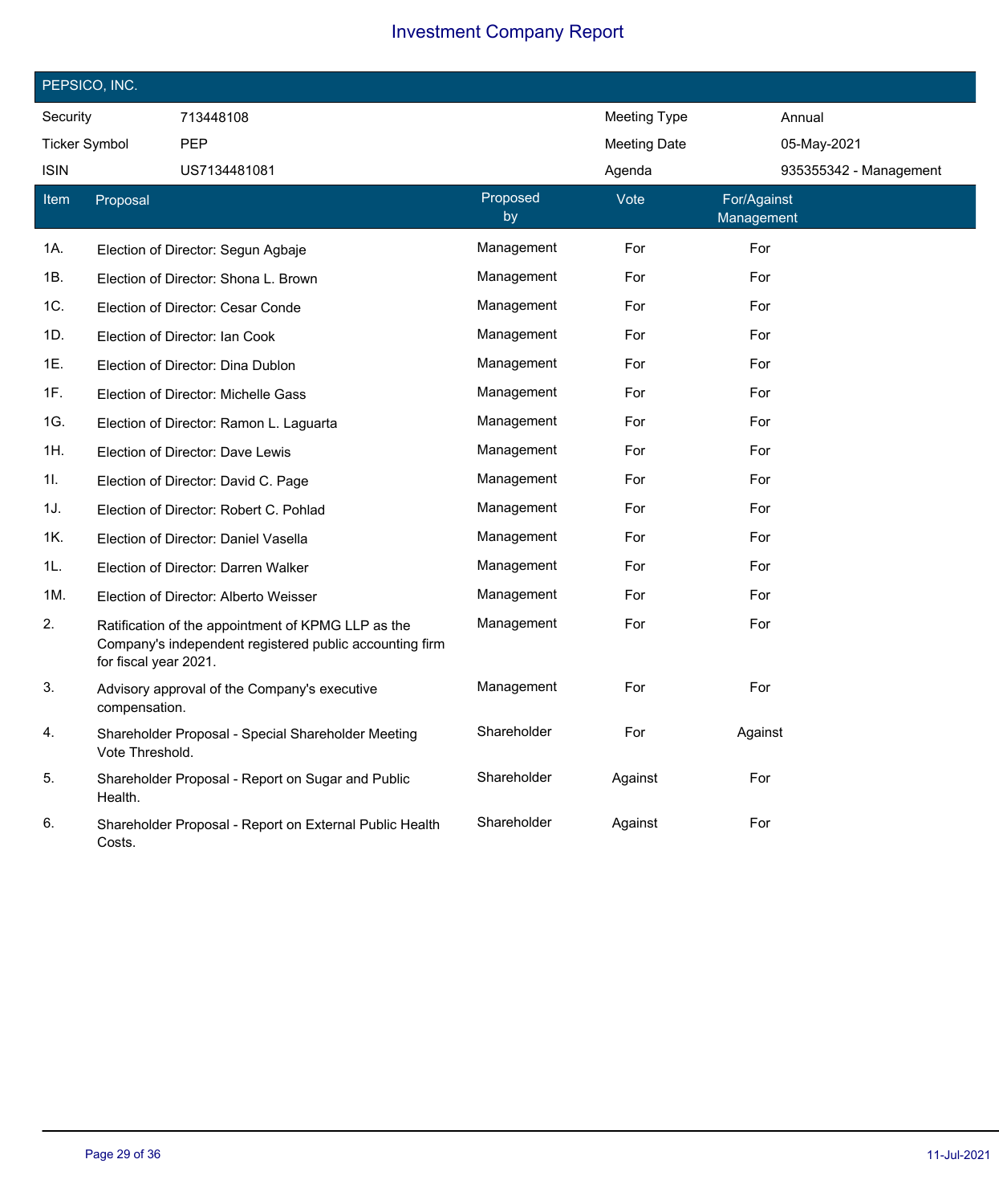|                | <b>SUNCOR ENERGY INC.</b>                                                                                                                                                                                       |                                                                                                                                                                                                                  |                |                     |                           |
|----------------|-----------------------------------------------------------------------------------------------------------------------------------------------------------------------------------------------------------------|------------------------------------------------------------------------------------------------------------------------------------------------------------------------------------------------------------------|----------------|---------------------|---------------------------|
| Security       |                                                                                                                                                                                                                 | 867224107                                                                                                                                                                                                        |                | <b>Meeting Type</b> | Annual                    |
|                | <b>Ticker Symbol</b>                                                                                                                                                                                            | SU                                                                                                                                                                                                               |                | <b>Meeting Date</b> | 04-May-2021               |
| <b>ISIN</b>    |                                                                                                                                                                                                                 | CA8672241079                                                                                                                                                                                                     |                | Agenda              | 935356154 - Management    |
| Item           | Proposal                                                                                                                                                                                                        |                                                                                                                                                                                                                  | Proposed<br>by | Vote                | For/Against<br>Management |
| 1              | <b>DIRECTOR</b>                                                                                                                                                                                                 |                                                                                                                                                                                                                  | Management     |                     |                           |
|                | 1                                                                                                                                                                                                               | Patricia M. Bedient                                                                                                                                                                                              |                | For                 | For                       |
|                | $\overline{2}$                                                                                                                                                                                                  | John D. Gass                                                                                                                                                                                                     |                | For                 | For                       |
|                | 3                                                                                                                                                                                                               | Russell K. Girling                                                                                                                                                                                               |                | For                 | For                       |
|                | 4                                                                                                                                                                                                               | Jean Paul Gladu                                                                                                                                                                                                  |                | For                 | For                       |
|                | 5                                                                                                                                                                                                               | Dennis M. Houston                                                                                                                                                                                                |                | For                 | For                       |
|                | 6                                                                                                                                                                                                               | Mark S. Little                                                                                                                                                                                                   |                | For                 | For                       |
|                | 7                                                                                                                                                                                                               | Brian P. MacDonald                                                                                                                                                                                               |                | For                 | For                       |
|                | 8                                                                                                                                                                                                               | Maureen McCaw                                                                                                                                                                                                    |                | For                 | For                       |
|                | 9                                                                                                                                                                                                               | Lorraine Mitchelmore                                                                                                                                                                                             |                | For                 | For                       |
|                | 10                                                                                                                                                                                                              | Eira M. Thomas                                                                                                                                                                                                   |                | For                 | For                       |
|                | 11                                                                                                                                                                                                              | Michael M. Wilson                                                                                                                                                                                                |                | For                 | For                       |
| $\overline{2}$ |                                                                                                                                                                                                                 | Appointment of KPMG LLP as auditor of Suncor Energy<br>Inc. for the ensuing year.                                                                                                                                | Management     | For                 | For                       |
| 3              | To consider and, if deemed fit, approve an amendment to<br>the Suncor Energy Inc. Stock Option Plan to increase the<br>number of common shares reserved for issuance<br>thereunder by 15,000,000 common shares. |                                                                                                                                                                                                                  | Management     | For                 | For                       |
| 4              |                                                                                                                                                                                                                 | To consider and, if deemed fit, approve an advisory<br>resolution on Suncor's approach to executive<br>compensation disclosed in the Management Proxy<br>Circular of Suncor Energy Inc. dated February 24, 2021. | Management     | For                 | For                       |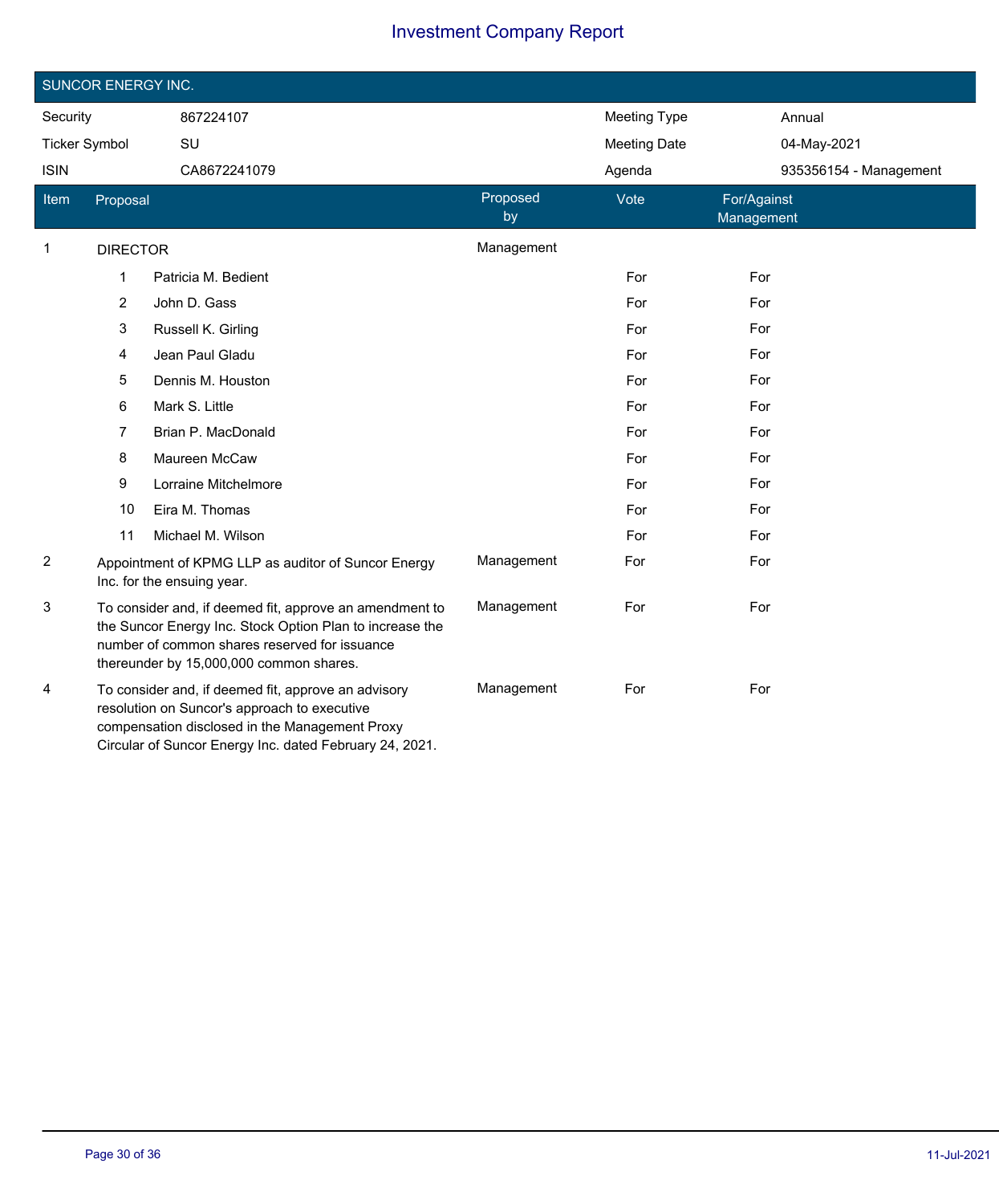| THE HOME DEPOT, INC.  |                      |                                                                                   |                     |                     |                           |                        |  |
|-----------------------|----------------------|-----------------------------------------------------------------------------------|---------------------|---------------------|---------------------------|------------------------|--|
| Security<br>437076102 |                      |                                                                                   | <b>Meeting Type</b> |                     | Annual                    |                        |  |
| <b>Ticker Symbol</b>  |                      | HD                                                                                |                     | <b>Meeting Date</b> |                           | 20-May-2021            |  |
| <b>ISIN</b>           |                      | US4370761029                                                                      |                     | Agenda              |                           | 935365874 - Management |  |
| Item                  | Proposal             |                                                                                   | Proposed<br>by      | Vote                | For/Against<br>Management |                        |  |
| 1A.                   |                      | Election of Director: Gerard J. Arpey                                             | Management          | For                 | For                       |                        |  |
| 1B.                   |                      | Election of Director: Ari Bousbib                                                 | Management          | For                 | For                       |                        |  |
| 1C.                   |                      | Election of Director: Jeffery H. Boyd                                             | Management          | For                 | For                       |                        |  |
| 1D.                   |                      | Election of Director: Gregory D. Brenneman                                        | Management          | For                 | For                       |                        |  |
| 1E.                   |                      | Election of Director: J. Frank Brown                                              | Management          | For                 | For                       |                        |  |
| 1F.                   |                      | Election of Director: Albert P. Carey                                             | Management          | For                 | For                       |                        |  |
| 1G.                   |                      | Election of Director: Helena B. Foulkes                                           | Management          | For                 | For                       |                        |  |
| 1H.                   |                      | Election of Director: Linda R. Gooden                                             | Management          | For                 | For                       |                        |  |
| 1I.                   |                      | Election of Director: Wayne M. Hewett                                             | Management          | For                 | For                       |                        |  |
| 1J.                   |                      | Election of Director: Manuel Kadre                                                | Management          | For                 | For                       |                        |  |
| 1K.                   |                      | Election of Director: Stephanie C. Linnartz                                       | Management          | For                 | For                       |                        |  |
| 1L.                   |                      | Election of Director: Craig A. Menear                                             | Management          | For                 | For                       |                        |  |
| 2.                    |                      | Ratification of the Appointment of KPMG LLP.                                      | Management          | For                 | For                       |                        |  |
| 3.                    | ("Say-on-Pay").      | Advisory Vote to Approve Executive Compensation                                   | Management          | For                 | For                       |                        |  |
| 4.                    |                      | Shareholder Proposal Regarding Amendment of<br>Shareholder Written Consent Right. | Shareholder         | For                 | Against                   |                        |  |
| 5.                    | Congruency Analysis. | Shareholder Proposal Regarding Political Contributions                            | Shareholder         | For                 | Against                   |                        |  |
| 6.                    | in the Supply Chain. | Shareholder Proposal Regarding Report on Prison Labor                             | Shareholder         | Against             | For                       |                        |  |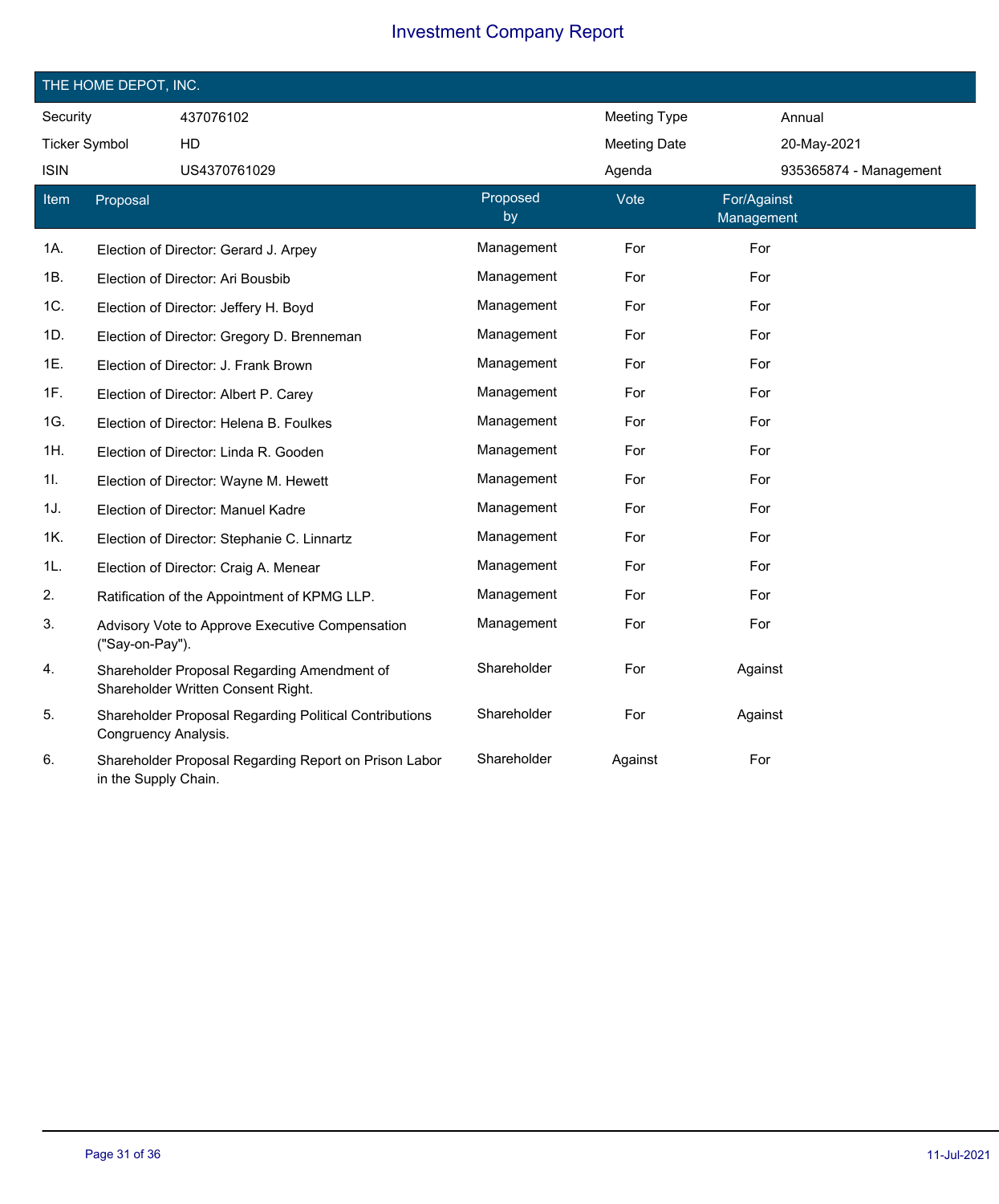|                      | THE WALT DISNEY COMPANY  |                                                                                                               |                |                     |                           |
|----------------------|--------------------------|---------------------------------------------------------------------------------------------------------------|----------------|---------------------|---------------------------|
| Security             |                          | 254687106                                                                                                     |                | <b>Meeting Type</b> | Annual                    |
| <b>Ticker Symbol</b> |                          | <b>DIS</b>                                                                                                    |                | <b>Meeting Date</b> | 09-Mar-2021               |
| <b>ISIN</b>          |                          | US2546871060                                                                                                  |                | Agenda              | 935328206 - Management    |
| Item                 | Proposal                 |                                                                                                               | Proposed<br>by | Vote                | For/Against<br>Management |
| 1A.                  |                          | Election of Director: Susan E. Arnold                                                                         | Management     | For                 | For                       |
| 1B.                  |                          | Election of Director: Mary T. Barra                                                                           | Management     | For                 | For                       |
| 1C.                  |                          | Election of Director: Safra A. Catz                                                                           | Management     | For                 | For                       |
| 1D.                  |                          | Election of Director: Robert A. Chapek                                                                        | Management     | For                 | For                       |
| 1E.                  |                          | Election of Director: Francis A. deSouza                                                                      | Management     | For                 | For                       |
| 1F.                  |                          | Election of Director: Michael B.G. Froman                                                                     | Management     | For                 | For                       |
| 1G.                  |                          | Election of Director: Robert A. Iger                                                                          | Management     | For                 | For                       |
| 1H.                  |                          | Election of Director: Maria Elena Lagomasino                                                                  | Management     | For                 | For                       |
| 11.                  |                          | Election of Director: Mark G. Parker                                                                          | Management     | For                 | For                       |
| 1J.                  |                          | Election of Director: Derica W. Rice                                                                          | Management     | For                 | For                       |
| 2.                   | fiscal 2021.             | To ratify the appointment of PricewaterhouseCoopers<br>LLP as the Company's registered public accountants for | Management     | For                 | For                       |
| 3.                   | compensation.            | To approve the advisory resolution on executive                                                               | Management     | Against             | Against                   |
| 4.                   | policies and activities. | Shareholder proposal requesting an annual report<br>disclosing information regarding the Company's lobbying   | Shareholder    | For                 | Against                   |
| 5.                   |                          | Shareholder proposal requesting non-management<br>employees on director nominee candidate lists.              | Shareholder    | Against             | For                       |

 $\overline{\phantom{a}}$ 

 $\overline{\phantom{a}}$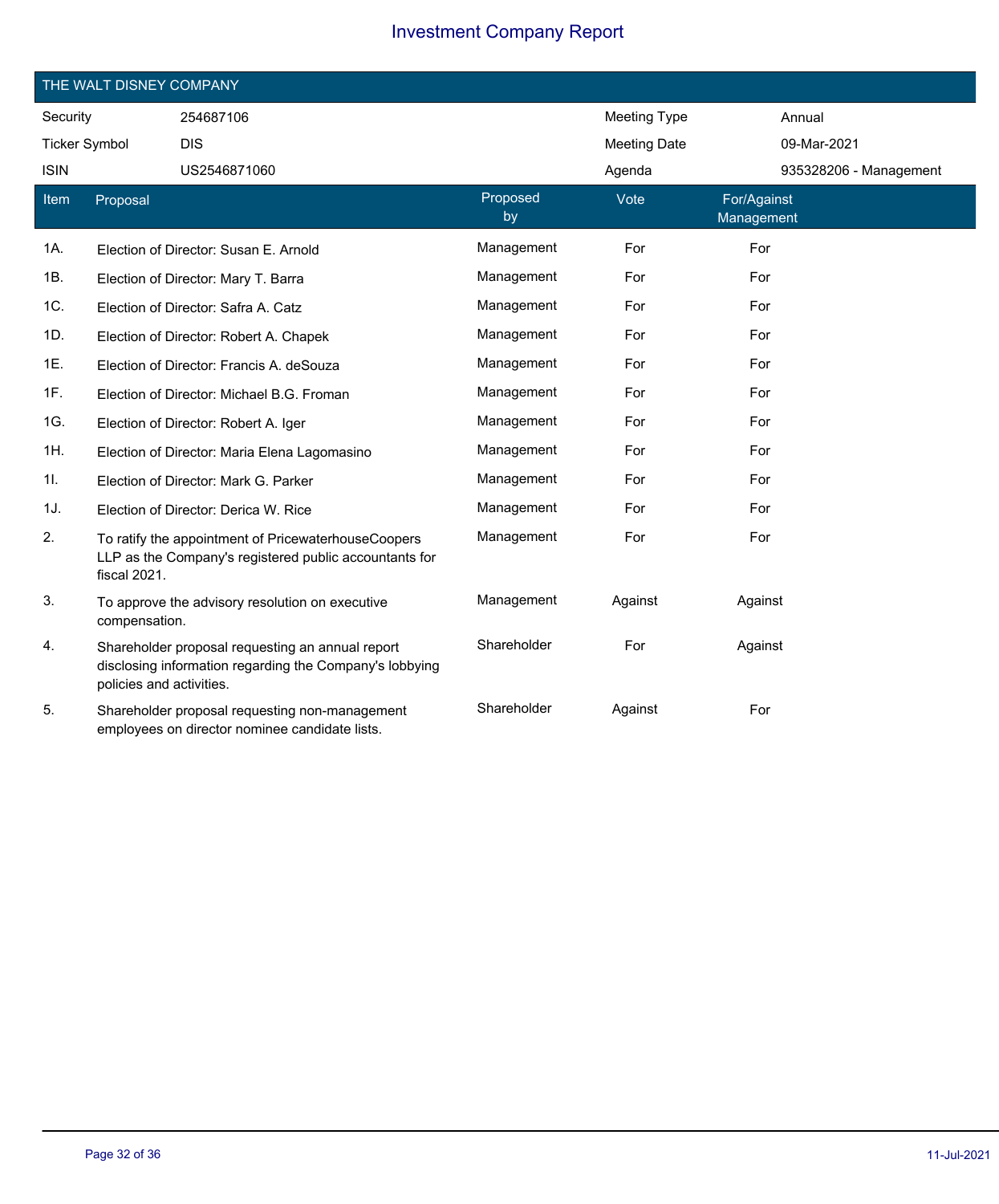|                      |               | THERMO FISHER SCIENTIFIC INC.                                                                                                       |                |                     |                           |
|----------------------|---------------|-------------------------------------------------------------------------------------------------------------------------------------|----------------|---------------------|---------------------------|
| Security             |               | 883556102                                                                                                                           |                | <b>Meeting Type</b> | Annual                    |
| <b>Ticker Symbol</b> |               | <b>TMO</b>                                                                                                                          |                | <b>Meeting Date</b> | 19-May-2021               |
| <b>ISIN</b>          |               | US8835561023                                                                                                                        |                | Agenda              | 935375736 - Management    |
| Item                 | Proposal      |                                                                                                                                     | Proposed<br>by | Vote                | For/Against<br>Management |
| 1A.                  |               | Election of Director: Marc N. Casper                                                                                                | Management     | For                 | For                       |
| 1B.                  |               | Election of Director: Nelson J. Chai                                                                                                | Management     | For                 | For                       |
| 1C.                  |               | Election of Director: C. Martin Harris                                                                                              | Management     | For                 | For                       |
| 1D.                  |               | Election of Director: Tyler Jacks                                                                                                   | Management     | For                 | For                       |
| 1E.                  |               | Election of Director: R. Alexandra Keith                                                                                            | Management     | For                 | For                       |
| 1F.                  |               | Election of Director: Thomas J. Lynch                                                                                               | Management     | For                 | For                       |
| 1G.                  |               | Election of Director: Jim P. Manzi                                                                                                  | Management     | For                 | For                       |
| 1H.                  |               | Election of Director: James C. Mullen                                                                                               | Management     | For                 | For                       |
| 11.                  |               | Election of Director: Lars R. Sørensen                                                                                              | Management     | For                 | For                       |
| 1J.                  |               | Election of Director: Debora L. Spar                                                                                                | Management     | For                 | For                       |
| 1K.                  |               | Election of Director: Scott M. Sperling                                                                                             | Management     | For                 | For                       |
| 1L.                  |               | Election of Director: Dion J. Weisler                                                                                               | Management     | For                 | For                       |
| 2.                   | compensation. | An advisory vote to approve named executive officer                                                                                 | Management     | For                 | For                       |
| 3.                   |               | Ratification of the Audit Committee's selection of<br>PricewaterhouseCoopers LLP as the Company's<br>independent auditors for 2021. | Management     | For                 | For                       |
| 4.                   | Meetings.     | A shareholder Proposal regarding special Shareholder                                                                                | Shareholder    | For                 | Against                   |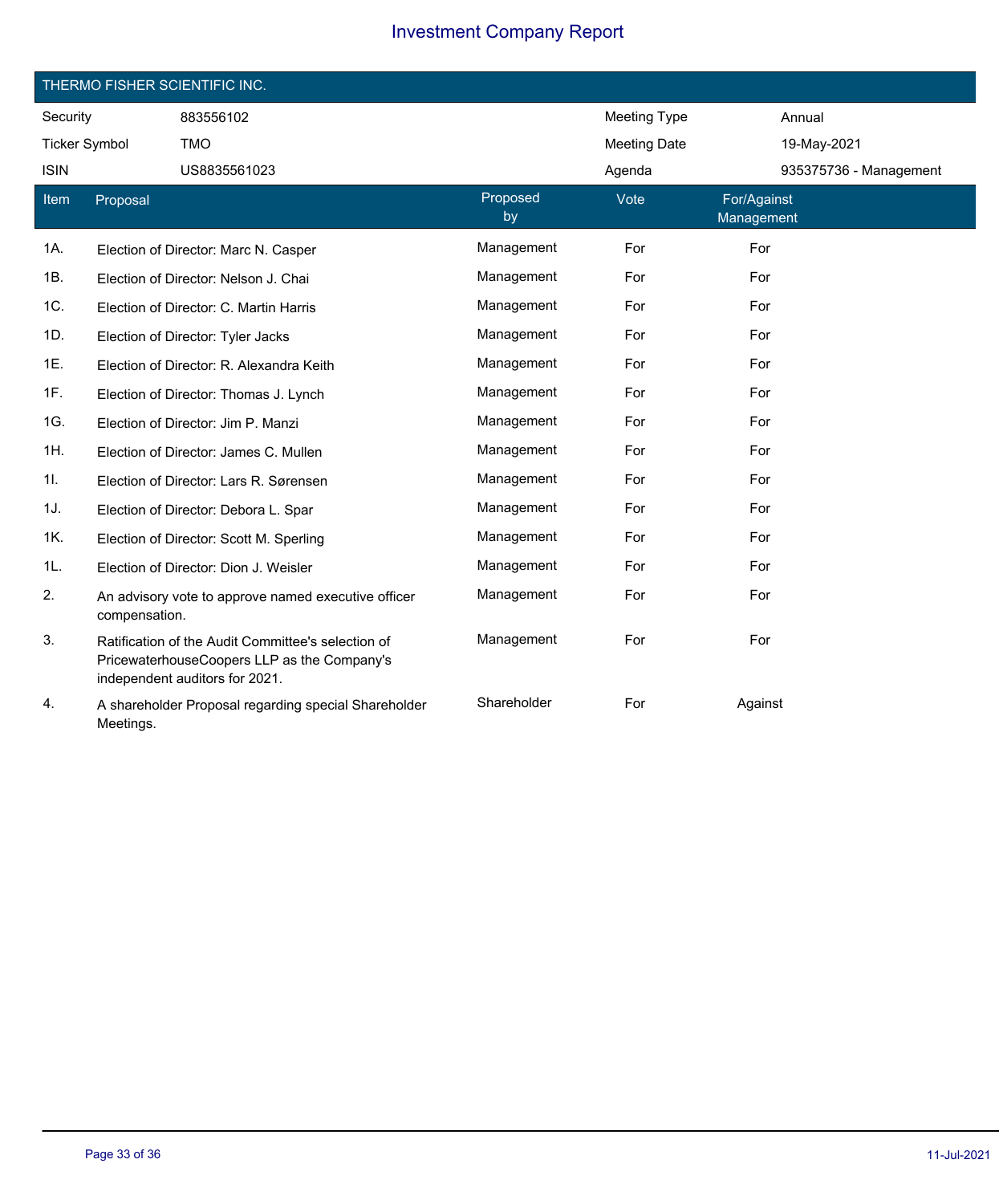| ULTA BEAUTY, INC.    |                                                                                                                                                              |                                                                                       |                |              |                           |  |  |
|----------------------|--------------------------------------------------------------------------------------------------------------------------------------------------------------|---------------------------------------------------------------------------------------|----------------|--------------|---------------------------|--|--|
| Security             |                                                                                                                                                              | 90384S303                                                                             |                | Meeting Type | Annual                    |  |  |
| <b>Ticker Symbol</b> |                                                                                                                                                              | <b>ULTA</b>                                                                           |                | Meeting Date | 02-Jun-2021               |  |  |
| <b>ISIN</b>          |                                                                                                                                                              | US90384S3031                                                                          |                | Agenda       | 935406086 - Management    |  |  |
| Item                 | Proposal                                                                                                                                                     |                                                                                       | Proposed<br>by | Vote         | For/Against<br>Management |  |  |
| $\mathbf{1}$ .       | <b>DIRECTOR</b>                                                                                                                                              |                                                                                       | Management     |              |                           |  |  |
|                      | 1                                                                                                                                                            | Catherine A. Halligan                                                                 |                | For          | For                       |  |  |
|                      | $\overline{2}$                                                                                                                                               | David C. Kimbell                                                                      |                | For          | For                       |  |  |
|                      | 3                                                                                                                                                            | George R. Mrkonic                                                                     |                | For          | For                       |  |  |
|                      | 4                                                                                                                                                            | Lorna E. Nagler                                                                       |                | For          | For                       |  |  |
| 2.                   | To ratify the appointment of Ernst & Young LLP as our<br>independent registered public accounting firm for our<br>fiscal year 2021, ending January 29, 2022. |                                                                                       | Management     | For          | For                       |  |  |
| 3.                   |                                                                                                                                                              | To vote on an advisory resolution to approve the<br>Company's executive compensation. | Management     | For          | For                       |  |  |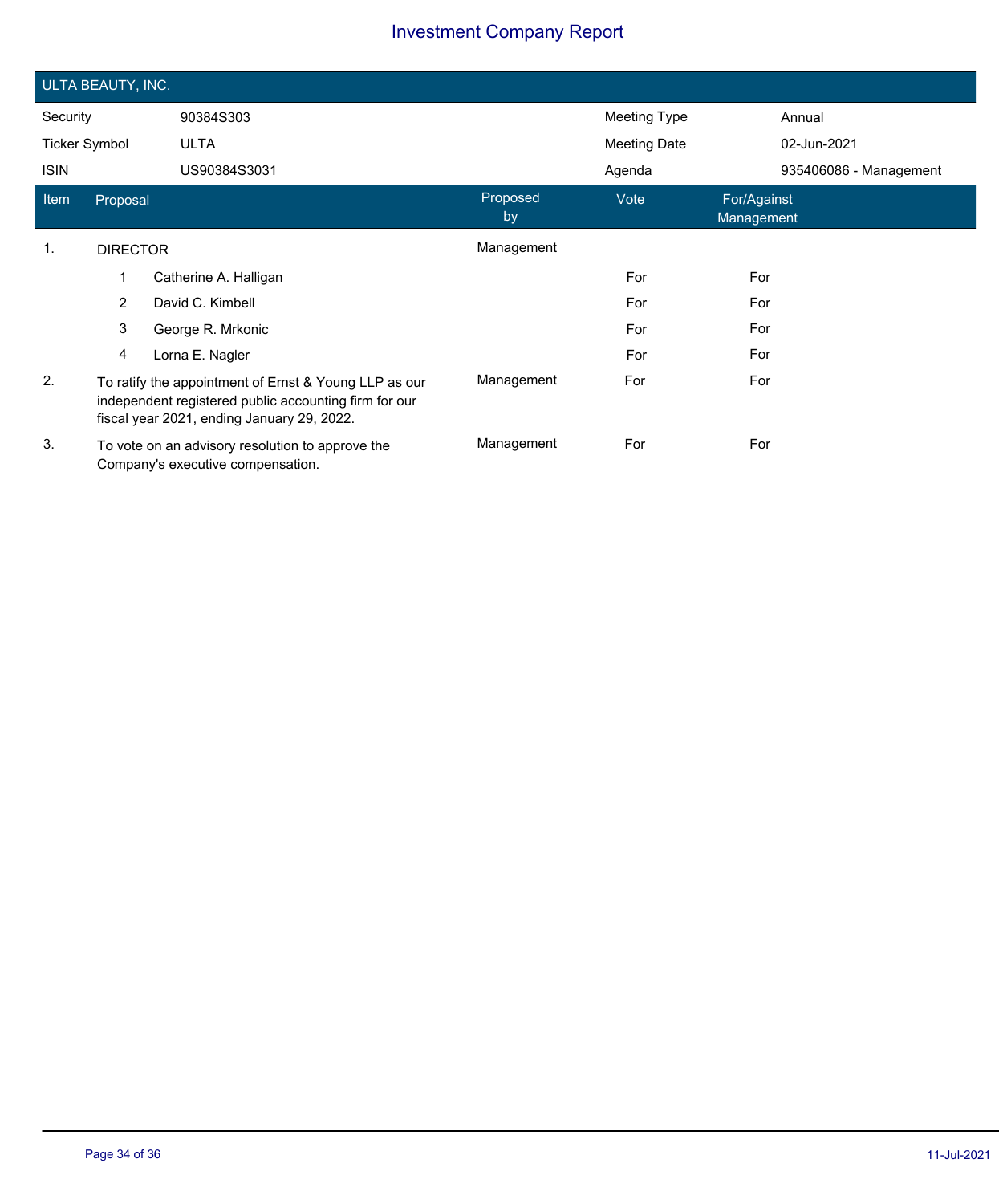|                      |               | UNITEDHEALTH GROUP INCORPORATED                                                                                                                                                                                               |                |                     |                           |
|----------------------|---------------|-------------------------------------------------------------------------------------------------------------------------------------------------------------------------------------------------------------------------------|----------------|---------------------|---------------------------|
| Security             |               | 91324P102                                                                                                                                                                                                                     |                | <b>Meeting Type</b> | Annual                    |
| <b>Ticker Symbol</b> |               | <b>UNH</b>                                                                                                                                                                                                                    |                | <b>Meeting Date</b> | 07-Jun-2021               |
| <b>ISIN</b>          |               | US91324P1021                                                                                                                                                                                                                  |                | Agenda              | 935414879 - Management    |
| Item                 | Proposal      |                                                                                                                                                                                                                               | Proposed<br>by | Vote                | For/Against<br>Management |
| 1A.                  |               | Election of Director: Richard T. Burke                                                                                                                                                                                        | Management     | For                 | For                       |
| 1B.                  |               | Election of Director: Timothy P. Flynn                                                                                                                                                                                        | Management     | For                 | For                       |
| 1C.                  |               | Election of Director: Stephen J. Hemsley                                                                                                                                                                                      | Management     | For                 | For                       |
| 1D.                  |               | Election of Director: Michele J. Hooper                                                                                                                                                                                       | Management     | For                 | For                       |
| 1E.                  |               | Election of Director: F. William McNabb III                                                                                                                                                                                   | Management     | For                 | For                       |
| 1F.                  |               | Election of Director: Valerie C. Montgomery Rice, M.D.                                                                                                                                                                        | Management     | For                 | For                       |
| 1G.                  |               | Election of Director: John H. Noseworthy, M.D.                                                                                                                                                                                | Management     | For                 | For                       |
| 1H.                  |               | Election of Director: Gail R. Wilensky, Ph.D.                                                                                                                                                                                 | Management     | For                 | For                       |
| 11.                  |               | Election of Director: Andrew Witty                                                                                                                                                                                            | Management     | For                 | For                       |
| 2.                   | compensation. | Advisory approval of the Company's executive                                                                                                                                                                                  | Management     | For                 | For                       |
| 3.                   |               | Ratification of the appointment of Deloitte & Touche LLP<br>as the independent registered public accounting firm for<br>the Company for the year ending December 31, 2021.                                                    | Management     | For                 | For                       |
| 4.                   |               | Approval of an amendment to the UnitedHealth Group<br>1993 Employee Stock Purchase Plan.                                                                                                                                      | Management     | For                 | For                       |
| 5.                   |               | If properly presented at the 2021 Annual Meeting of<br>Shareholders, the shareholder proposal set forth in the<br>proxy statement requesting a reduction of the share<br>ownership threshold for calling a special meeting of | Shareholder    | Against             | For                       |

shareholders.